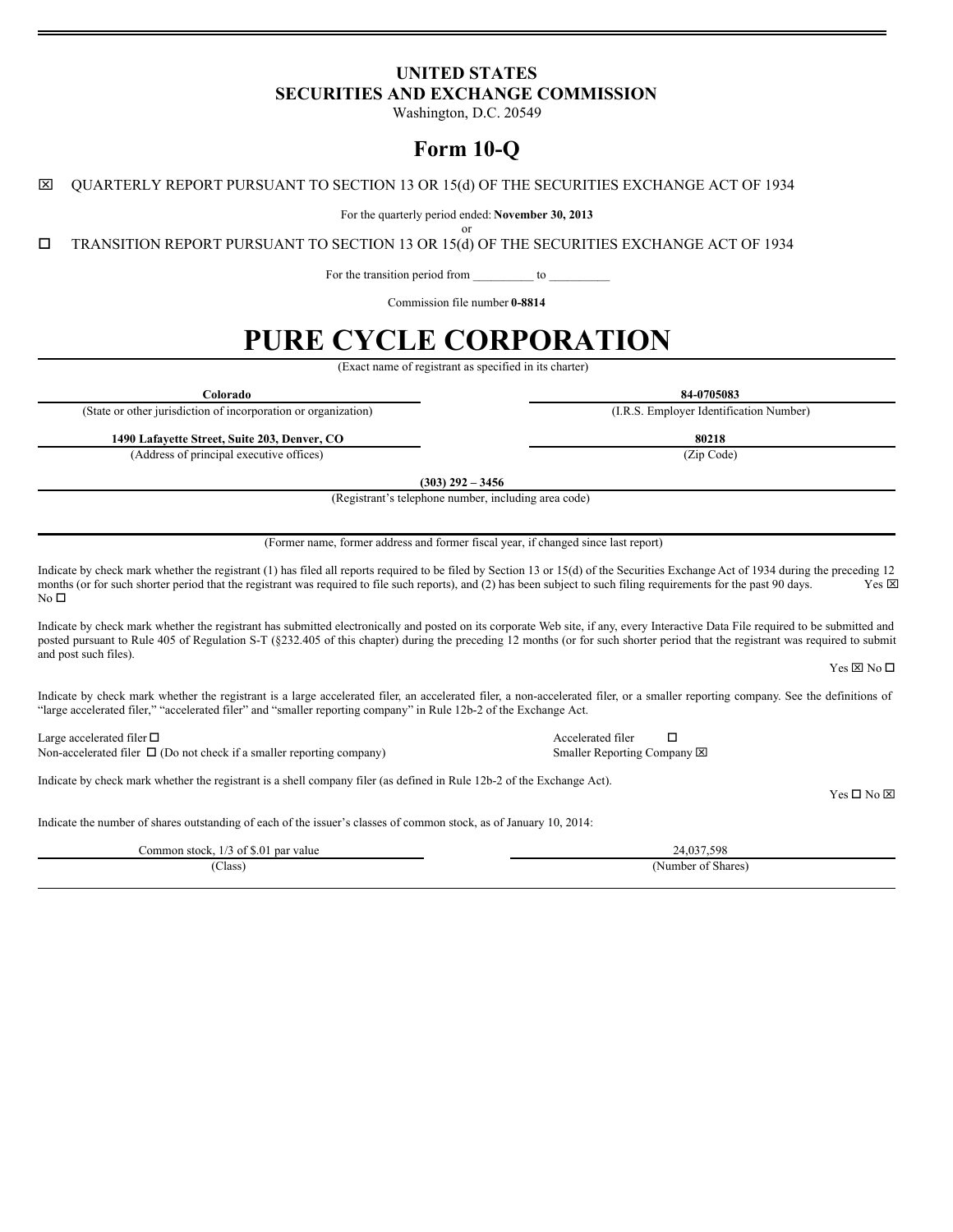#### PURE CYCLE CORPORATION INDEX TO NOVEMBER 30, 2013 FORM 10-Q

| <b>PART I - FINANCIAL INFORMATION</b>                                                                            | Page |
|------------------------------------------------------------------------------------------------------------------|------|
| Item 1 - Consolidated Financial Statements (unaudited)                                                           | 3    |
| <b>Consolidated Balance Sheets:</b><br>November 30, 2013 and August 31, 2013 (audited)                           | 3    |
| Consolidated Statements of Comprehensive Income (Loss):<br>For the three months ended November 30, 2013 and 2012 | 4    |
| Consolidated Statements of Cash Flows:<br>For the three months ended November 30, 2013 and 2012                  | 5    |
| Notes to Consolidated Financial Statements                                                                       | 6    |
| Item 2 – Management's Discussion and Analysis of Financial Condition<br>and Results of Operations                |      |
| Item 3 – Quantitative and Qualitative Disclosures About Market Risk                                              | 30   |
| Item 4 – Controls and Procedures                                                                                 | 30   |
| <b>PART II - OTHER INFORMATION</b>                                                                               |      |
| Item $1 -$ Legal Proceedings                                                                                     | 31   |
| Item $6 -$ Exhibits                                                                                              | 32   |
| <b>Signature Page</b>                                                                                            | 33   |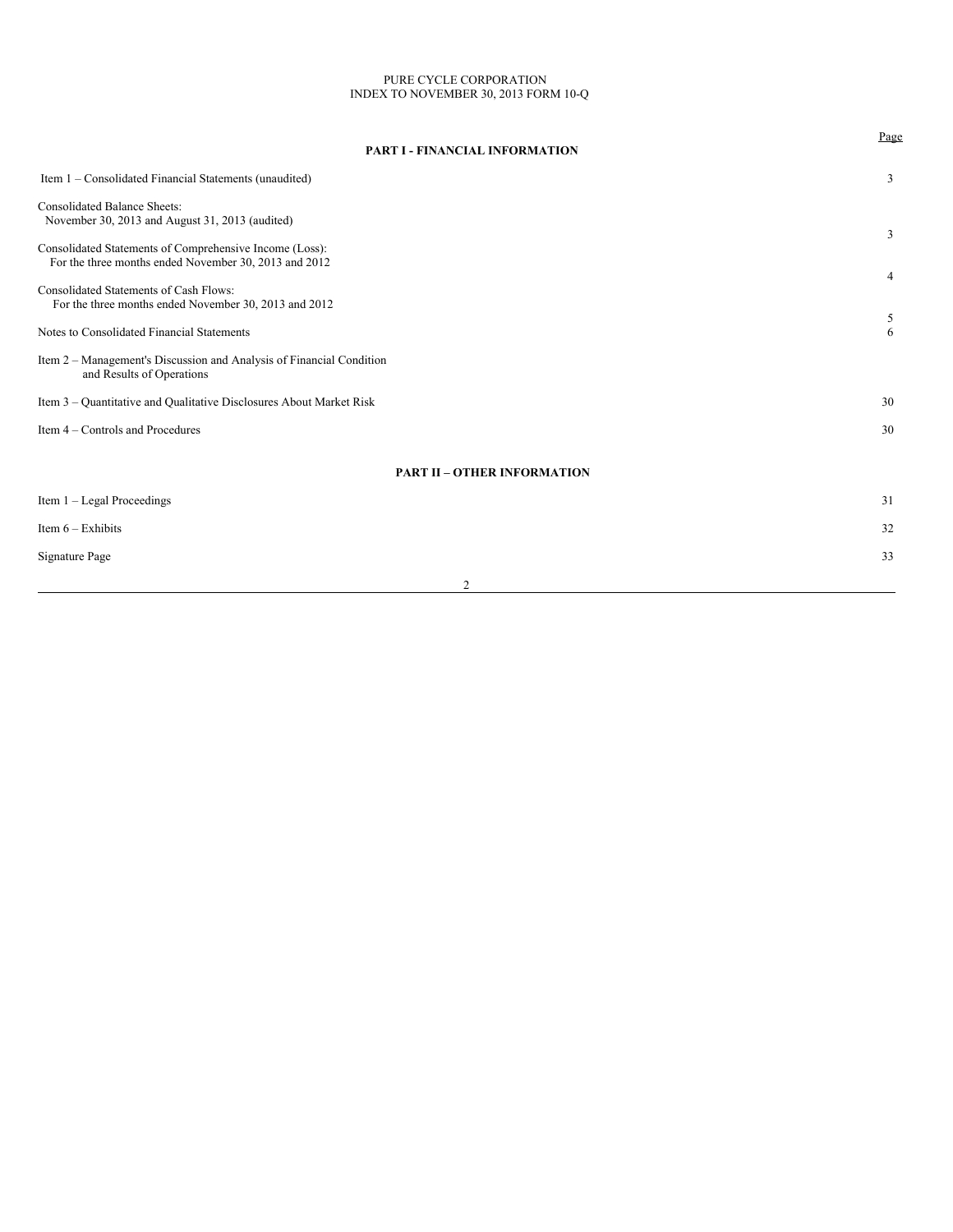## **PURE CYCLE CORPORATION CONSOLIDATED BALANCE SHEETS**

| <b>ASSETS:</b>                                                       | November 30, 2013            | August 31, 2013              |
|----------------------------------------------------------------------|------------------------------|------------------------------|
| Current assets:                                                      | (unaudited)                  |                              |
| Cash and cash equivalents                                            | $\$$<br>1,480,993            | 2,448,363<br>\$              |
| Trade accounts receivable                                            | 466,216                      | 584,802                      |
| Receivable held in escrow                                            | 246,581                      |                              |
| Sky Ranch receivable                                                 | 55,496                       | 57,303                       |
| Receivable from HP A&M                                               | 6,840,872                    | 6,655,156                    |
| Prepaid expenses                                                     | 126,295                      | 154,345                      |
| Total current assets                                                 | 9,216,453                    | 9.899.969                    |
|                                                                      |                              |                              |
| Investments in water and water systems, net                          | 88,944,311                   | 88,512,249                   |
| Land - Sky Ranch                                                     | 3,765,420                    | 3,768,029                    |
| Land and water held for sale                                         | 5,748,630                    | 5,748,630                    |
| Note receivable - related party:                                     |                              |                              |
| Rangeview Metropolitan District, including accrued interest          | 558,985                      | 555,983                      |
| Other assets                                                         | 55,076                       | 133,471                      |
| Total assets                                                         | $\mathsf{\$}$<br>108,288,875 | $\mathsf{\$}$<br>108,618,331 |
|                                                                      |                              |                              |
| <b>LIABILITIES:</b>                                                  |                              |                              |
| Current liabilities:                                                 |                              |                              |
| Accounts payable                                                     | $\mathbf S$<br>416,555       | $\mathbf S$<br>167,775       |
| Current portion of promissory notes payable                          | 4,654,456                    | 4,668,943                    |
| <b>Accrued liabilities</b>                                           | 250,853                      | 264,740                      |
| Deferred revenues                                                    | 141,475                      | 65,384                       |
| Deferred oil and gas lease payment                                   | 128,728                      | 235,483                      |
|                                                                      |                              |                              |
| Total current liabilities                                            | 5,592,067                    | 5,402,325                    |
| Deferred revenues, less current portion                              | 1,215,874                    | 1,232,220                    |
| Promissory notes payable, less current portion                       | 2,844,418                    | 3,211,112                    |
| Participating Interests in Export Water Supply                       | 1,191,226                    | 1,192,910                    |
| Tap Participation Fee payable to HP A&M,                             |                              |                              |
| net of \$32.6 million and \$42.9 million discount, respectively      | 48,432,709                   | 59,807,289                   |
| <b>Total liabilities</b>                                             | 59,276,294                   | 70,845,856                   |
|                                                                      |                              |                              |
| Commitments and contingencies                                        |                              |                              |
|                                                                      |                              |                              |
| <b>SHAREHOLDERS' EQUITY:</b>                                         |                              |                              |
| Preferred stock:                                                     |                              |                              |
| Series B - par value \$.001 per share, 25 million shares authorized; |                              |                              |
| 432,513 shares issued and outstanding                                |                              |                              |
| (liquidation preference of \$432,513)                                | 433                          | 433                          |
| Common stock:                                                        |                              |                              |
| Par value 1/3 of \$.01 per share, 40 million shares authorized;      |                              |                              |
| 24,037,598 shares outstanding both periods presented                 | 80,130                       | 80,130                       |
| Additional paid-in capital                                           | 127,311,554                  | 115,224,946                  |
| Accumulated deficit                                                  | (78, 379, 536)               | (77, 533, 034)               |
| Total shareholders' equity                                           | 49,012,581                   | 37,772,475                   |
| Total liabilities and shareholders' equity                           | \$<br>108,288,875            | \$<br>108,618,331            |
|                                                                      |                              |                              |
| 3                                                                    |                              |                              |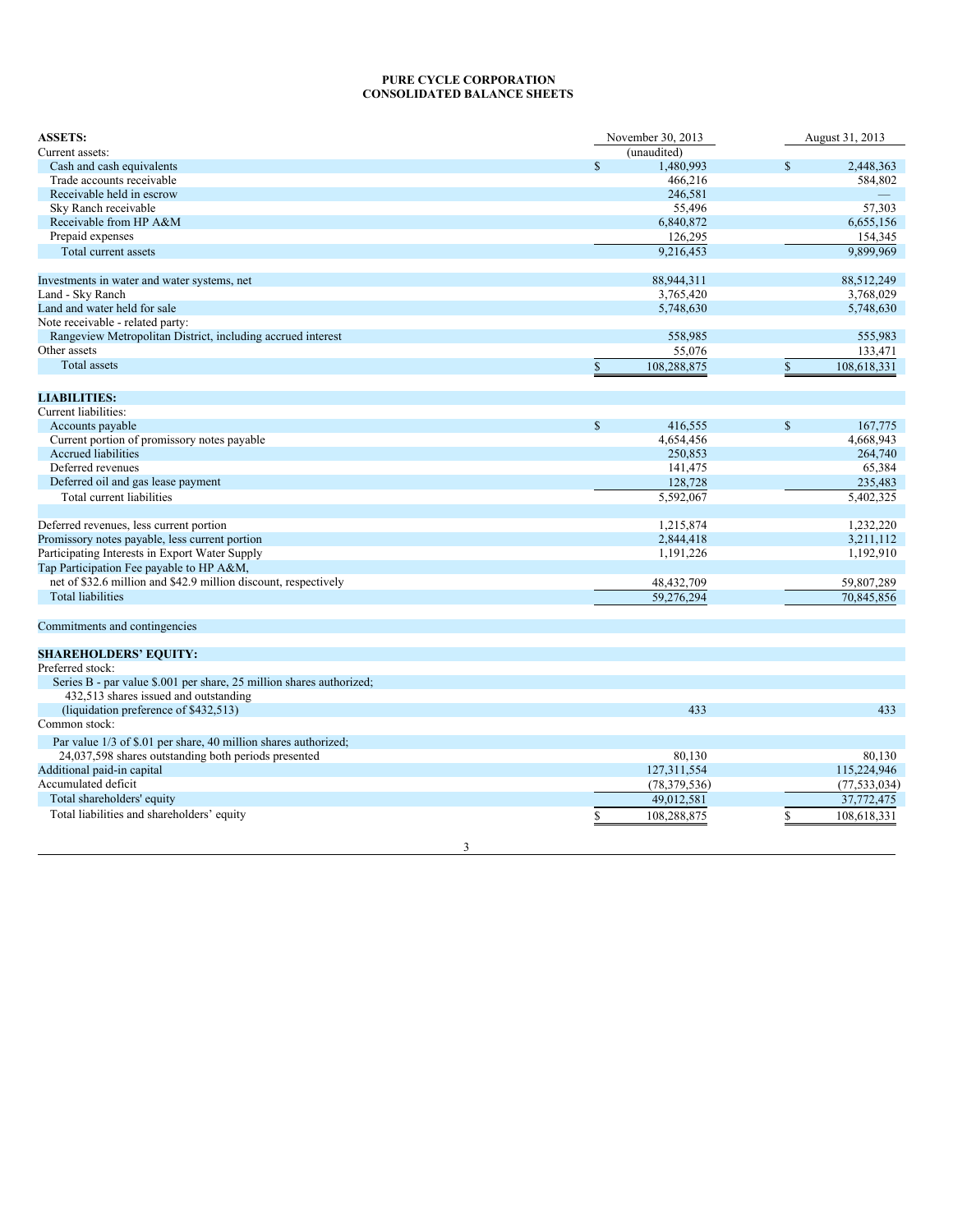#### PURE CYCLE CORPORATION **CONSOLIDATED STATEMENTS OF COMPREHENSIVE INCOME (LOSS) (unaudited)**

|                                                                 |              |                   | Three Months Ended: |                   |
|-----------------------------------------------------------------|--------------|-------------------|---------------------|-------------------|
|                                                                 |              | November 30, 2013 |                     | November 30, 2012 |
| Revenues:                                                       |              |                   |                     |                   |
| Metered water usage                                             | \$           | 321,573           | $\mathbf S$         | 46,618            |
| Wastewater treatment fees                                       |              | 9,835             |                     | 10,758            |
| Farm operations                                                 |              | 220,269           |                     | 362,663           |
| Special facility funding recognized                             |              | 10,377            |                     | 10,377            |
| Water tap fees recognized                                       |              | 3,574             |                     | 3,574             |
| Other                                                           |              | 12,875            |                     | 4,429             |
| <b>Total revenues</b>                                           |              | 578,503           |                     | 438,419           |
| Expenses:                                                       |              |                   |                     |                   |
| Water service operations                                        |              | (102, 458)        |                     | (26, 152)         |
| Wastewater service operations                                   |              | (10, 450)         |                     | (3,329)           |
| Farm operations                                                 |              | (20,669)          |                     | (19,013)          |
| Depletion and depreciation                                      |              | (33,040)          |                     | (22, 147)         |
| Other                                                           |              | (13, 831)         |                     | (853)             |
| Total cost of revenues                                          |              | (180, 448)        |                     | (71, 494)         |
| Gross margin                                                    |              | 398,055           |                     | 366,925           |
| General and administrative expenses                             |              | (619, 924)        |                     | (838,064)         |
| Depreciation                                                    |              | (15, 488)         |                     | (55, 467)         |
| Operating loss                                                  |              | (237, 357)        |                     | (526, 606)        |
| Other income (expense):                                         |              |                   |                     |                   |
| Oil and gas lease income, net                                   |              | 106,755           |                     | 103,620           |
| Interest income                                                 |              | 3,041             |                     | 8,921             |
| Other                                                           |              | 2,396             |                     | 1,996             |
| Interest expense                                                |              | (64, 102)         |                     | (26, 873)         |
| Interest imputed on the Tap Participation Fee payable to HP A&M |              | (657, 235)        |                     | (894, 648)        |
| Net loss                                                        | \$           | (846, 502)        | \$                  | (1,333,590)       |
| Unrealized income on marketable securities                      |              |                   |                     | 2,428             |
| Comprehensive loss                                              | \$           | (846, 502)        | \$                  | (1,331,162)       |
| Net loss per common share – basic and diluted                   | $\mathbb{S}$ | (0.04)            | \$                  | (0.06)            |
| Weighted average common shares outstanding – basic and diluted  |              | 24,037,598        |                     | 24,037,598        |
|                                                                 |              |                   |                     |                   |

4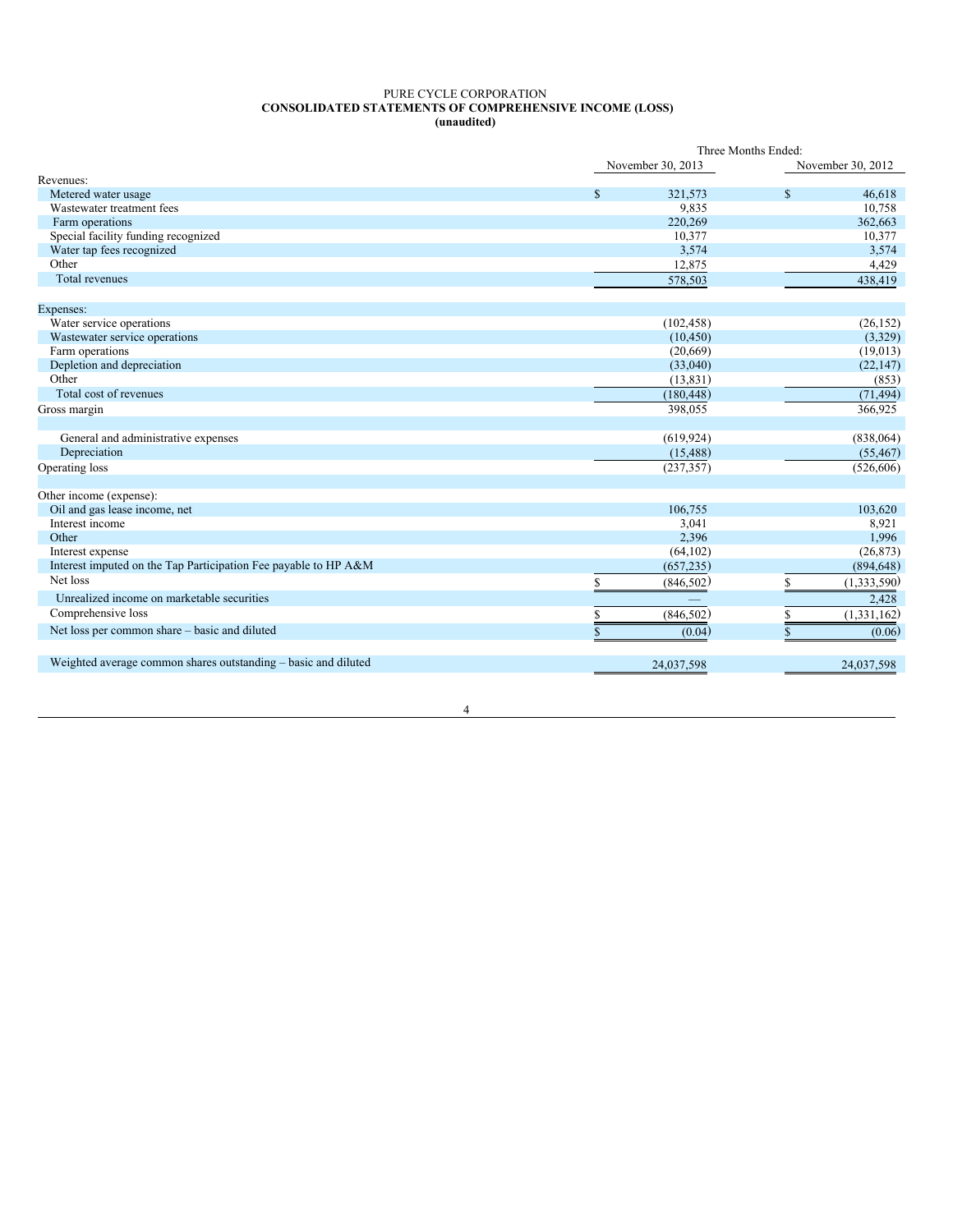#### **PURE CYCLE CORPORATION CONSOLIDATED STATEMENTS OF CASH FLOWS (unaudited)**

|                                                                             |              |                   | Three Months Ended |                   |
|-----------------------------------------------------------------------------|--------------|-------------------|--------------------|-------------------|
|                                                                             |              | November 30, 2013 |                    | November 30, 2012 |
| Cash flows from operating activities:                                       |              |                   |                    |                   |
| Net loss                                                                    | $\mathbb{S}$ | (846, 502)        | $\mathbb{S}$       | (1,333,590)       |
| Adjustments to reconcile net loss to net cash                               |              |                   |                    |                   |
| used for operating activities:                                              |              |                   |                    |                   |
| Imputed interest on Tap Participation Fee payable to HP A&M                 |              | 657,235           |                    | 894,648           |
| Depreciation, depletion and other non-cash items                            |              | 48,528            |                    | 77,795            |
| Interest accrued on agriculture land promissory notes                       |              | 64,102            |                    | 29,296            |
| Stock-based compensation expense                                            |              | 54,794            |                    | 10,633            |
| Interest added to receivable from Rangeview Metropolitan District           |              | (3,002)           |                    | (2,999)           |
| Interest added to construction proceeds receivable                          |              |                   |                    | (4,213)           |
| Changes in operating assets and liabilities:                                |              |                   |                    |                   |
| Trade accounts receivable                                                   |              | 118,586           |                    | (176, 723)        |
| Receivables held in escrow                                                  |              | (246, 581)        |                    |                   |
| Sky Ranch receivable                                                        |              | 1,807             |                    |                   |
| Interest receivable and prepaid expenses                                    |              | 28,015            |                    | 40,977            |
| Receivable from HP A&M                                                      |              | (185, 716)        |                    |                   |
| Accounts payable and accrued liabilities                                    |              | 234,893           |                    | 135,797           |
| Deferred revenues                                                           |              | 59,745            |                    | 105,112           |
| Deferred oil & gas lease                                                    |              | (106, 755)        |                    | (103, 620)        |
| Net cash used by operating activities                                       |              | (120, 851)        |                    | (326, 887)        |
| Cash flows from investing activities:                                       |              |                   |                    |                   |
| Investments in water, water systems, and land                               |              | (397, 302)        |                    | (108, 205)        |
| Sales and maturities of marketable securities                               |              |                   |                    | 182,931           |
| Purchase of property and equipment                                          |              | (2,250)           |                    |                   |
| Proceeds from sale of collateral stock                                      |              |                   |                    | 3,525,000         |
| Net cash (used in) provided by investing activities                         |              | (399, 552)        |                    | 3,599,726         |
| Cash flows from financing activities:                                       |              |                   |                    |                   |
| Arapahoe County construction proceeds                                       |              |                   |                    | 20,549            |
| Payments to contingent liability holders                                    |              | (1,684)           |                    | (813)             |
| Payments made on promissory notes payable                                   |              | (445, 283)        |                    | (491,786)         |
| Net cash (used in) by financing activities                                  |              | (446, 967)        |                    | (472,050)         |
| Net change in cash and cash equivalents                                     |              | (967,370)         |                    | 2,800,789         |
| Cash and cash equivalents - beginning of period                             |              | 2,448,363         |                    | 1,623,517         |
| Cash and cash equivalents – end of period                                   | $\mathbb{S}$ | 1,480,993         | \$                 | 4,424,306         |
|                                                                             |              |                   |                    |                   |
| SUPPLEMENTAL DISCLSOURES OF NON-CASH ACTIVITIES                             |              |                   |                    |                   |
| Reduction in Tap Participation Fee Aliability resulting from remedies under |              |                   |                    |                   |
|                                                                             |              | 12,031,814        |                    |                   |
| the Arkansas River Agreement                                                | \$           |                   |                    |                   |
| Accrued interest and penalties related to receivable from HP A&M and        |              |                   |                    |                   |
| related promissory notes                                                    |              |                   | \$                 | 46,000            |

5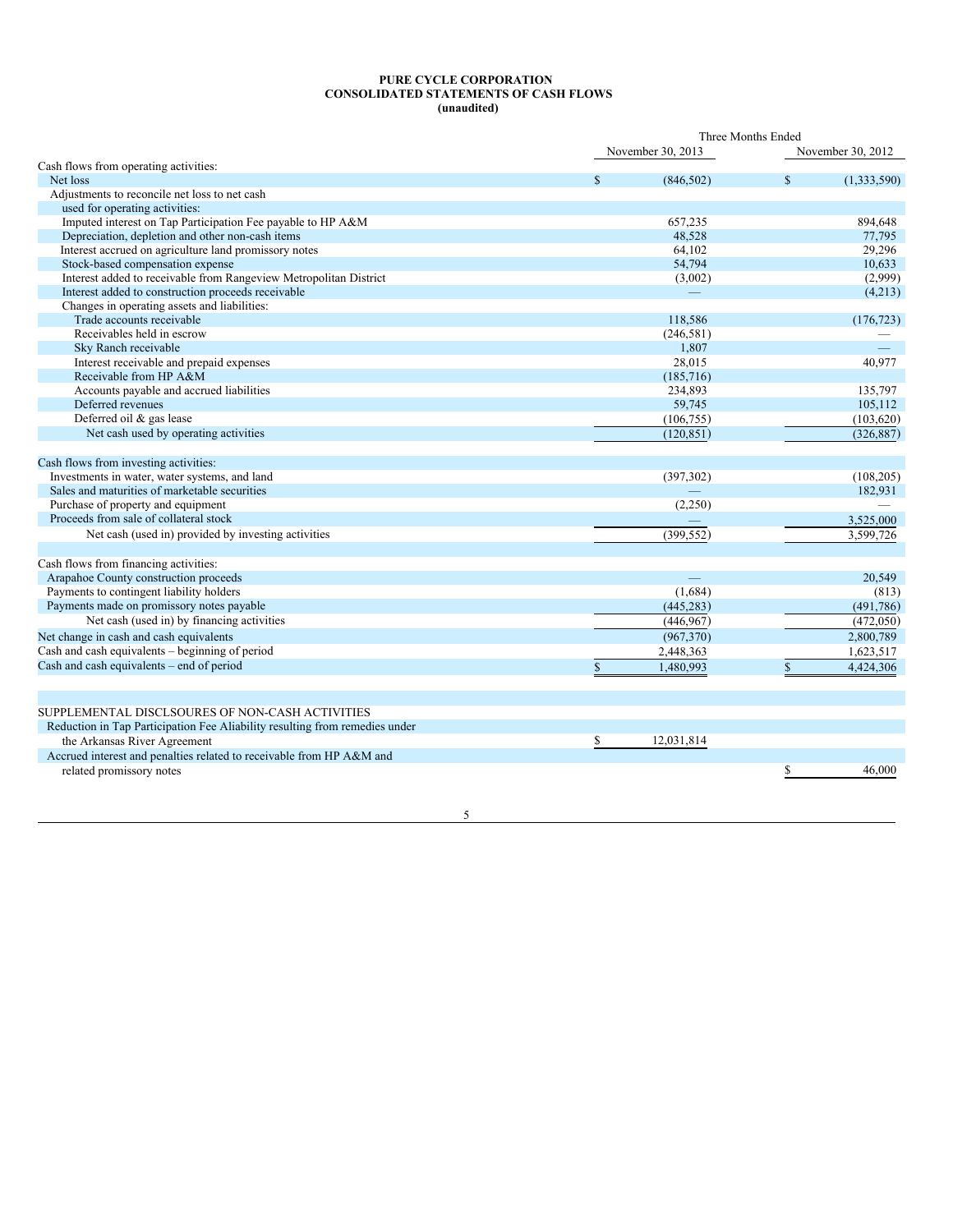## **NOTE 1 – PRESENTATION OF INTERIM INFORMATION**

The November 30, 2013 consolidated balance sheet, the consolidated statements of comprehensive income (loss) for the three months ended November 30, 2013 and 2012, respectively and the consolidated statements of cash flows for the three months ended November 30, 2013 and 2012, respectively, have been prepared by Pure Cycle Corporation (the "Company") and have not been audited. In the opinion of management, all adjustments necessary to present fairly the financial position, results of operations and cash flows at November 30, 2013, and for all periods presented have been made appropriately.

Certain information and footnote disclosures normally included in financial statements prepared in accordance with accounting principles generally accepted in the United States of America ("GAAP") have been condensed or omitted. It is suggested that these consolidated financial statements be read in conjunction with the financial statements and notes thereto included in the Company's 2013 Annual Report on Form 10-K (the "2013 Annual Report") filed with the Securities and Exchange Commission (the "SEC") on November 27, 2013. The results of operations for interim periods presented are not necessarily indicative of the operating results for the full fiscal year. The August 31, 2013 balance sheet was derived from the Company's audited financial statements.

#### **Use of Estimates**

The preparation of consolidated financial statements in accordance with GAAP requires management to make estimates and assumptions that affect the reported amounts of assets and liabilities and disclosure of contingent assets and liabilities at the date of the consolidated financial statements and the reported amounts of revenues and expenses during the reporting period. Actual results could differ from those estimates.

#### **Cash and Cash Equivalents**

Cash and cash equivalents include all highly liquid debt instruments with original maturities of three months or less. The Company's cash equivalents are comprised entirely of money market funds maintained at a high quality financial institution in an account which at various times during the three months ended November 30, 2013, exceeded federally insured limits. At various times during the three months ended November 30, 2013, the Company's main operating account exceeded federally insured limits.

#### **Financial Instruments – Concentration of Credit Risk and Fair Value**

Financial instruments that potentially subject the Company to concentrations of credit risk consist primarily of cash equivalents. The Company places its cash equivalents and investments with high quality financial institutions. The Company invests its cash primarily in certificates of deposits, money market instruments, and U.S. government treasury obligations. To date, the Company has not experienced significant losses on any of these investments.

The following methods and assumptions were used to estimate the fair value of each class of financial instruments for which it is practicable to estimate that value.

*Cash and Cash Equivalents* – The Company's cash and cash equivalents are reported using the values as reported by the financial institution where the funds are held. These securities primarily include balances in the Company's operating and savings accounts. The carrying amount of cash and cash equivalents approximate fair value.

Accounts Receivable, Receivable Held in Escrow, and Accounts Payable – The carrying amounts of accounts receivable and accounts payable approximate fair value due to the relatively short period to maturity for these instruments.

**Long-term Financial Liabilities** – The Comprehensive Amendment Agreement No. 1 (the "CAA") is comprised of a recorded balance and an off-balance sheet or "contingent" obligation associated with the Company's acquisition of its "Rangeview Water Supply" (defined in Note 4 below). The amount payable is a fixed amount but is repayable only upon the sale of "Export Water" (defined in Note 4 below). Because of the uncertainty of the sale of Export Water, the Company has determined that the contingent portion of the CAA does not have a determinable fair value. The CAA is described further in Note 4 - Long-Term Obligations and Operating Lease - Participating Interests in Export *Water*.

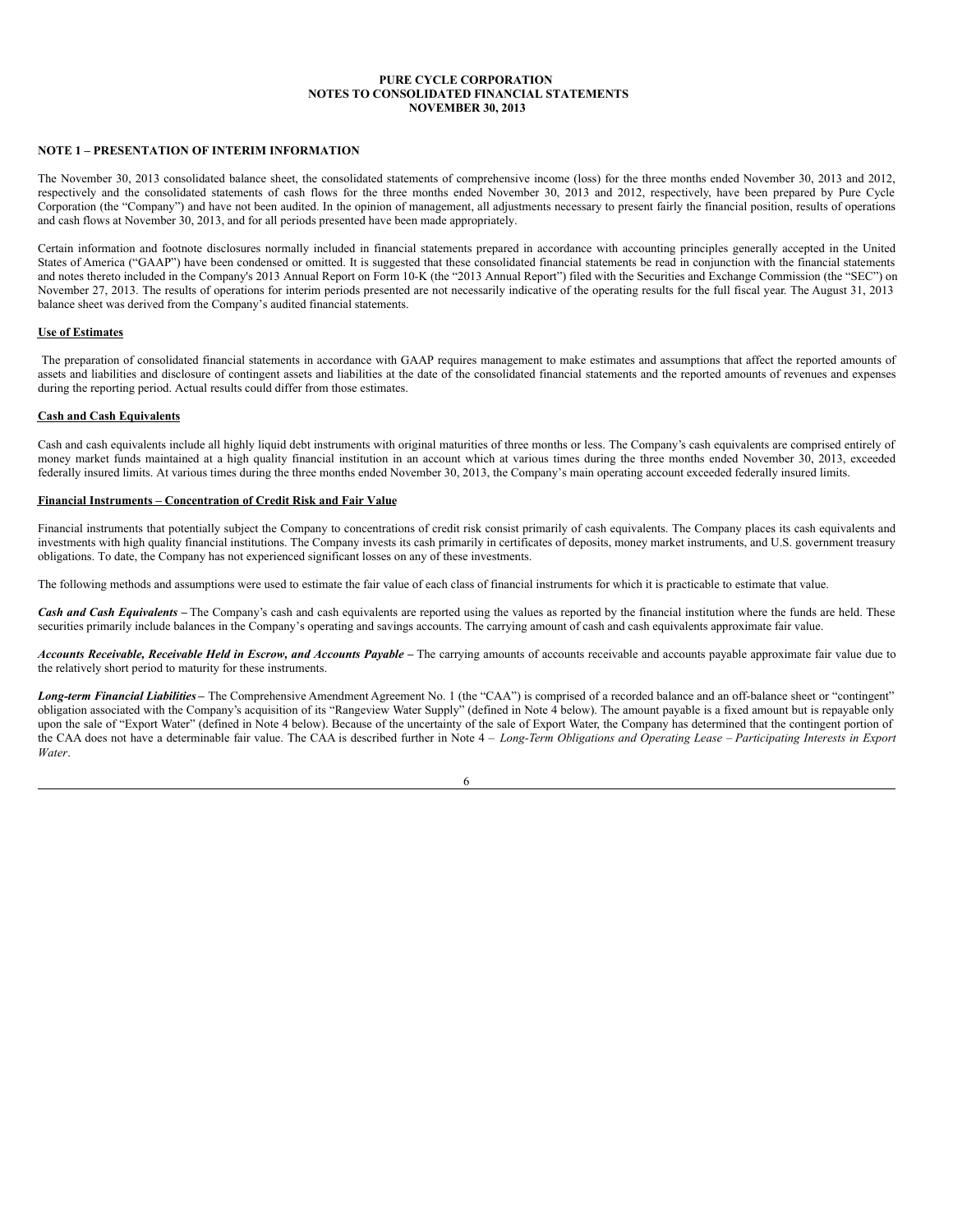The recorded balance of the "Tap Participation Fee" liability (as described below) is its estimated fair value determined by projecting new home development in the Company's targeted service area over an estimated development period.

*Notes Receivable and Construction Proceeds Receivable* **–** The carrying amounts of the Company's notes receivable and construction proceeds receivable approximate fair value as they bear interest at rates which are comparable to current market rates.

*Receivable from HP A&M –* In conjunction with HP A&M defaulting on certain promissory notes, the Company has the right to collect from HP A&M any amounts the Company spends to cure the defaulted notes. Accordingly the Company has recorded the entire amount of the HP A&M notes as a receivable from HP A&M. Due to the fact that HP A&M is a related party the fair value of the accounts receivable is not practical to determine.

*Mortgages Payable* – During fiscal 2013, the Company began acquiring the defaulted and non-defaulted promissory notes that are payable by HP A&M. The majority of the notes issued by the Company have a five-year term, bear interest at an annual rate of five percent (5%) and require semi-annual payments with a straight-line amortization schedule. The carrying value of the notes payable approximate the fair value as the rates are comparable to market rates.

*Off-Balance Sheet Instruments* – The Company's off-balance sheet instruments consist entirely of the contingent portion of the CAA. Because repayment of this portion of the CAA is contingent on the sale of Export Water, which is not reasonably estimable, the Company has determined that the contingent portion of the CAA does not have a determinable fair value. See further discussion in Note 4 – *Long-Term Obligations and Operating Lease –Participating Interests In Export Water*.

## **Tap Participation Fee**

This note should be read in conjunction with Note 4 –*Long-Term Obligations and Operating Lease*below.

Pursuant to the Asset Purchase Agreement (the "Arkansas River Agreement") dated May 10, 2006, the Company is obligated to pay HP A&M a defined percentage of a defined number of water tap fees the Company receives after the date of the Arkansas River Agreement. A Tap Participation Fee ("TPF") is due and payable once the Company has sold a water tap and received the consideration due for such water tap. The Company did not sell any water taps during the three months ended November 30, 2013 or 2012.

The Company imputes interest expense on the unpaid TPF using the effective interest method over an estimated period which is utilized in the valuation of the liability. The Company imputed interest of \$657,200 and \$894,600 during the three months ended November 30, 2013 and 2012, respectively.

At November 30, 2013, there remain 13,830 water taps subject to the TPF.

#### **Revenue Recognition**

*Tap and Construction Fees* – In August 2005, the Company entered into the Water Service Agreement (the "County Agreement") with Arapahoe County (the "County"). In fiscal 2006, the Company began recognizing water tap fees as revenue ratably over the estimated service period upon completion of the "Wholesale Facilities" (defined in the 2013 Annual Report) constructed to provide service to the County. The Company recognized \$3,600 of water tap fee revenues during each of the three months ended November 30, 2013 and 2012, respectively. The water tap fees to be recognized over this period are net of the royalty payments to the State of Colorado Board of Land Commissioners (the "Land Board") and amounts paid to third parties pursuant to the CAA as further described in Note 4 – *Long-Term Obligations and Operating Lease*below.

The Company recognized \$10,400 of "Special Facilities" (defined in the 2013 Annual Report) funding as revenue during each of the three months ended November 30, 2013 and 2012, respectively. This is the ratable portion of the Special Facilities funding proceeds received from the County pursuant to the County Agreement as more fully described in Note 2 – *Summary of Significant Accounting Policies*to the 2013 Annual Report.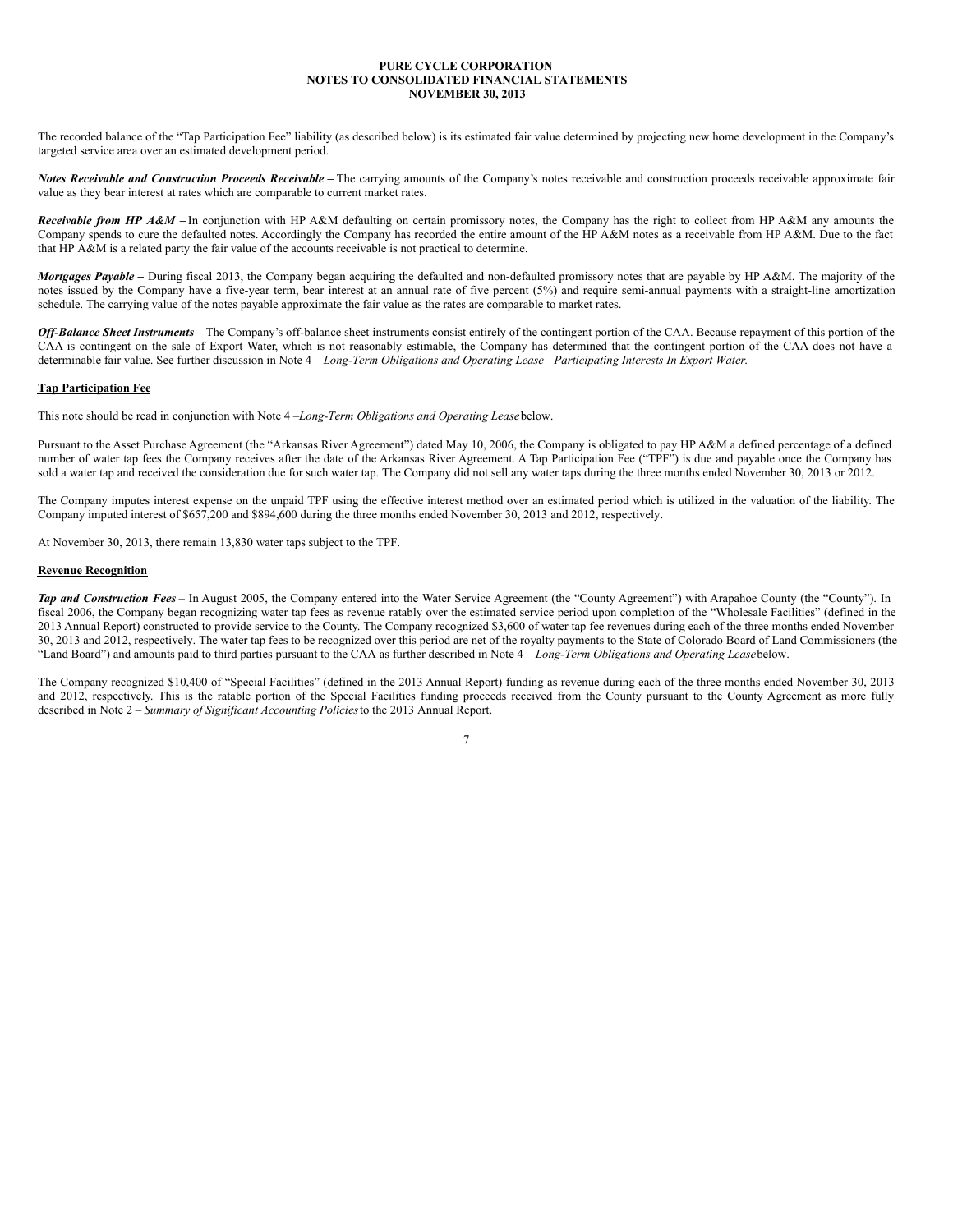As of November 30, 2013 and August 31, 2013, the Company has deferred recognition of approximately \$1,281,300 and \$1,297,600, respectively of water tap and construction fee revenue from the County, which will be recognized as revenue ratably over the estimated useful accounting life of the assets constructed with the construction proceeds as described above.

*Farm Operations* – The Company leases its Arkansas River water and land to area farmers who actively farm the properties. The Company records farm lease income ratably each month based on estimated annual lease income the Company anticipates collecting from its land and water leases. The Company recorded these amounts as receivables, less an estimated allowance for uncollectible accounts. The allowance as of November 30, 2013 and August 31, 2013, was determined by the Company's specific review of all past due accounts. The Company has recorded allowances for doubtful accounts totaling \$41,100 as of November 30, 2013 and August 31, 2013. As of November 30, 2013 and August 31, 2013 the Company has recorded deferred revenue of \$76,100 and \$122,000, respectively, on its farm income related to billings for future periods. The Company manages the farm lease business as a separate line of business from the wholesale water and wastewater business.

*Royalty and other obligations* – Revenues from the sale of Export Water are shown net of royalties payable to the Land Board. Revenues from the sale of water on the "Lowry" Range" (described in Note 4 – *Water Assets* to the 2013 Annual Report) are shown net of the royalties to the Land Board and the amounts retained by the District.

Oil and Gas Lease Payments – As further described in Note 2 – *Summary of Significant Accounting Policies* to the 2013 Annual Report, on March 10, 2011, the Company entered into a Paid-Up Oil and Gas Lease (the "O&G Lease") and a Surface Use and Damage Agreement (the "Surface Use Agreement") with Anadarko E&P Company, L.P. ("Anadarko"), a wholly owned subsidiary of Anadarko Petroleum Company. In December of 2012 the O&G Lease was purchased by a wholly owned subsidiary of ConocoPhillips Company. Pursuant to the O&G Lease, during the year ended August 31, 2011, the Company received up-front payments of \$1,243,400 for the purpose of exploring for, developing, producing and marketing oil and gas on approximately 634 acres of mineral estate owned by the Company at its "Sky Ranch" property (described in Note 4 – *Water Assets* to the 2012 Annual Report). The Company began recognizing the up-front payments as income on a straight-line basis over three years (the initial term of the O&G Lease) on March 10, 2011. During the three months ended November 30, 2013 and 2012, the Company recognized \$106,800 and \$103,600, respectively, of income and royalty related to the up-front payments received pursuant to the O&G Lease.

As of November 30, 2013 and August 31, 2013, the Company has deferred recognition of \$128,700 and \$235,500, respectively of income related to the O&G Lease, which will be recognized into income ratably through February 2014.

## **Capitalized Costs of Water and Wastewater Systems and Depletion and Depreciation of Water Assets**

Costs to construct water and wastewater systems that meet the Company's capitalization criteria are capitalized as incurred, including interest, and depreciated on a straight-line basis over their estimated useful lives of up to thirty years. The Company capitalizes design and construction costs related to construction activities, and it capitalizes certain legal, engineering and permitting costs relating to the adjudication and improvement of its water assets. The Company depletes its groundwater assets that are being utilized on the basis of units produced (i.e. thousands of gallons sold) divided by the total volume of water adjudicated in the water decrees.

#### **Share-based Compensation**

The Company maintains a stock option plan for the benefit of its employees and non-employee directors. The Company records share-based compensation costs as expense over the applicable vesting period of the stock award using the straight-line method. The compensation costs to be expensed are measured at the grant date based on the fair value of the award. The Company has adopted the alternative transition method for calculating the tax effects of share-based compensation, which allows for a simplified method of calculating the tax effects of employee share-based compensation. Because the Company has a full valuation allowance on its deferred tax assets, the granting and exercise of stock options has no impact on the income tax provisions.

The Company recognized \$54,800 and \$10,600 of share-based compensation expense during the three months ended November 30, 2013 and 2012, respectively.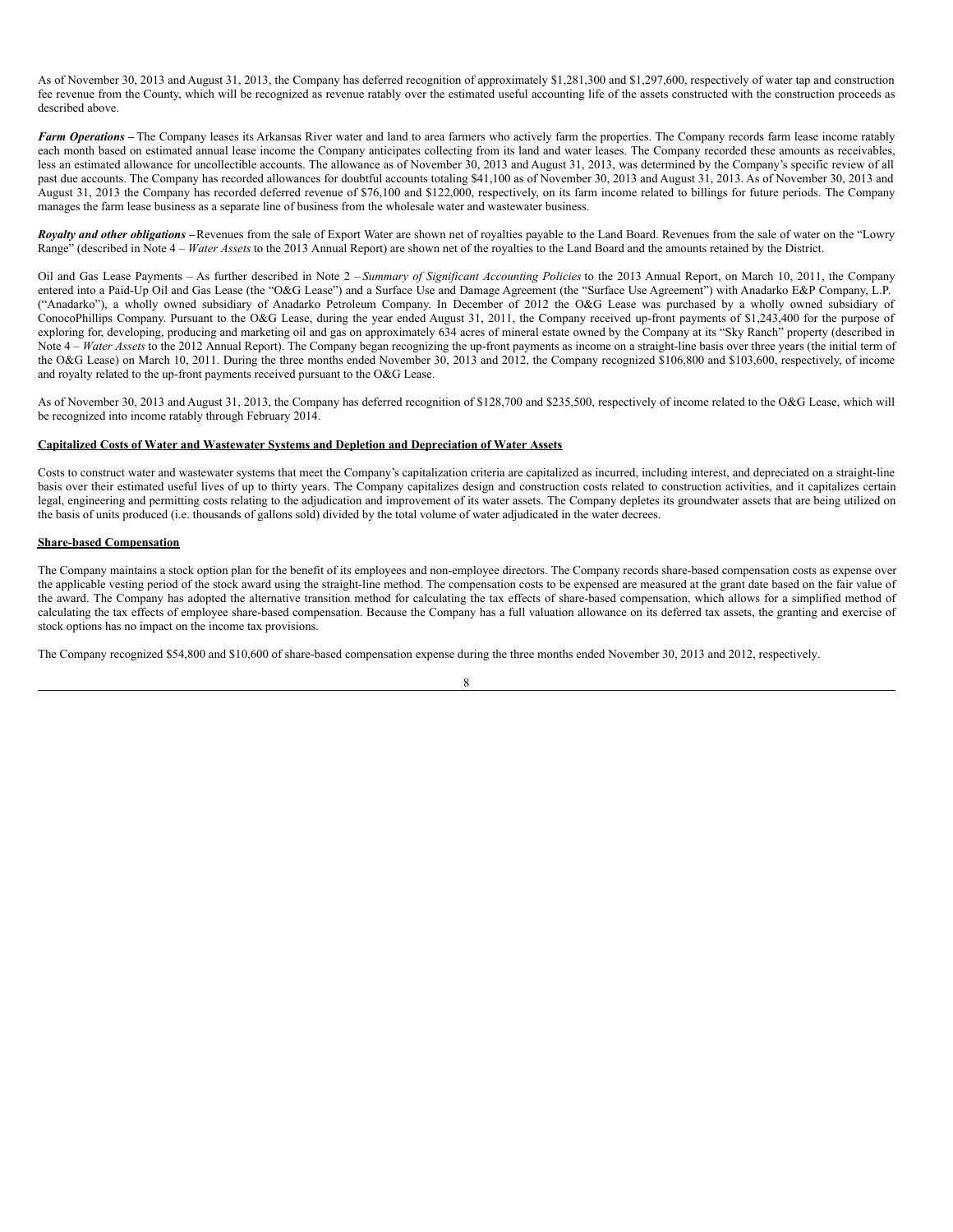#### **Income taxes**

The Company uses a "more-likely-than-not" threshold for the recognition and de-recognition of tax positions, including any potential interest and penalties relating to tax positions taken by the Company. The Company did not have any significant unrecognized tax benefits as of November 30, 2013.

The Company files income tax returns with the Internal Revenue Service and the State of Colorado. The tax years that remain subject to examination are fiscal 2011 through fiscal 2013. The Company does not believe there will be any material changes in its unrecognized tax positions over the next twelve months.

The Company's policy is to recognize interest and penalties accrued on any unrecognized tax benefits as a component of income tax expense. At November 30, 2013, the Company did not have any accrued interest or penalties associated with any unrecognized tax benefits, nor was any interest expense recognized during the three months ended November 30, 2013 and 2012.

#### **Loss per Common Share**

Loss per common share is computed by dividing net loss by the weighted average number of shares outstanding during each period. Common stock options and warrants aggregating 347,600 and 215,100 common share equivalents were outstanding as of November 30, 2013 and 2012, respectively, and have been excluded from the calculation of loss per common share as their effect is anti-dilutive.

## **Recently Issued Accounting Pronouncements**

The Company continually assesses any new accounting pronouncements to determine their applicability. When it is determined that a new accounting pronouncement affects the Company's financial reporting, the Company undertakes a study to determine the consequence of the change to its consolidated financial statements and assures that there are proper controls in place to ascertain that the Company's consolidated financial statements properly reflect the change. During the current period there were no new accounting pronouncements issued that will impact the Company's financial reporting.

#### **NOTE 2** *–* **FAIR VALUE MEASUREMENTS**

Fair value is defined as the price that would be received to sell an asset or paid to transfer a liability in an orderly transaction between market participants at the measurement date in the principal or most advantageous market. The Company uses a fair value hierarchy that has three levels of inputs, both observable and unobservable, with use of the lowest possible level of input to determine fair value.

Level 1 — Valuations for assets and liabilities traded in active exchange markets, such as the New York Stock Exchange. The Company had none of these instruments at November 30, 2013 or August 31, 2013.

Level 2 — Valuations for assets and liabilities obtained from readily available pricing sources via independent providers for market transactions involving similar assets or liabilities. The Company had no Level 2 assets or liabilities at November 30, 2013 or August 31, 2013.

Level 3 — Valuations for assets and liabilities that are derived from other valuation methodologies, including discounted cash flow models and similar techniques, and not based on market exchange, dealer, or broker traded transactions. Level 3 valuations incorporate certain assumptions and projections in determining the fair value assigned to such assets or liabilities. The Company had one Level 3 liability at November 30, 2013 and August 31, 2013, the TPF liability, which is described in greater detail in Note 4 – *Long-Term Obligations and Operating Lease*below.

The Company maintains policies and procedures to value instruments using the best and most relevant data available.

The Company's non-financial assets measured at fair value on a non-recurring basis consist entirely of its investments in water and water systems and other long-lived assets. See Note 3 – *Investment in Water, Water Systems, Land and Improvements* below.

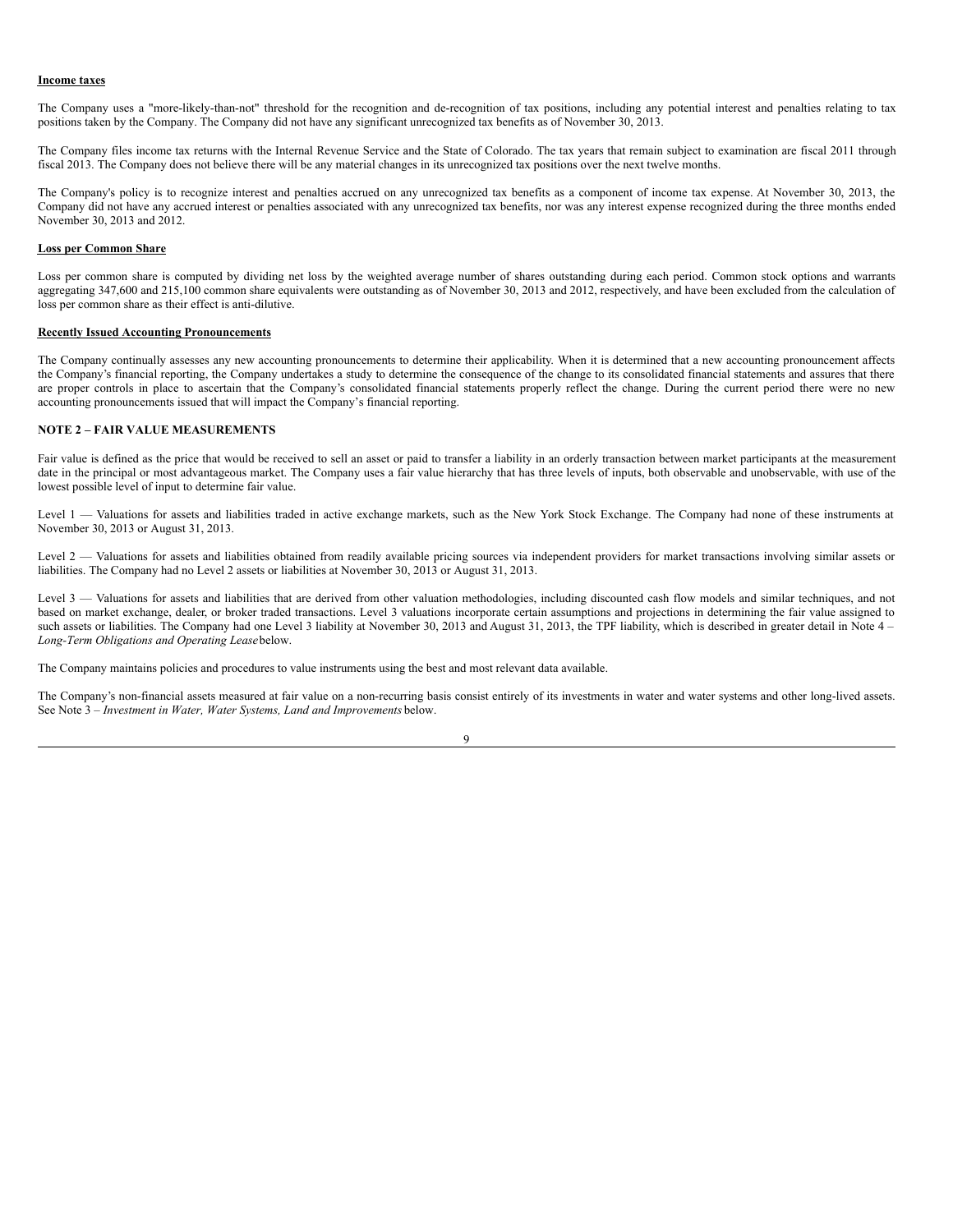*Level* 3 *Liability – Tap Participation Fee*. The Company's TPF liability is the Company's only financial liability measured on a non-recurring basis. As further described in Note 4 – *Long-Term Obligations and Operating Lease*, the TPF liability is valued by projecting new home development in the Company's targeted service area over an estimated development period.

The following table provides information on the assets and liabilities measured at fair value on a recurring basis as of November 30, 2013:

|                                 |            |              | <b>Ouoted Prices in</b> |                                 |                     |                         |
|---------------------------------|------------|--------------|-------------------------|---------------------------------|---------------------|-------------------------|
|                                 |            |              | Active Markets for      | Significant Other               | Significant         |                         |
|                                 |            | Cost / Other | <b>Identical Assets</b> | Observable Inputs               | Unobservable Inputs | <b>Total Unrealized</b> |
|                                 | Fair Value | Value        | (Level 1)               | (Level 2)                       | (Level 3)           | Gain                    |
| Tap Participation Fee liability | 48,432,700 | 48,432,700   | $\Delta$                | $\hspace{0.1mm}-\hspace{0.1mm}$ | 48,432,700          |                         |

Although not required, the Company deems the following table, which presents the changes in the TPF for the three months ended November 30, 2013, to be helpful to the users of its consolidated financial statements:

|                                                        | Fair Value Measurement using Significant |                                                       |  |                                             |  |                                                                         |  |  |  |  |
|--------------------------------------------------------|------------------------------------------|-------------------------------------------------------|--|---------------------------------------------|--|-------------------------------------------------------------------------|--|--|--|--|
|                                                        | Unobservable Inputs (Level 3)            |                                                       |  |                                             |  |                                                                         |  |  |  |  |
|                                                        |                                          | Gross Estimated Tap<br>Participation Fee<br>Liability |  | Tap Participation Fee<br>Reported Liability |  | Discount - to be<br>imputed as interest<br>expense in future<br>periods |  |  |  |  |
| Balance at August 31, 2013                             |                                          | 102,681,900                                           |  | 59,807,300                                  |  | 42,874,600                                                              |  |  |  |  |
| Total gains and losses (realized and unrealized):      |                                          |                                                       |  |                                             |  |                                                                         |  |  |  |  |
| Imputed interest recorded as "Other Expense"           |                                          |                                                       |  | 657,200                                     |  | (657,200)                                                               |  |  |  |  |
| Purchases, sales, issuances, payments, and settlements |                                          | (21,672,200)                                          |  | (12,031,800)                                |  | (9,640,400)                                                             |  |  |  |  |
| Transfers in and/or out of Level 3                     |                                          |                                                       |  |                                             |  |                                                                         |  |  |  |  |
| Balance at November 30, 2013                           |                                          | 81,009,700                                            |  | 48,432,700                                  |  | 32,577,000                                                              |  |  |  |  |

#### **NOTE 3 – INVESTMENTS IN WATER, WATER SYSTEMS, LAND AND IMPROVEMENTS**

The Company's water rights and current water and wastewater service agreements are more fully described in Note 4 – *Water Assets* to the 2013 Annual Report. There have been no significant changes to the Company's water rights or water and wastewater service agreements during the three months ended November 30, 2013.

The Company's water, water systems, land and improvements consist of the following costs and accumulated depreciation and depletion at November 30, 2013 and August 31, 2013:

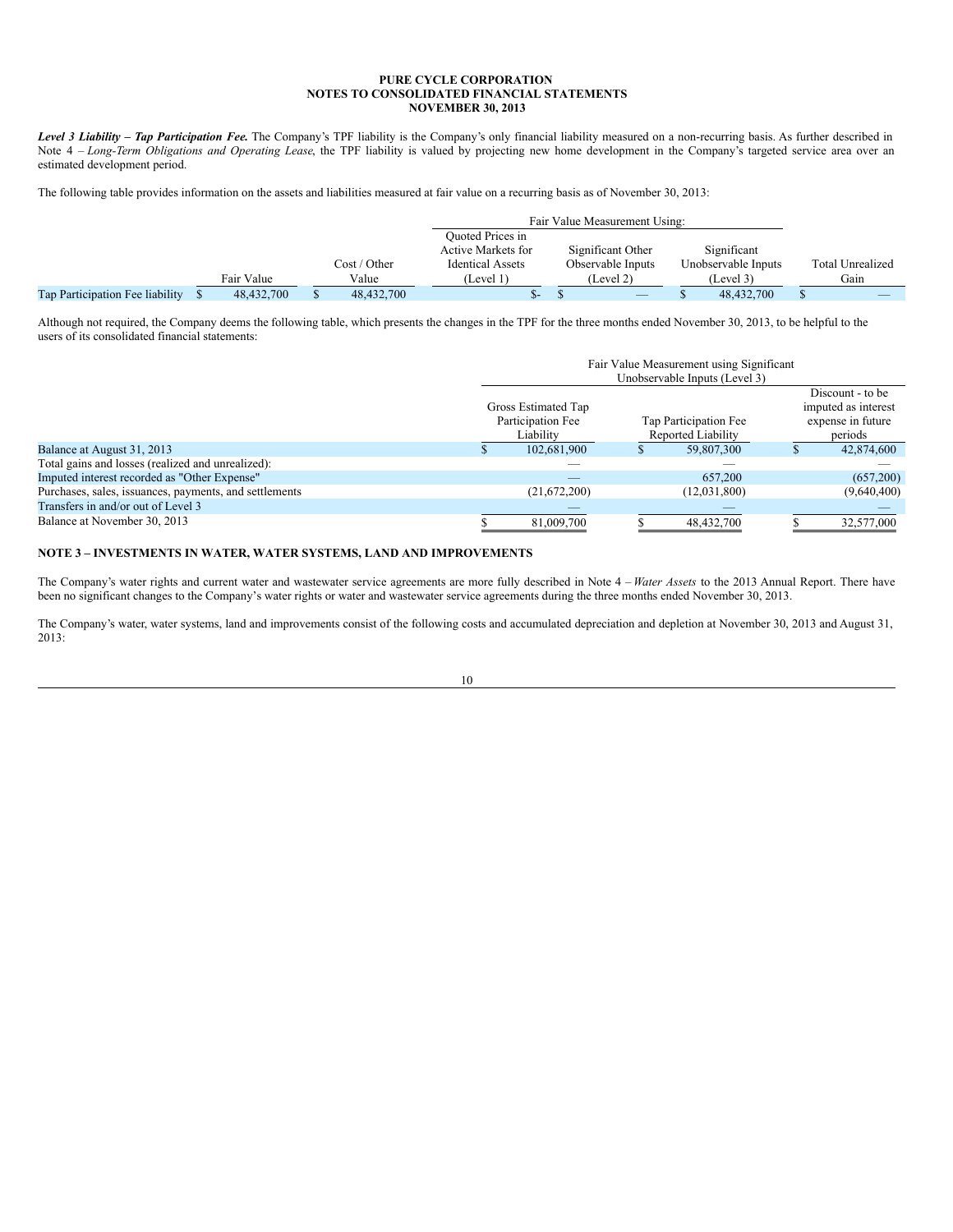|                                            |            | November 30, 2013 |                                 |            | August 31, 2013                 |  |  |
|--------------------------------------------|------------|-------------------|---------------------------------|------------|---------------------------------|--|--|
|                                            |            |                   | Accumulated<br>Depreciation and |            | Accumulated<br>Depreciation and |  |  |
|                                            | Costs      |                   | Depletion                       | Costs      | Depletion                       |  |  |
| Arkansas River Valley assets               | 69,112,300 |                   | (1,488,600)                     | 69,112,300 | (1,487,700)                     |  |  |
| Rangeview water supply                     | 14,515,700 |                   | (7,800)                         | 14,667,000 | (7,700)                         |  |  |
| Sky Ranch water rights and other costs     | 3,929,300  |                   | (87,100)                        | 3.915.100  | (79, 800)                       |  |  |
| Fairgrounds water and water system         | 2,899,900  |                   | (644, 600)                      | 2,899,900  | (622,600)                       |  |  |
| Rangeview water system                     | 167,700    |                   | (74,000)                        | 167,700    | (72, 800)                       |  |  |
| Water supply $-$ other                     | 655,900    |                   | (34, 400)                       | 43,200     | (22, 400)                       |  |  |
| Totals                                     | 91,280,800 |                   | (2,336,500)                     | 90,805,200 | (2,293,000)                     |  |  |
| Net investments in water and water systems | 88,944,300 |                   |                                 | 88.512.200 |                                 |  |  |

Capitalized terms in this section not defined herein are defined in Note 4 –*Water Assets* to the 2013 Annual Report.

*Depletion and Depreciation.* The Company recorded \$100 of depletion charges during each of the three month periods ended November 30, 2013 and 2012, respectively. This related entirely to the Rangeview Water Supply. No depletion is taken against the Arkansas River water or Sky Ranch Water Supply because the water located at these locations is not yet being utilized for its intended purpose as of November 30, 2013.

The Company recorded \$48,500 and \$77,600 of depreciation expense during the three months ended November 30, 2013 and 2012, respectively.

*Land and Water Shares Held for Sale.*During fiscal 2012, management decided to sell certain farms in order to have cash flows sufficient to acquire the notes defaulted upon by HP A&M and to meet the future obligations on the promissory notes the Company issued to purchase the defaulted notes owed by HP A&M. The Company has entered into agreements to sell 1,603 acres of land along with 3,397 FLCC shares associated with this land. The assets held for sale total \$5.7 million, which is the lower of cost or fair value less cost to sell.

## **NOTE 4 – LONG-TERM OBLIGATIONS AND OPERATING LEASE**

The Participating Interests in Export Water Supply and the TPF payable to HP A&M are obligations of the Company that have no scheduled maturity dates. Therefore, these liabilities are not disclosed in tabular format, but they are described below.

## **Participating Interests in Export Water Supply**

The Company acquired its Rangeview Water Supply through various amended agreements entered into in the early 1990's. The acquisition was consummated with the signing of the CAA in 1996. Upon entering into the CAA, the Company recorded an initial liability of \$11.1 million, which represented the cash the Company received from the participating interest holders that was used to purchase the Company's Export Water (described in greater detail in Note 4 – *Water Assets* to the 2013 Annual Report). The Company agreed to remit a total of \$31.8 million of proceeds received from the sale of Export Water to the participating interest holders in return for their initial \$11.1 million investments. The obligation for the \$11.1 million was recorded as debt, and the remaining \$20.7 million contingent liability was not reflected on the Company's balance sheet because the obligation to pay this is contingent on the sale of Export Water, the amounts and timing of which are not reasonably determinable.

The CAA obligation is non-interest bearing, and if the Export Water is not sold, the parties to the CAA have no recourse against the Company. If the Company does not sell the Export Water, the holders of the Series B Preferred Stock are also not entitled to payment of any dividend and have no contractual recourse against the Company.

As the proceeds from the sale of Export Water are received and the amounts are remitted to the external CAA holders, the Company allocates a ratable percentage of this payment to the principal portion (the Participating Interests in Export Water Supply liability account) with the balance of the payment being charged to the contingent obligation portion. Because the original recorded liability, which was \$11.1 million, was 35% of the original total liability of \$31.8 million, 35% of each payment remitted to the CAA holders is allocated to the recorded liability account. The remaining portion of each payment, or 65%, is allocated to the contingent obligation, which is recorded on a net revenue basis.

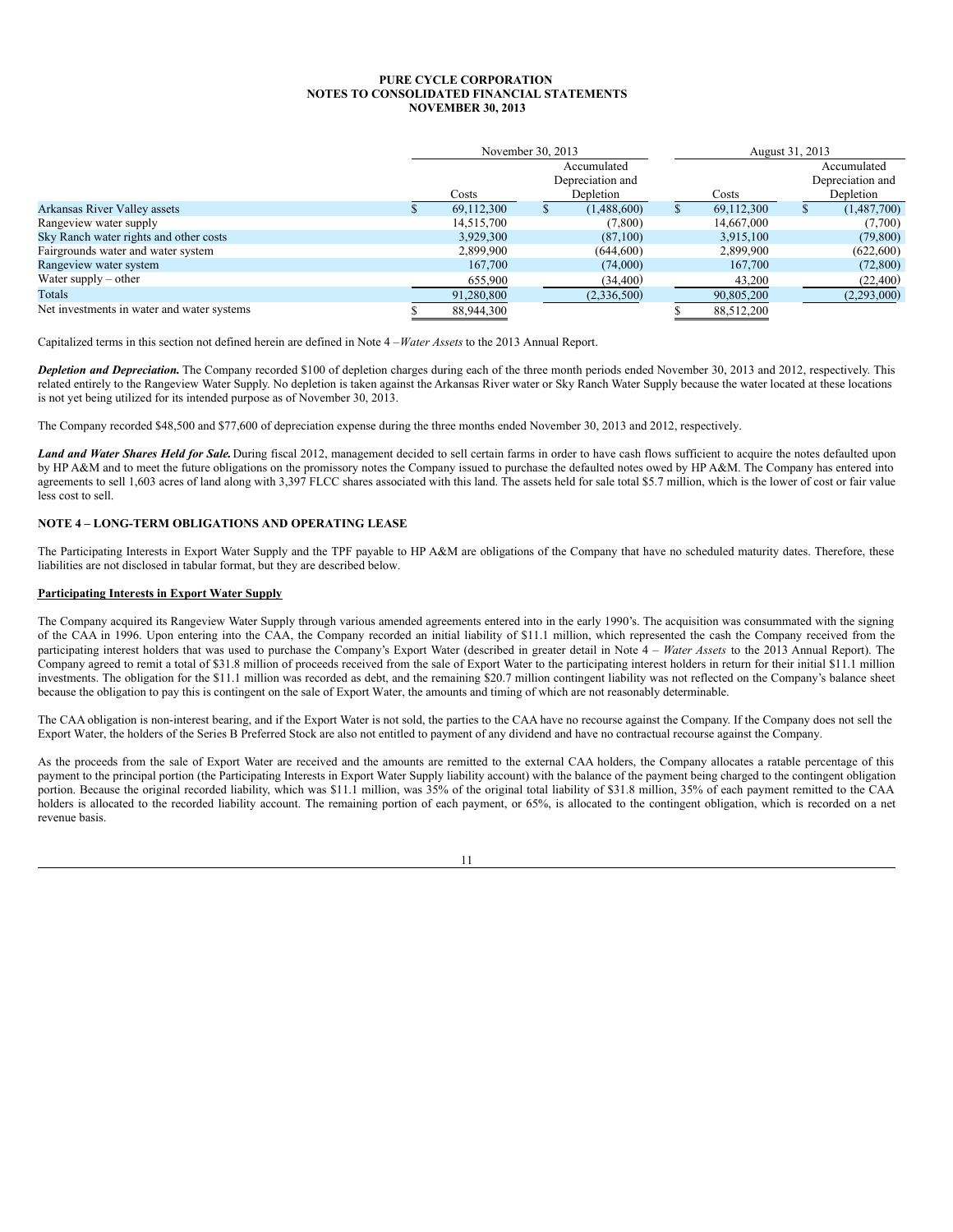In fiscal years 2007 and 2008, in order to reduce the long term impact of the CAA, the Company repurchased various portions of the CAA obligations in priority. The Company did not make any CAA acquisitions during the three months ended November 30, 2013 and 2012. As a result of the acquisitions, and due to the sale of Export Water, as detailed in the table below, the remaining potential third party obligation at November 30, 2013, is \$3.4 million:

|         |                                          |            |                                            | Third party  |                        |             |                                     |                |
|---------|------------------------------------------|------------|--------------------------------------------|--------------|------------------------|-------------|-------------------------------------|----------------|
|         |                                          | Pure Cycle |                                            | Obligation   |                        |             |                                     | Contingency    |
|         |                                          | 218,500    |                                            | 31,807,700   |                        | 11.090.600  |                                     | 20,717,100     |
|         |                                          |            |                                            |              |                        |             |                                     |                |
|         |                                          | 28,077,500 |                                            | (28,077,500) |                        | (9,790,000) |                                     | (18, 287, 500) |
|         |                                          |            |                                            |              |                        |             |                                     |                |
| 110,400 |                                          | (42,300)   |                                            | (68,100)     |                        | (23,800)    |                                     | (44,300)       |
| 533,000 |                                          | (373, 100) |                                            | (159,900)    |                        | (55,800)    |                                     | (104, 100)     |
| 269,300 |                                          | (188, 500) |                                            | (80, 800)    |                        | (28,100)    |                                     | (52,700)       |
| 912,700 |                                          | 27.692.100 |                                            | 3.421.400    |                        | 1,192,900   |                                     | 2,228,500      |
|         |                                          |            |                                            |              |                        |             |                                     |                |
| 16,100  |                                          | (11,270)   |                                            | (4,830)      |                        | (1,700)     |                                     | (3,130)        |
| 928,800 |                                          | 27,680,830 |                                            | 3,416,570    |                        | 1,191,200   |                                     | 2,225,370      |
|         | <b>Export Water</b><br>Proceeds Received |            | <b>Initial Export</b><br>Water Proceeds to |              | <b>Total Potential</b> |             | Paticipating<br>Interests Liability |                |

\* The Arapahoe County tap fees are less \$34,522 in royalties paid to the Land Board.

The CAA includes contractually established priorities which call for payments to CAA holders in order of their priority. This means the first three payees receive their full payment before the next priority level receives any payment and so on until full repayment. The Company will receive \$5.0 million of the remaining first priority payout (the remaining entire first priority payout totals \$7.1 million as of November 30, 2013).

## **Arkansas River Agreement Obligations**

*The Tap Participation Fee.*The \$48.4 million TPF liability at November 30, 2013, represents the estimated discounted fair value of the Company's obligation to pay HP A&M 20% of the Company's gross proceeds, or the equivalent thereof, from the sale of the next 13,830 water taps sold by the Company.

Initially the obligation was to pay 10% of the Company's gross proceeds, or the equivalent thereof, from the sale of 40,000 water taps sold after the date of the Arkansas River Agreement. The 40,000 water taps were reduced to 13,830 water taps as a result of (i) sales of Arkansas River Valley land in 2006 and 2009, (ii) the sale of unutilized water rights owned by the Company in the Arkansas River Valley in 2007, (iii) the election made by HP A&M, effective September 1, 2011, pursuant to the Arkansas River Agreement, to increase the TPF percentage from 10% to 20%, and to take a corresponding 50% reduction in the number of taps subject to the TPF, (iv) the allocation of 26.9% of the Net Revenues (defined as all lease and related income received from the farms less employee expenses, direct expenses for managing the leases and a reasonable overhead allocation) received by HP A&M from management of the farm leasing operations from September 1, 2011 to August 3, 3012 prior to termination of the Property Management Agreement, and (v) the reduction of 5,597 taps as the result of foreclosures on certain farms pursuant to the remedies outlined in the Arkansas River Agreement (2,233 in fiscal 2013 and 3,364 in the three-month period ended November 30, 2013).

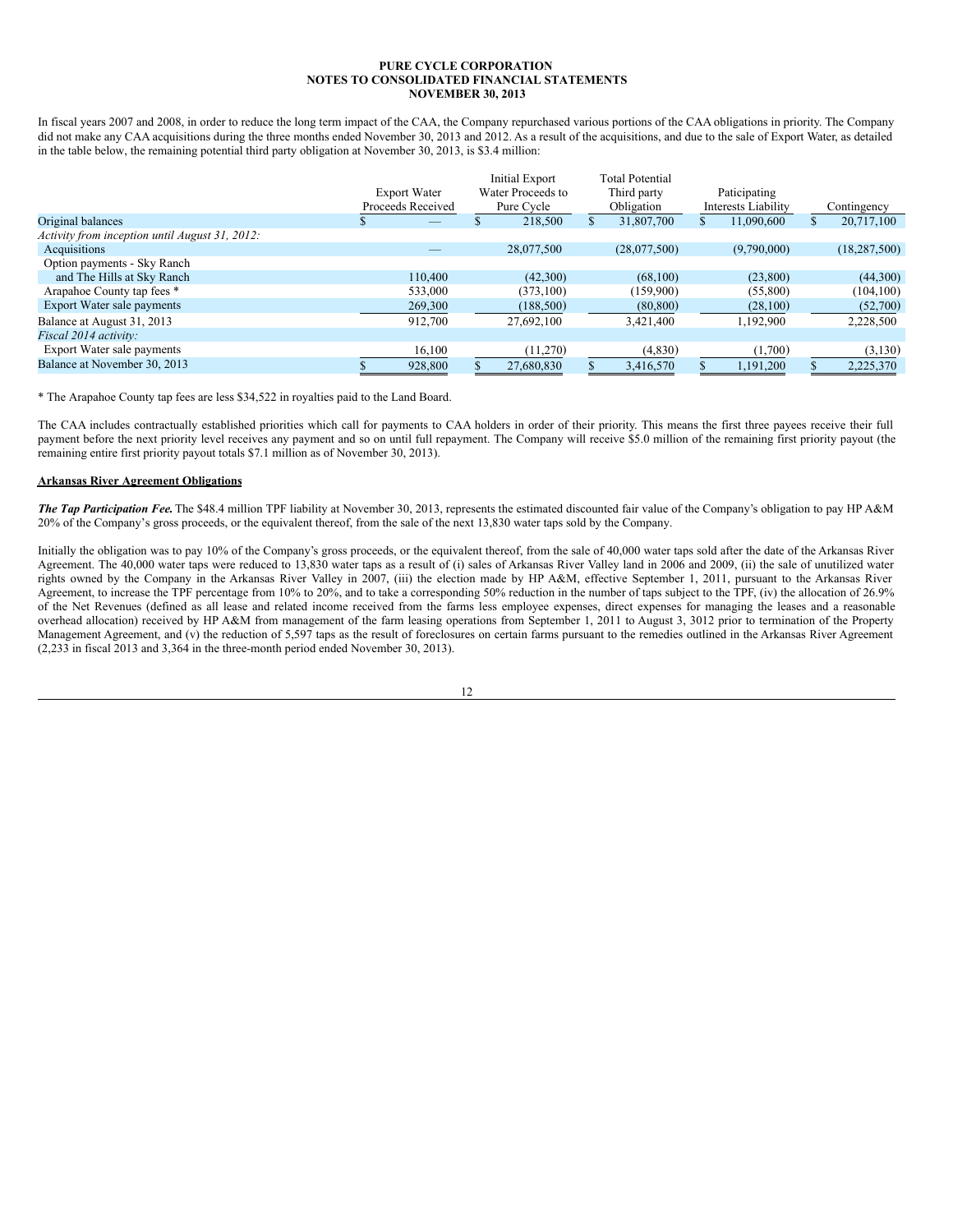The fair value of the TPF liability is an estimate prepared by management of the Company. The fair value of the liability is based on discounted estimated cash flows subject to the TPF calculated by projecting future annual water tap sales for the number of taps subject to the TPF at the date of valuation. Future cash flows from water tap sales are estimated by utilizing the following historical information, where available:

- New homes constructed in the area known as the 11-county "Front Range" of Colorado from the 1980's through the valuation date. The Company utilized data for this length of time to provide development information over many economic cycles because the Company anticipates development in its targeted service area to encompass many economic cycles over the development period.
- New home construction patterns for large master planned housing developments along the Front Range. The Company utilized this information because these developments are deemed comparable to projects anticipated to be constructed in the Company's targeted service area (i.e. these master planned communities were located in predominately undeveloped areas on the outskirts of the Front Range).
- Population growth rates for Colorado and the Front Range. Population growth rates were utilized to predict anticipated growth along the Front Range, which was used to predict an estimated number of new homes necessary to house the increased population.
- The Consumer Price Index since the 1980's, which was utilized to project estimated future water tap fees.

Utilizing this historical information, the Company projected an estimated new home development pattern in its targeted service area sufficient to cover the sale of the water taps subject to the TPF at the date of the revaluation, November 30, 2013. The Company revalued the TPF payable as of August 31, 2013 and November 30, 2013 due to the reduction of taps subject to the TPF as a result of the exercise of remedies under the Arkansas River Agreement. The estimated proceeds generated from the sale of those water taps resulted in estimated payments to HP A&M over the life of the projected development period of \$81.0 million, which is a decrease of \$21.7 million from the previous valuation completed at August 31, 2013 (\$102.7 million). The estimated proceeds as of August 31, 2013 was estimated to be \$102.7 million, a decrease of \$17.9 million from the previous valuation in fiscal 2012. The estimated payments to HP A&M are then discounted to the current valuation date and the difference between the amount reflected on the Company's balance sheet at the valuation date and the total estimated payments is imputed as interest expense over the estimated development time using the effective interest method. The implied interest rate for the most recent valuation was 5.7%.

Actual new home development in the Company's service area and actual future tap fees inevitably will vary significantly from the Company's estimates, which could have a material impact on the Company's consolidated financial statements. An important component in the Company's estimate of the value of the TPF, which is based on historical trends, is that the Company reasonably expects water tap fees to continue to increase in the coming years. Tap fees are market based and the continued increase in tap fees reflects, among other things, the increasing costs to acquire and develop new water supplies. Tap fees thus are partially indicative of the increasing value of the Company's water assets. The Company continues to assess the value of the TPF liability and updates its valuation analysis whenever events or circumstances indicate the assumptions used to estimate the value of the liability have changed materially. The difference between the net present value and the estimated realizable value will be imputed as interest expense using the effective interest method over the estimated development period utilized in the valuation of the TPF.

Payment of the TPF may be accelerated in the event of a merger, reorganization, sale of substantially all assets, or similar transactions and in the event of bankruptcy and insolvency events. Pursuant to the default provisions of the Company's agreement with HP A&M, the Company reduced the discounted present value of the TPF by \$11.7 million during the fiscal year-end August 31, 2013 and an additional \$12 million during the three months ended November 30, 2013. The Company recorded the decrease in the TPF payable as an equity transaction due to the related party nature of the original transaction. Through November 30, 2013, \$27.8 million of interest has been imputed since the acquisition date, recorded using the effective interest method.

During fiscal year 2013, four of the farms and one FLLC certificate representing water rights only went through foreclosure proceedings due to the defaults by HP A&M. The Company's agreement with HP A&M provides for a reduction of the number of water taps subject to the TPF payable to HP A&M in the event the farms or water rights are subject to foreclosure proceedings or other risks of loss. During fiscal year 2013, the Company reduced the number of taps by 2,233 taps and the discounted present value of the Tap Participation Fee by a total of approximately \$11.7 million as a result of the foreclosures. As of August 31, 2013, there were 17,194 taps subject to the Tap Participation Fee. During the three months ended November 30, 2013, an additional three farms and one FLCC certificate representing water rights only, collectively including 1,832 FLCC shares, were foreclosed resulting in a reduction of the number of taps subject to the TPF by an additional 3,364 taps (approximately \$12.0 million of the TPF), leaving 13,830 taps subject to the Tap Participation Fee. Subsequent to November 30, 2013, an additional five farms including 682 FLCC shares, were foreclosed resulting in a reduction of the number of taps subject to the TPF by an additional 1,253 taps (approximately \$4.4 million of the TPF), leaving 12, 577 taps subject to the TPF.

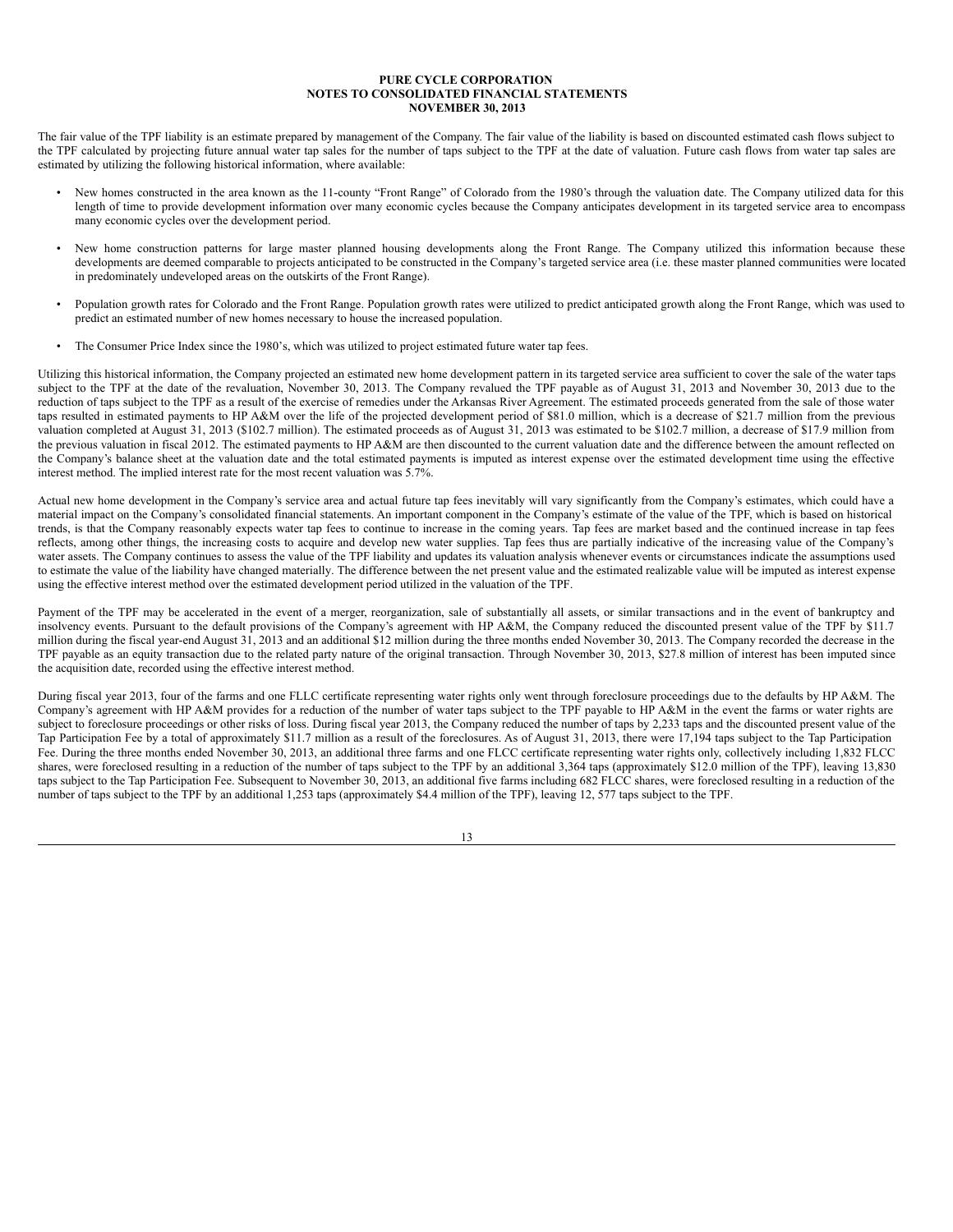*Promissory Notes Payable by HP A&M in Default.*Approximately 60 of the 80 properties the Company originally acquired from HP A&M were subject to outstanding promissory notes payable to third parties that are secured by deeds of trust on the Company's properties and water rights, as well as mineral interests. HP A&M has now defaulted on all of the promissory notes and informed the Company that it does not intend to pay any of the amounts owed. HP A&M owed approximately \$9.6 million of principal and accrued interest as of September 1, 2012. These promissory notes are secured by approximately 14,000 acres of land and 16,882 FLCC shares representing water rights owned by the Company.

On July 2, 2012, the Company formally notified HP A&M that its failure to pay the promissory notes constituted an Event of Default under the Seller Pledge Agreement (as defined below) and a default of a material covenant under the Arkansas River Agreement. The Company informed HP A&M that unless such defaults were cured within thirty days, the Property Management Agreement would be terminated and the Company would proceed to exercise certain rights and remedies under the Arkansas River Agreement, the Seller Pledge Agreement, and the Property Management Agreement to protect its assets. The Company's remedies at law and under the Arkansas River Agreement and related agreements include, but are not limited to, the right to (i) foreclose on 1,500,000 shares of Pure Cycle common stock issued to HP A&M and the proceeds therefrom (the "Pledged Shares") which were pledged by HP A&M pursuant to a pledge agreement (the "Seller Pledge Agreement") to secure the payment and performance by HP A&M of the promissory notes described above; (ii) reduce the TPF; (iii) terminate the Property Management Agreement; and (iv) recover damages caused by the defaults, including certain costs and expenses, including attorneys' fees.

On August 3, 2012, the Company formally terminated the Property Management Agreement. On September 27, 2012, the Pledged Shares were sold at auction in a foreclosure sale for \$2.35 per share, yielding approximately \$3.42 million of proceeds to the Company (net of fees of \$110,000). Pursuant to the Arkansas River Agreement, the Company is reducing the TPF and is entitled to recover damages caused by the defaults, including certain costs and expenses, including attorneys' fees. The Company is currently pursuing its remedies and will continue to pursue such remedies over the next 12 months.

To protect its land and water interests, during the fiscal ended August 31, 2013, the Company purchased approximately \$7.0 million of the \$9.6 million notes payable by HP A&M and is negotiating the purchase of the remaining \$2.6 million with the holders. HP A&M continues to be liable for making the required payments on the notes, and the Company is pursuing remedies to recover the costs and expenses, including attorneys' fees, incurred by the Company in protecting the rights and title to the land and water rights securing the notes payable by HP A&M, including the costs incurred in purchasing the notes defaulted on by HP A&M. The amount owed on the outstanding notes was approximately \$7.5 million, including accrued interest of \$96,000 and approximately \$7.9 million, including accrued interest of \$122,000, at November 30, 2013 and August  $31, 2013$ , respectively.

## **Operating Lease**

Effective January 2013, the Company entered into an operating lease for 1,200 square feet of office space. The lease has a two year term with payments of \$1,530 per month.

## **NOTE 5 – SHAREHOLDERS' EQUITY**

The Company maintains the 2004 Incentive Plan (the "Equity Plan"), which was approved by shareholders in April 2004. Executives, eligible employees, consultants and nonemployee directors are eligible to receive options and stock grants pursuant to the Equity Plan. Pursuant to the Equity Plan, options to purchase shares of stock and restricted stock awards can be granted with exercise prices, vesting conditions and other performance criteria determined by the Compensation Committee of the Board. The Company initially reserved 1.6 million shares of common stock for issuance under the Equity Plan. At November 30, 2013, the Company had 1,218,311 common shares remaining that can be granted to eligible participants pursuant to the Equity Plan. The equity plan expires in April 2014.

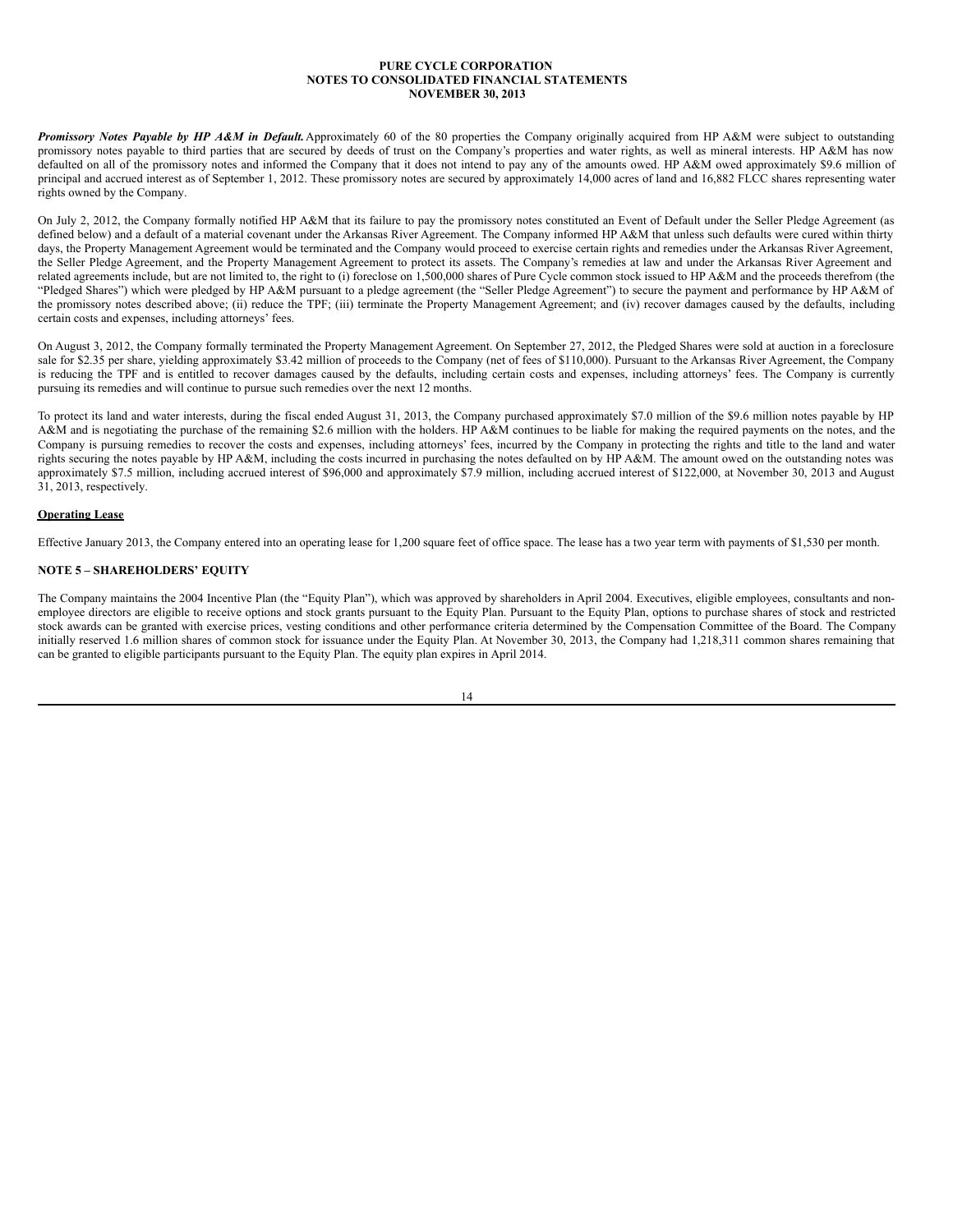The following table summarizes the stock option activity for the Equity Plan for the three months ended November 30, 2013:

|                                          | Number of Options | Weighted-Average<br><b>Exercise Price</b> | Weighted-<br><b>Average Remaining</b><br>Contractual Term | Appropriate<br>Aggressive<br>Instrinsic<br>Value |
|------------------------------------------|-------------------|-------------------------------------------|-----------------------------------------------------------|--------------------------------------------------|
| Oustanding at August 31, 2013            | 347,500           | 5.62                                      |                                                           |                                                  |
| Granted                                  |                   |                                           |                                                           |                                                  |
| Exercised                                |                   | _                                         |                                                           |                                                  |
| Forfeited or expired                     |                   | _                                         |                                                           |                                                  |
| Outstanding at November 30, 2013         | 347,500           | 5.62                                      | 6.69                                                      | 715,050                                          |
| Options exercisable at November 30, 2013 | 215,000           | 5.90                                      | 4.56                                                      | 435,715                                          |

The following table summarizes the activity and value of non-vested options as of and for the three months ended November 30, 2013:

|                                                      |                          | Weighted-     |
|------------------------------------------------------|--------------------------|---------------|
|                                                      |                          | Average Grant |
|                                                      | Number of                | Date Fair     |
|                                                      | Options                  | Value         |
| Non-vested options oustanding at beginning of period | 132,500                  | 3.80          |
| Granted                                              | $\overline{\phantom{a}}$ |               |
| Vested                                               | $\overline{\phantom{a}}$ |               |
| Forfeited                                            | $\overline{\phantom{a}}$ |               |
| Options not vested at November 30, 2013              | 132,500                  | 3.80          |

All non-vested options are expected to vest.

Stock-based compensation expense was \$54,800 and \$10,600 for the three months ended November 30, 2013 and 2012, respectively.

At November 30, 2013, the Company had unrecognized expenses relating to non-vested options that are expected to vest totaling \$398,900 which have a weighted average life of less than three years. The Company has not recorded any excess tax benefits to additional paid-in capital.

## **NOTE 6 – RELATED PARTY TRANSACTIONS**

On December 16, 2009, the Company entered into a Participation Agreement with District, whereby the Company agreed to provide funding to the District in connection with the District joining the South Metro Water Supply Authority ("SMWSA"). The Company provided \$55,000 and \$1,000 of funding to the District pursuant to the Participation Agreement during the three months ended November 30, 2013 and 2012, respectively. These amounts were expensed at the time of funding.

In 1995, the Company extended a loan to the District, a related party. The loan provided for borrowings of up to \$250,000, is unsecured, bears interest based on the prevailing prime rate plus 2% (5.25% at November 30, 2013) and matured on December 31, 2013. The Company extended the maturity date of the loan to December 31, 2014. The \$559,000 balance of the note receivable at November 30, 2013, includes borrowings of \$229,300 and accrued interest of \$329,700.

#### **NOTE 7 – SIGNIFICANT CUSTOMERS**

The Company sells wholesale water and wastewater services to the District pursuant to the Rangeview Water Agreements (defined in Note 4 –*Water Assets* to the 2013 Annual Report). Sales to the District accounted for 11% and 89% of the Company's total water and wastewater revenues for the three months ended November 30, 2013 and 2012, respectively. The District has one significant customer. Pursuant to the Rangeview Water Agreements the Company is providing water and wastewater services to this customer on behalf of the District. The District's significant customer accounted for 9% and 65% of the Company's total water and wastewater revenues for the three months ended November 30, 2013 and 2012, respectively.

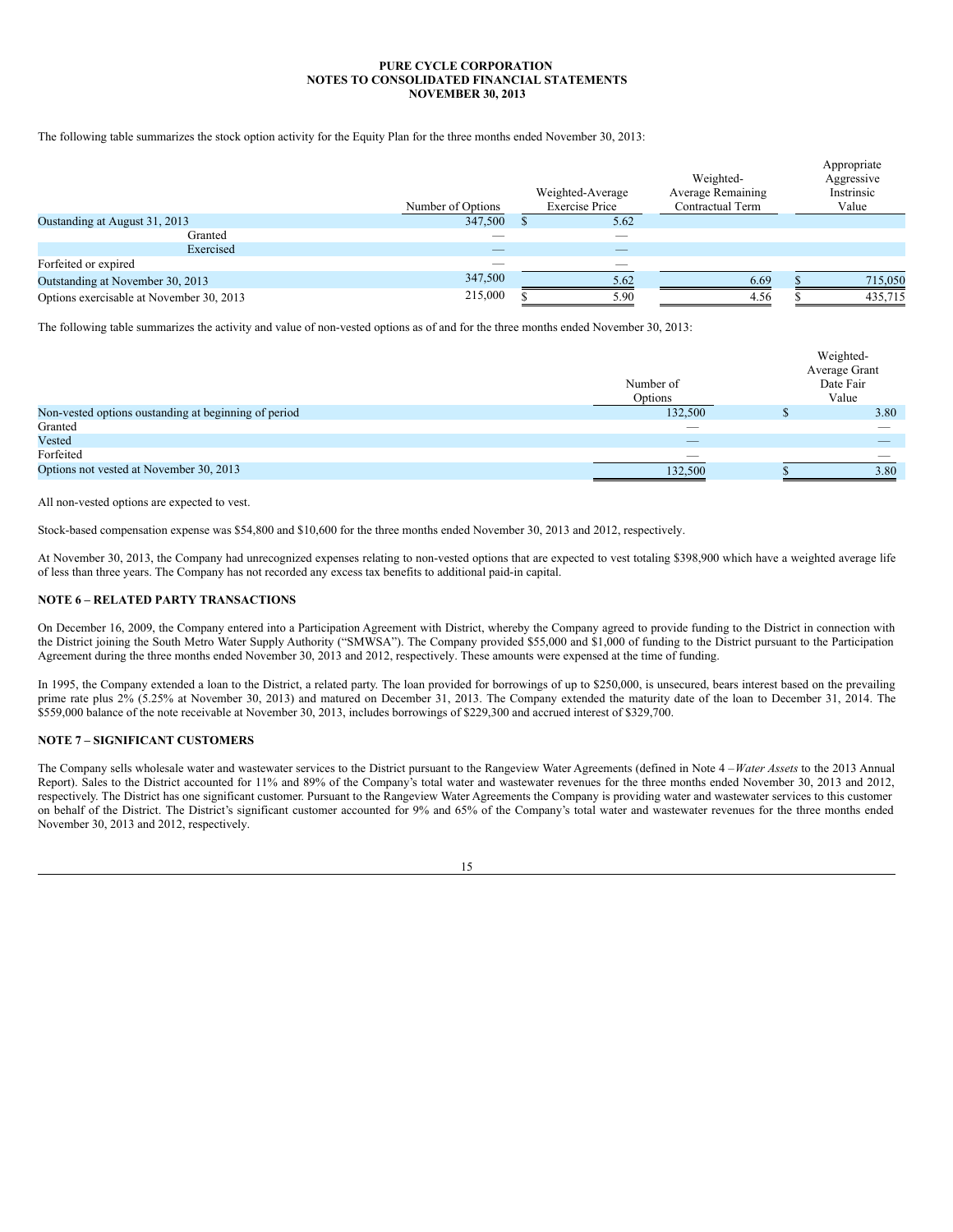Revenues indirectly related to ConocoPhillips accounted for 87% and 7% of the Company's water and wastewater revenues for the three months ended November 30, 2013 and 2012, respectively.

The Company had accounts receivable from the District which accounted for 13% and 14% of the Company's trade receivables balances at November 30, 2013 and August 31, 2013, respectively. Accounts receivable from the District's largest customer accounted for 10% and 12% of the Company's trade receivables as of November 30, 2013 and August 31, 2013, respectively. Accounts receivable indirectly to ConocoPhillips accounted for 21% and 27% of the Company's trade receivable balances at November 30, 2013 and August 31, 2013.

## **NOTE 8 – ACCRUED LIABILITIES**

At November 30, 2013, the Company had accrued liabilities of \$250,900, of which \$191,200 was for estimated property taxes, \$30,100 was for professional fees, \$6,900 was for farm lease prepayments, and \$22,700 related to operating payables.

At August 31, 2013, the Company had accrued liabilities of \$264,700, of which \$156,100 was for estimated property taxes, \$56,700 was for professional fees, \$30,300 was for farm lease prepayments, and the remaining \$21,600 related to operating payables.

## **NOTE 9 – LITIGATION LOSS CONTINGENCIES**

The Company is involved in various claims, litigation and other legal proceedings that arise in the ordinary course of its business. The Company records an accrual for a loss contingency when its occurrence is probable and damages can be reasonably estimated based on the anticipated most likely outcome or the minimum amount within a range of possible outcomes. The Company makes such estimates based on information known about the claims and experience in contesting, litigating and settling similar claims. Disclosures are also provided for reasonably possible losses that could have a material effect on the Company's financial position, results of operations or cash flows.

Because each of the lawsuits below involves complex legal issues and uncertainties and are in the early stages of litigation, the Company has determined that no accruals for losses related to the lawsuits are reasonably estimable or deemed reasonably likely at this time.

In December 2011, the Company and the District filed a lawsuit against the State of Colorado acting by and through the Land Board. The complaint was filed with the District Court, City and County of Denver, State of Colorado. The Company and the District are claiming that the Land Board breached, and will breach, agreements entered into by the Land Board with the Company and the District in connection with a 1996 settlement agreement. Those agreements include (i) the Amended and Restated Water Lease, dated as of April 4, 1996, between the Land Board and the District (the "Lease") and (ii) the Service Agreement of the same date between the Company and the District. As initially reported in a Current Report on Form 8-K filed on November 29, 2011, the Land Board issued a Request for Proposal that included a draft lease agreement related to oil and gas rights at the Land Board's Lowry Range. The Land Board subsequently entered into an oil and gas lease for the Lowry Range, which the Company believes does not protect the Company's exclusive rights. As a result of this breach, the Company and the District are claiming damages to be proven at trial.

HP A&M initiated a lawsuit against the Company in District Court, City and County of Denver, State of Colorado on February 27, 2012, alleging breaches of representations made in connection with the Arkansas River Agreement. The HP A&M claims relate to the issues currently being litigated between the Company and the Land Board regarding the Company's exclusive right to provide water service to the Land Board's Lowry Range property. The Company believes the allegations are without merit and intends to vigorously defend against them.

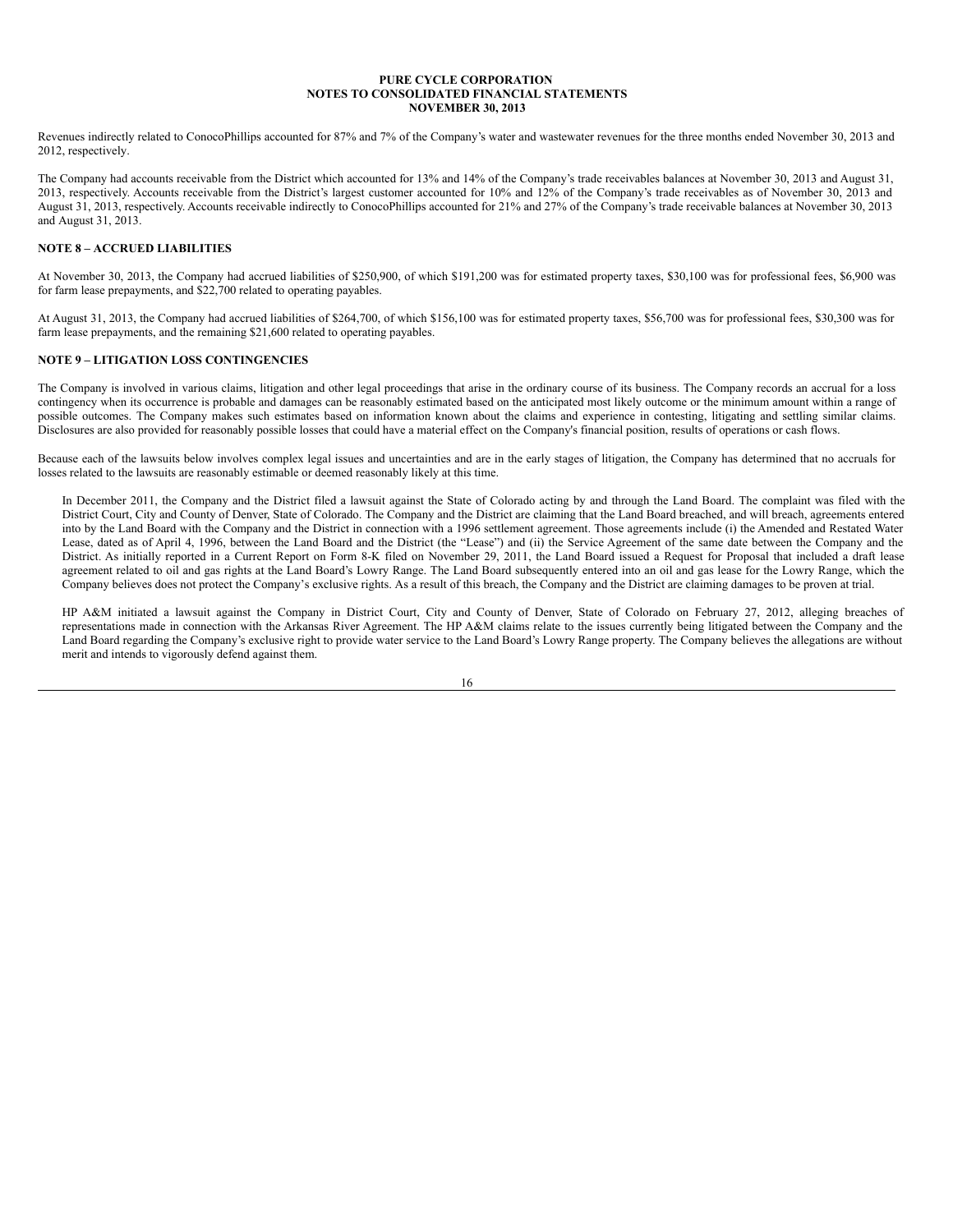<span id="page-16-0"></span>The Land Board asserted certain counterclaims in the lawsuit described above that relate to operational disputes under the Lease. On June 14, 2013, the Company, the District and the Land Board entered into an Arbitration Agreement pursuant to which the parties have agreed to submit three counterclaims under the Lease to binding arbitration: (i) whether revenue from wastewater services are subject to royalties under the Lease and the appropriate payment for a right-of-way for a wastewater reclamation facility, (ii) whether Export Water royalties are owed on a net or gross proceeds basis, and (iii) if, and/or how water from the four aquifers under the Lowry Range should be blended for sale, as well as any related claims of the Company and the District for offset, credit or overpayment of previous royalties paid and defenses to the three claims. The counterclaims have been dismissed from the lawsuit without prejudice. An arbitrator has not yet been selected, so the timing of resolution of these claims is unknown. Because the arbitration has not proceeded past the agreement stage and the outcome is uncertain, the Company has determined that accruals for losses related to the arbitration are not reasonably estimable or deemed reasonably likely at this time. The Company and the District believe that they have been conducting their operations in accordance with the Lease and are prepared to defend their decisions in the arbitration.

During the fiscal year ended August 31, 2013, foreclosure proceedings were commenced against 38 of the properties acquired by the Company from HP A&M which are subject to promissory notes defaulted upon by HP A&M and secured by deeds of trust on the Company's land and water rights. These properties represent approximately 40% of the Company's FLLC shares and over 45% of the Company's Arkansas River land. The proceedings were filed on various dates from January 9, 2013 through July 3, 2013, with the Public Trustees of Bent, Otero and Prowers Counties in Colorado and involve claims against HP A&M for its failure to pay the notes. Foreclosure proceedings in Colorado take at least nine months to conclude. Foreclosure sales were conducted on three of the Company's farm properties on August 28, 2013, and on a fourth property on September 4, 2013, subsequent to fiscal year end. The Company's wholly owned subsidiary, PCY Holding, LLC ("PCY Holdings"), was the successful bidder in the foreclosure sales. Due to statutory protections afforded to the Company as the owner of the properties and the Company's liquidity, the Company had anticipated concluding these foreclosure proceedings on terms which would not have a material adverse effect on its financial position, results of operations or cash flows. On September 16, 2013, HP A&M filed a complaint against PCY Holdings and the Public Trustee for the County of Bent, Colorado. The lawsuit was filed in the District Court, County of Bent, Colorado. HP A&M was seeking (i) a declaratory judgment that it is entitled to redeem the four properties from the foreclosure sales by paying the amount of the outstanding debt, plus fees, which is the amount PCY Holdings bid in the sales, and (ii) preliminary and permanent injunctions against the Public Trustee preventing the Public Trustee from issuing confirmation deeds for the foreclosure sales to PCY Holdings or anyone other than HP A&M. On November 20, 2013 the Complaint was dismissed with prejudice, and judgment was entered in favor of the Public Trustee and PCY Holdings. The District Court ruled that "High Plains' Complaint and Motion are baseless, without statutory authority, and are an attempt to obstruct the proper function of the office of the Public Trustee of Bent County, and PCY Holdings relative to the foreclosures of the four Subject Farms". Further the District Court ruled "that High Plains' Motion and its claims in its Verified Complaint are frivolous and groundless, and awards the Public Trustee of Bent County and PCY Holdings their attorneys' fees and costs incurred in connection with this matter."

On January 3, 2014 HP A&M filed a notice of appeal of the judgment with the Colorado Court of Appeals. If HP A&M wins on appeal, the Company could lose these properties, subject to its remedies under the Arkansas River Agreement. The Company intends to vigorously defend any appeal of this ruling and to pursue the remedies against HP A&M for the defaults. Because the appellate process has just been initiated and the timing and outcome of the appeal is uncertain, the Company has determined that accruals for losses related to the appeal are not reasonably estimable or deemed reasonably likely at this time.

#### **NOTE 10 – SEGMENT INFORMATION**

The Company operates primarily in two lines of business: (i) the wholesale water and wastewater business; and (ii) the agricultural farming business. The Company provides wholesale water and wastewater services to customers using water rights owned by the Company and develops infrastructure to divert, treat and distribute that water and collect, treat and reuse wastewater. The Company's agricultural business consists of the Company leasing its Arkansas River Valley land and water to area farmers under cash leases or in certain cases crop share leases. The following tables show information by operating segment for the three months ended November 30, 2013 and 2012:

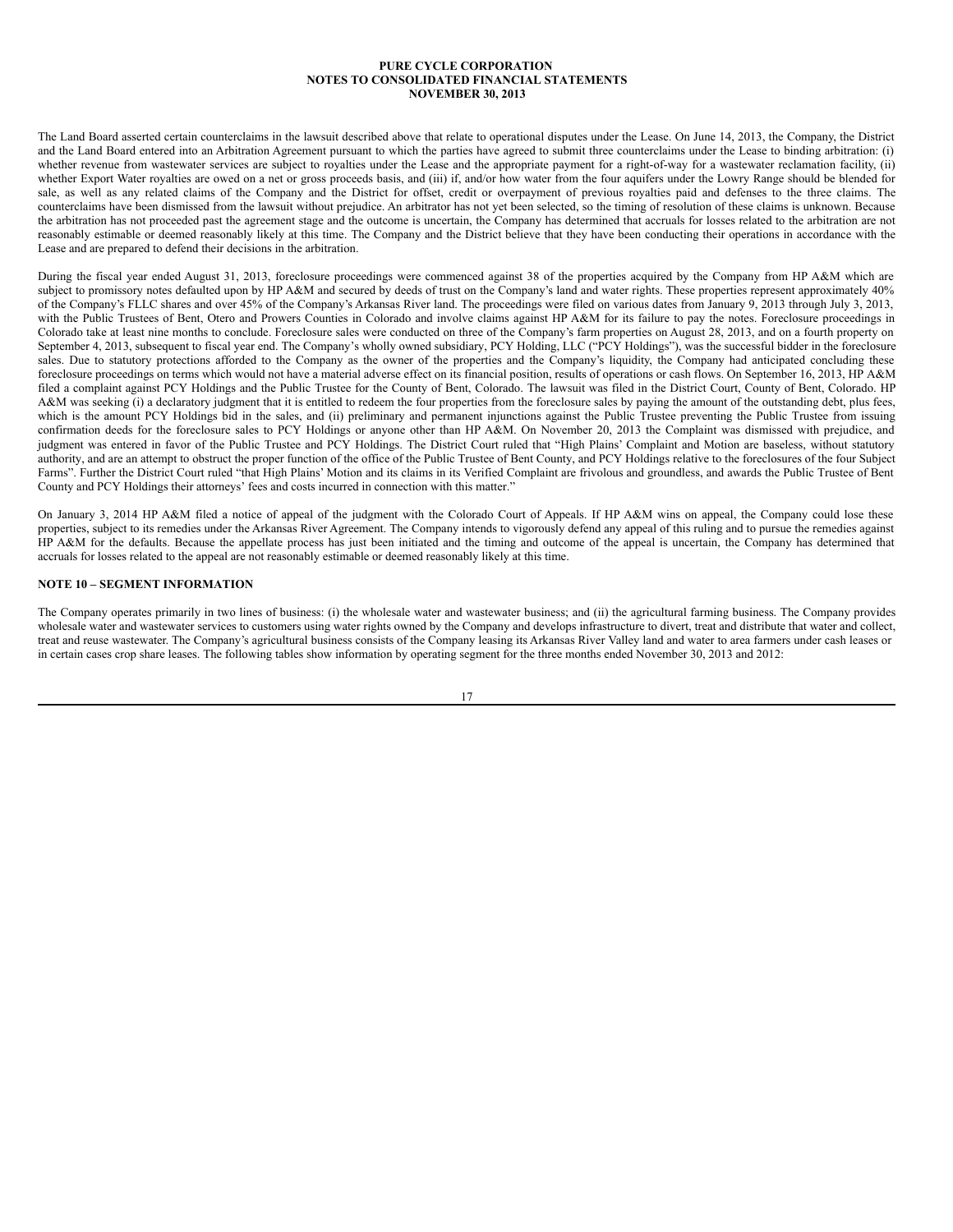for the three months ended November 30, 2013

|                                  | Business segments |                          |   |           |   |             |
|----------------------------------|-------------------|--------------------------|---|-----------|---|-------------|
|                                  | Wholesale         |                          |   |           |   |             |
|                                  | water and         |                          |   |           |   |             |
|                                  | wastewater        | Agricultural             |   | All Other |   | Total       |
| Revenues                         | 344,300           | 220,300                  | ъ | 13.900    | S | 578,500     |
| Gross profit                     | 217,600           | 199,600                  |   | 13,900    |   | 431,100     |
| Depletion and depreciation       | 48,500            | _                        |   | _         |   | 48,500      |
| Other significant noncash items: |                   |                          |   |           |   |             |
| Stock-based compensation         | _                 |                          |   | 54,800    |   | 54,800      |
| TPF interest expense             | 657,200           | $\overline{\phantom{a}}$ |   | _         |   | 657,200     |
| Segment assets                   | 94,272,800        | 6,670,600                |   | 7,345,500 |   | 108,288,900 |
| Expenditures for segment assets  | 397,300           |                          |   |           |   | 397,300     |

for the three months ended November 30, 2012

|                                  |            | Business segments |                          |              |            |   |             |
|----------------------------------|------------|-------------------|--------------------------|--------------|------------|---|-------------|
|                                  | Wholesale  |                   |                          |              |            |   |             |
|                                  | water and  |                   |                          |              |            |   |             |
|                                  | wastewater |                   | Agricultural             |              | All Other  |   | Total       |
| Revenues                         | 57,400     | Ъ.                | 362,700                  | $\mathbf{D}$ | 18,300     | D | 438,400     |
| Gross profit                     | 4,900      |                   | 343,700                  |              | 18,300     |   | 366,900     |
| Depletion and depreciation       | 77,600     |                   | $\overline{\phantom{a}}$ |              | $-$        |   | 77,600      |
| Other significant noncash items: |            |                   |                          |              |            |   |             |
| Stock-based compensation         | $-$        |                   | $\overline{\phantom{a}}$ |              | 10.600     |   | 10.600      |
| TPF interest expense             | 894,600    |                   | ___                      |              | _          |   | 894,600     |
| Segment assets                   | 96,195,400 |                   | 3,586,900                |              | 11,091,300 |   | 110,873,600 |
| Expenditures for segment assets  | 108,200    |                   | $\overline{\phantom{a}}$ |              |            |   | 108,200     |

**\*\*\*\*\***

18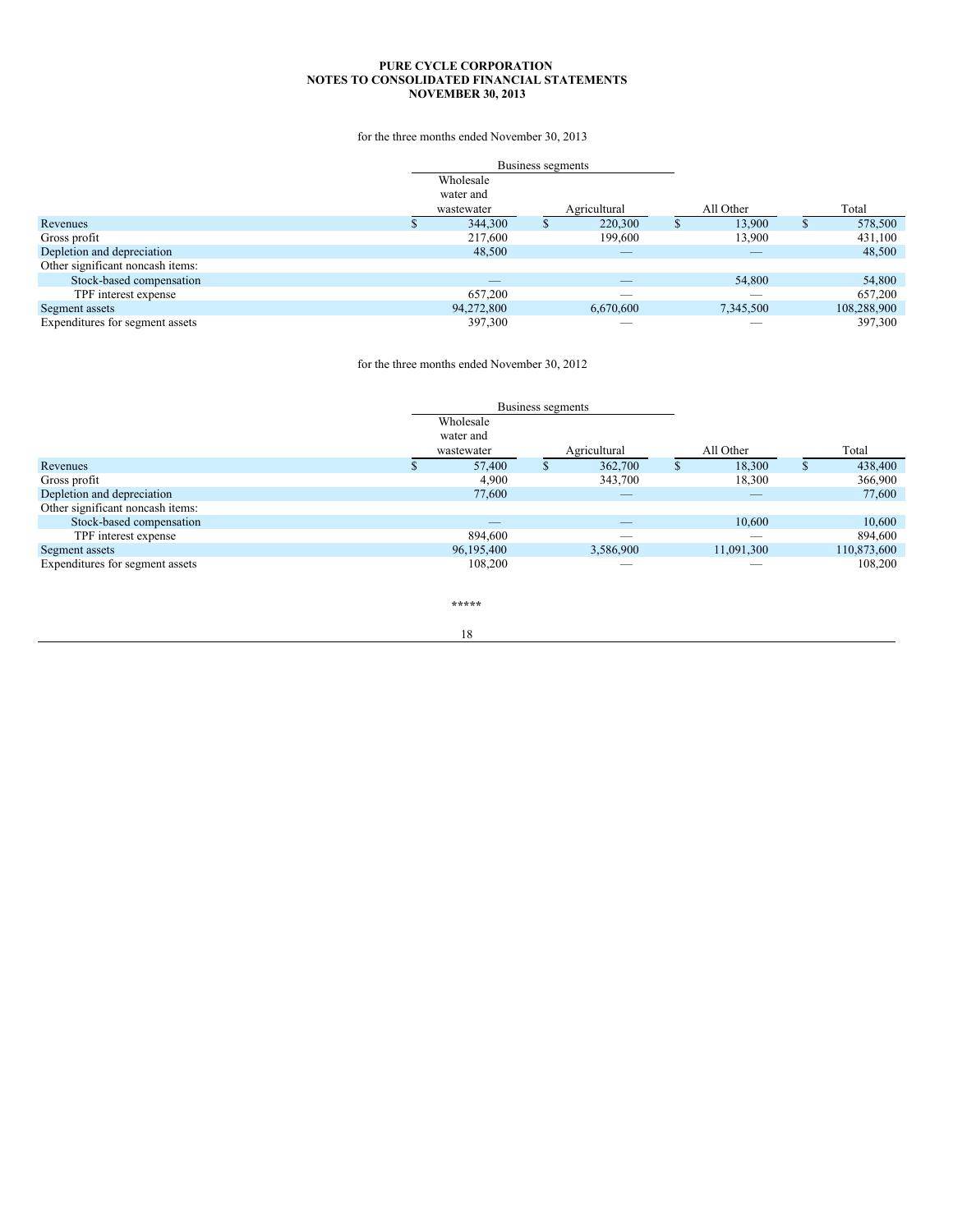#### **Item 2. Management's Discussion and Analysis of Financial Condition and Results of Operations**

#### **OVERVIEW**

The discussion and analysis below includes forward-looking statements that are subject to risks, uncertainties and other factors, as described in "Risk Factors" in our Annual Report on Form 10-K and Part II, Item 1A."Risk Factors" in this Quarterly Report on Form 10-Q, that could cause our actual growth, results of operations, performance, financial position and business prospects and opportunities for this fiscal year and periods that follow to differ materially from those expressed in, or implied by those forwardlooking statements. Readers are cautioned that forward-looking statements contained in this Form 10-Q should be read in conjunction with our disclosure under the heading *"Disclosure Regarding Forward-Looking Statements" below.*

The following Management's Discussion and Analysis ("MD&A") is intended to help the reader understand our results of operations and financial condition and should be read in conjunction with the accompanying consolidated financial statements and the notes thereto and the financial statements and the notes thereto contained in our 2013 Annual Report on Form 10-K (the "2013 Annual Report").

The following section focuses on the key indicators reviewed by management in evaluating our financial condition and operating performance, including the following:

- · Revenue generated from providing wholesale water and wastewater services;
- · Revenues generated from agricultural operations
- Expenses associated with developing our water assets; and
- Cash available to continue development of our water rights and service agreements.

Our MD&A section includes the following items:

Our Business – a general description of our business, our services and our business strategy.

Results of Operations – an analysis of our results of operations for the periods presented in our consolidated financial statements.

Liquidity, Capital Resources and Financial Position – an analysis of our cash position and cash flows, as well as a discussion of our financing arrangements.

Critical Accounting Policies and Use of Estimates – a discussion of our critical accounting policies that require critical judgments, assumptions and estimates.

Forward Looking Statements - an identification of forward looking statements and a description of risks that could cause actual results to differ materially from those discussed in forward looking statements.

#### **Our Business**

Pure Cycle Corporation ("we", "us" or "our") is an investor-owned Colorado corporation that (i) provides wholesale water and wastewater services to end-use customers of governmental entities and to commercial and industrial customers and (ii) manages land and water assets for farming.

#### *Wholesale Water and Wastewater*

These services include water production, storage, treatment, bulk transmission to retail distribution systems, wastewater collection and treatment, irrigation water treatment and transmission, construction management, billing and collection and emergency response.

We are a vertically integrated wholesale water and wastewater provider, which means we own or control substantially all assets necessary to provide wholesale water and wastewater services to our customers. This includes owning (i) water rights which we use to provide domestic, irrigation, and industrial water to our wholesale customers (we own surface water, groundwater, reclaimed water rights and storage rights), (ii) infrastructure (such as wells, diversion structures, pipelines, reservoirs and treatment facilities) required to withdraw, treat, store and deliver water, (iii) infrastructure required to collect, treat, store and reuse wastewater, and (iv) infrastructure required to treat and deliver reclaimed water for irrigation use.

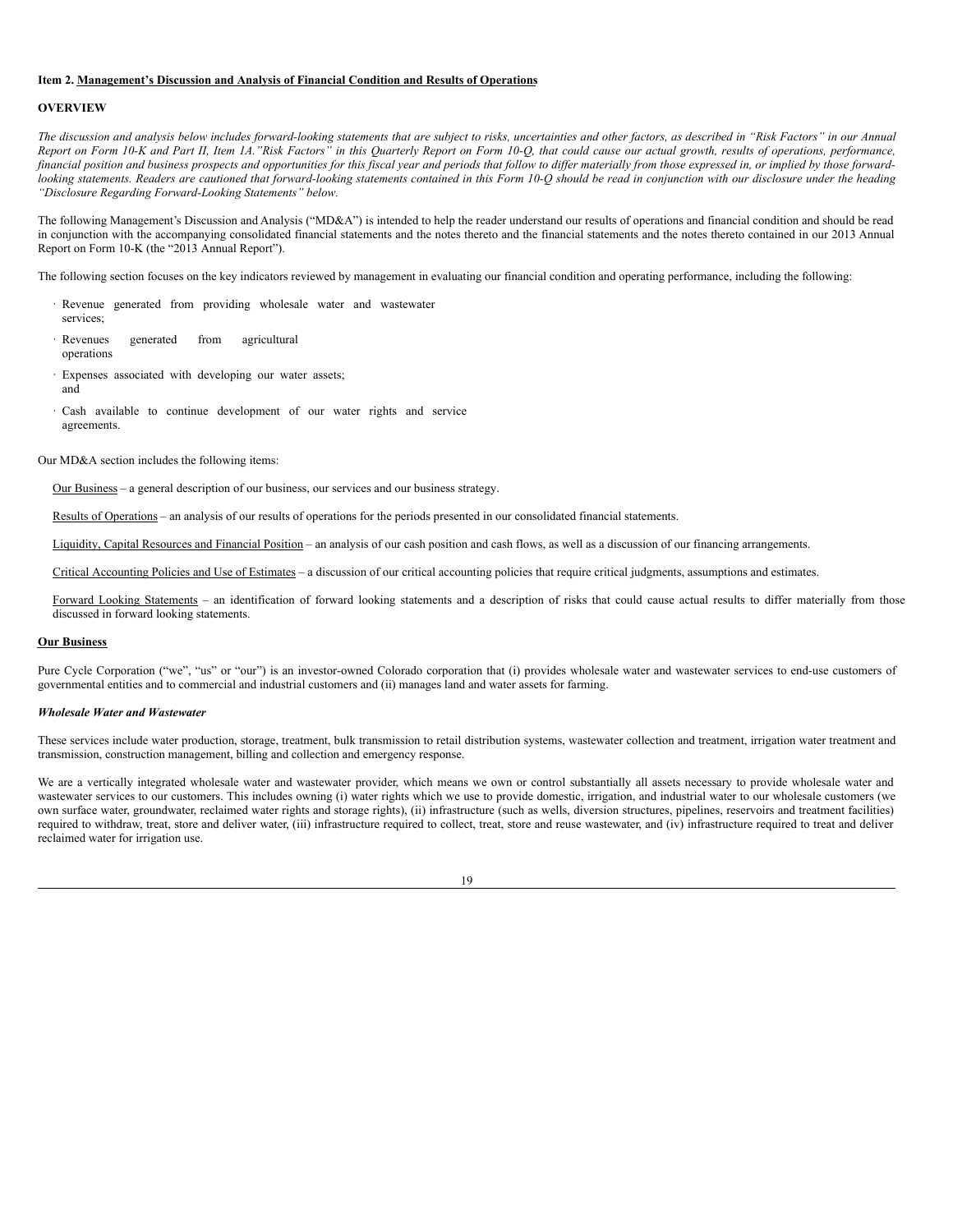We currently provide wholesale water service predominately to two local governmental entity customers. Our largest customer is the Rangeview Metropolitan District (the "District"), a quasi-municipal political subdivision of the State of Colorado, which is described further below. We provide service to the District and its end-use customers pursuant to "The Rangeview Water Agreements" (defined below) between us and the District for the provision of wholesale water service to the District for use in the District's service area. Through our governmental entity wholesale customers, we serve 258 Single Family Equivalent ("SFE") (as defined below) water connections and 157 SFE wastewater connections located in southeastern metropolitan Denver.

We plan to utilize our significant water assets along with our adjudicated reservoir sites to provide wholesale water and wastewater services to local governmental entities which in turn will provide residential/commercial water and wastewater services to communities along the eastern slope of Colorado in the area extending essentially from Fort Collins on the north to Colorado Springs on the south, which is generally referred to as the "Front Range." Principally we target the "I-70 corridor," which is located east of downtown Denver and south of the Denver International Airport. This area is predominately undeveloped and is expected to experience substantial growth over the next 30 years.

## *Agricultural Operations and Leasing*

Approximately 90% of our farm operations are managed through cash lease arrangements with local area farmers whereby we charge a fixed fee, billed semi-annually in March and November, to lease our land and the water for agricultural purposes to tenant farmers. We have a small number of crop share leases, pursuant to which we and the tenant farmer jointly share in the gross revenues generated from the crops grown under a 75% farmer, 25% landlord participation. The majority of crops grown on our farms are alfalfa, with a number of acres also planted in corn, sorghum, and wheat. We will continue to review and evaluate ways to enhance the performance of our approximately 16,700 acres of farm land through relationships with area farmers.

We also own 931 acres of land along the I-70 corridor east of Denver, Colorado. We are currently leasing this land to an area farmer until such time as the property can be developed.

These land interests are described in the*Arkansas River Water and Land* and *Sky Ranch* sections of Note 4 - *Water Assets* to the 2013 Annual Report.

#### **Results of Operations**

#### *Executive Summary*

The results of our operations for the three months ended November 30, 2013 and 2012 are as follows: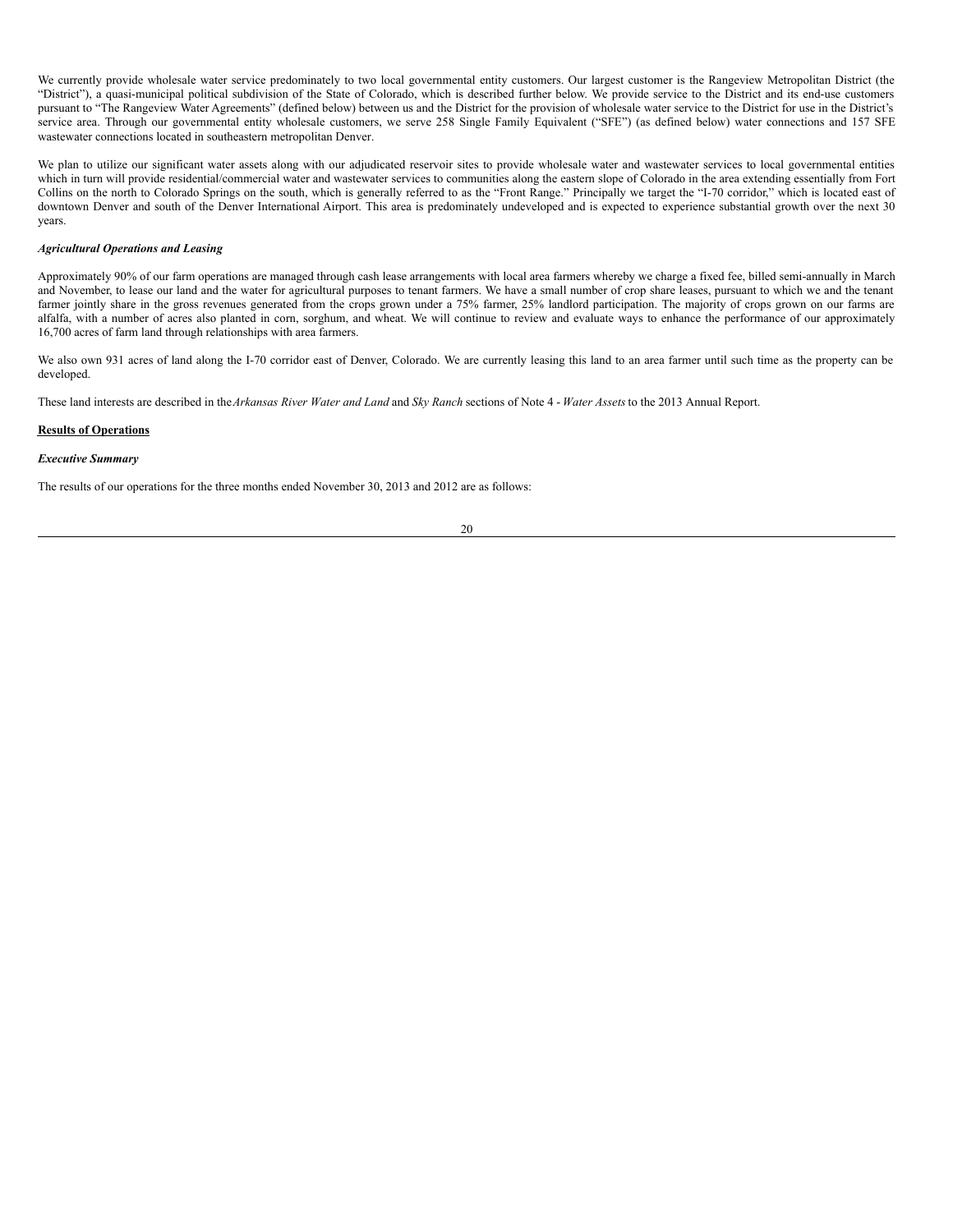| <b>Summary Table 1</b> |  |
|------------------------|--|
|                        |  |

|                                        | Three months ended:      |         |                          |           |                 |            |            |  |
|----------------------------------------|--------------------------|---------|--------------------------|-----------|-----------------|------------|------------|--|
|                                        | <b>November 30, 2013</b> |         | <b>November 30, 2012</b> |           | <b>S</b> Change |            | $%$ Change |  |
| Millions of gallons of water delivered |                          | 34.6    |                          | 8.7       |                 | 25.9       | 298%       |  |
| Water revenues generated               | ø<br>Ф                   | 321,600 |                          | 46,600    | S               | 275,000    | 590%       |  |
| Operating costs to deliver water       | аĐ.                      | 102,500 | $\mathcal{P}$            | 26,200    | S               | 76,300     | 291%       |  |
| (excluding depreciation and depletion) |                          |         |                          |           |                 |            |            |  |
| Water delivery gross margin %          |                          | 68%     |                          | 44%       |                 |            |            |  |
| Wastewater treatment revenues          |                          | 9,800   |                          | 10,800    | S               | (1,000)    | $-9\%$     |  |
| Operating costs to treat wastewater    | Ф                        | 10.450  | \$                       | 3.300     | S               | 7,150      | 217%       |  |
| Wastewater treatment gross margin %    |                          | $-7\%$  |                          | 69%       |                 |            |            |  |
| Tap and specialty facility revenues    | ъ                        | 14,000  | \$                       | 14,000    | S               |            | $0\%$      |  |
| Farm operations revenues               |                          | 220,300 |                          | 363,000   | S               | (142,700)  | $-39%$     |  |
| Farm operating costs                   | ъ                        | 20,700  | \$.                      | 19,000    | \$              | 1,700      | 9%         |  |
| Farm operations gross margin %         |                          | 91%     |                          | 95%       |                 |            |            |  |
| General and administrative expenses    | \$.                      | 619,900 | \$.                      | 838,100   | S               | (218,200)  | $-26%$     |  |
| Net losses                             | S                        | 846,500 | ъ                        | 1,333,600 | S               | (487, 100) | $-37%$     |  |

## *Water Usage Revenues*

Our water service charges include a fixed monthly fee and a fee based on actual amounts of water used, which is based on a tiered pricing structure that provides for higher prices as customers use greater amounts of water. Our rates and charges are established based on the average of three surrounding water providers.

Water deliveries increased 298% during the three months ended November 30, 2013, compared to the three months ended November 30, 2012. Water revenues increased 590% for the three months ended November 30, 2013, compared to the three months ended November 30, 2012. Both deliveries and sales increased primarily as a result of the addition of water sales to the oil and gas industry, which was used primarily to frack wells drilled into the Niabrara formation. Our revenue increased by a greater margin then our deliveries due to our ability to charge higher meter rates for fracking water then we typically receive from customers that have acquired taps. The following table details the sources of our sales, the number of kgal (1,000 gallons) sold, and the average price per kgal for the three months ended November 30, 2013 and 2012.

|                      |  | Water Revenue Summary            |          |  |       |  |               |             |  |       |  |
|----------------------|--|----------------------------------|----------|--|-------|--|---------------|-------------|--|-------|--|
|                      |  | Three months ending November 30, |          |  |       |  |               |             |  |       |  |
|                      |  |                                  | 2013     |  | 2012  |  |               |             |  |       |  |
|                      |  |                                  |          |  |       |  |               | Average per |  |       |  |
| Customer Type        |  | <b>Sales</b><br>kgal<br>kgal     |          |  |       |  | Sales<br>kgal |             |  | kgal  |  |
| On Site - Commercial |  | 26,900                           | 4,977.4  |  | 5.40  |  | 38,900        | 8,136.8     |  | 4.78  |  |
| Export-Commercial    |  | 4,400                            | 401.8    |  | 10.95 |  | 4,000         | 391.1       |  | 10.23 |  |
| Fracking             |  | 290,300                          | 29,218.6 |  | 9.94  |  | 3,700         | 204.8       |  | 18.07 |  |
|                      |  | 321,600                          | 34,597.8 |  | 9.30  |  | 46,600        | 8,732.7     |  | 5.34  |  |

The gross margins on delivering water increased 291% during the three months ended November 30, 2013, compared to the three months ended November 30, 2012, primarily due to the increase in the volume of water sold and selling water at higher tiered rates.

## *Wastewater Treatment Revenues*

Our wastewater customer is charged based on the amount of wastewater treated.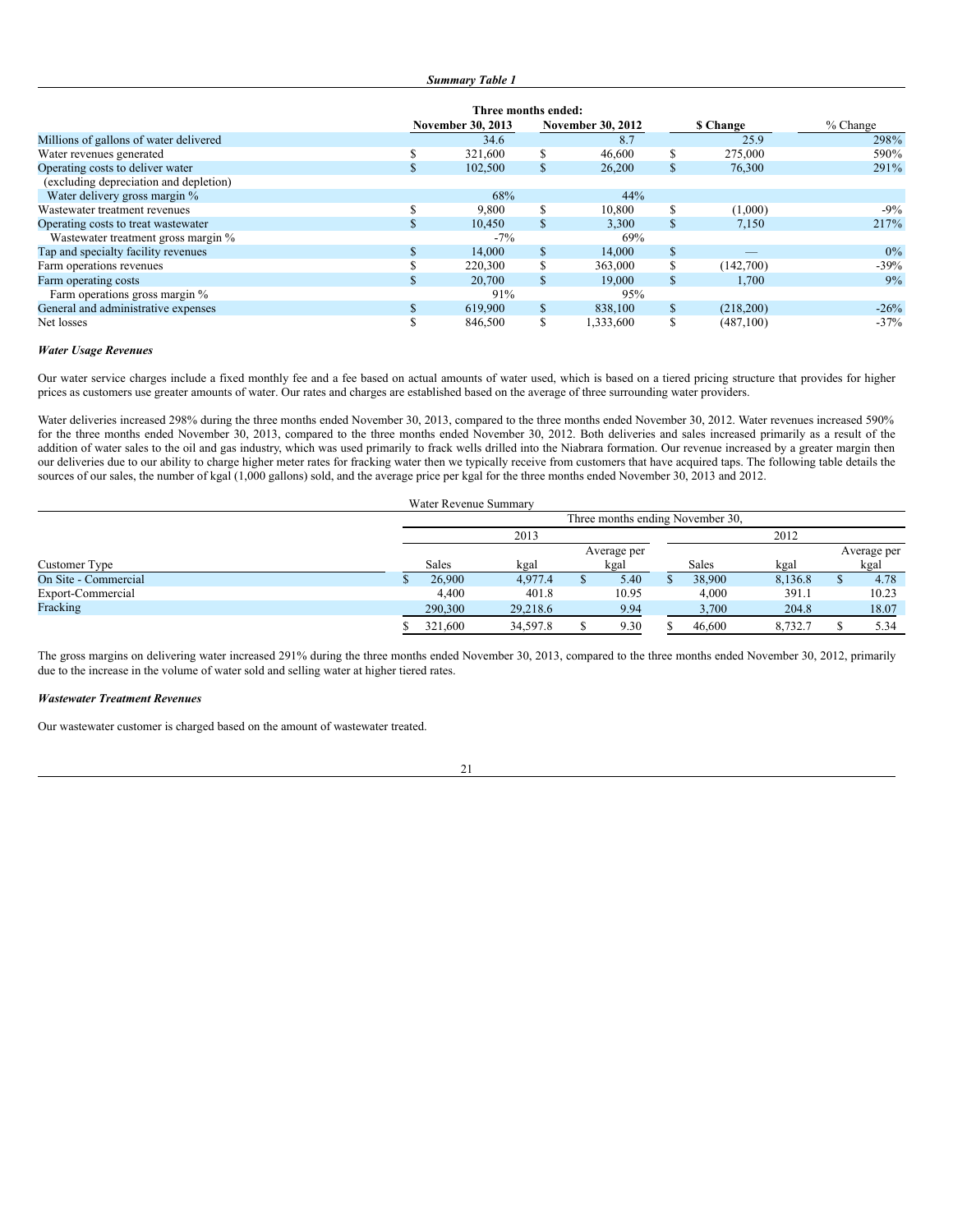Wastewater fees decreased 9% during the three months ended November 30, 2013, compared to the three months ended November 30, 2012. This decrease was primarily the result of decreased demand from our only wastewater customer. Our operating costs increased due to the reclassification of expenses related to the District, which historically we recorded under general and administrative expenses, but we are now expensing under operating costs for enhanced presentation of the financial results.

#### *Tap Fees*

In August 2005, we entered into the Water Service Agreement (the "County Agreement") with Arapahoe County (the "County"). In fiscal 2006, we began recognizing water tap fees as revenue ratably over the estimated service period upon completion of the "Wholesale Facilities" (defined in the 2013 Annual Report) constructed to provide service to the County. We recognized \$3,600 of water tap fee revenues during each of the three months ended November 30, 2013 and 2012, respectively. The water tap fees to be recognized over this period are net of the royalty payments to the State of Colorado Board of Land Commissioners (the "Land Board") and amounts paid to third parties pursuant to the "CAA" which is described in Note 4 – *Long-Term Obligations and Operating Lease*to the accompanying consolidated financial statements.

We recognized \$10,400 of "Special Facilities" (defined in the 2013 Annual Report) funding as revenue during each of the three months ended November 30, 2013. This is the ratable portion of the Special Facilities funding proceeds received from the County pursuant to the County Agreement as more fully described in Note 2 – *Summary of Significant Accounting Policies* to the 2013 Annual Report.

At November 30, 2013, we have deferred recognition of \$1.3 million of water tap and construction fee revenue from the County, which will be recognized as revenue ratably over the estimated useful accounting life of the assets constructed with the construction proceeds as described above.

On December 31, 2013, the District increased its water tap fees from \$22,500 per SFE to \$24,620 per SFE. Wastewater tap fees increased from \$4,883 per SFE to \$4,988 per SFE.

We did not sell any water or wastewater taps during the three months ended November 30, 2013 or 2012.

#### *Farming Operations*

Our farming operations include revenues from leases on the farms we own in the Arkansas River Valley.

Lease income from our farming operations decreased by 39% during the three months ended November 30, 2013 compared to the three months ended November 30, 2012. Because we assumed management of our farms on August 3, 2012 we recognized for four months lease income during the three months ended November 30, 2012.

The following chart details our farm revenue by lease type, acres, and the average revenue per acre for the three months ended November 30, 2013.

Farm Summary

|                        |  |                          | 2013   |  |                  |  |
|------------------------|--|--------------------------|--------|--|------------------|--|
| Lease Type             |  | Sales                    | Acres  |  | Average per Acre |  |
| Arkansas Cash          |  | 193,200                  | 10,637 |  | 18.16            |  |
| Arkansas Pasture       |  | 3,400                    | 1,320  |  | 2.58             |  |
| Arkansas Watershares   |  | 24,500                   | N/A    |  | N/A              |  |
| Arkansas Crop Share    |  | (800)                    | 1,370  |  | (0.58)           |  |
| Arkansas Held for Sale |  | _                        | 1,331  |  |                  |  |
| Arkansas Not Farmed    |  | $\overline{\phantom{a}}$ | 2,095  |  |                  |  |
| Sky Ranch              |  | $\qquad \qquad - \qquad$ | 931    |  |                  |  |
|                        |  | 220,300                  | 17.684 |  | 12.46            |  |

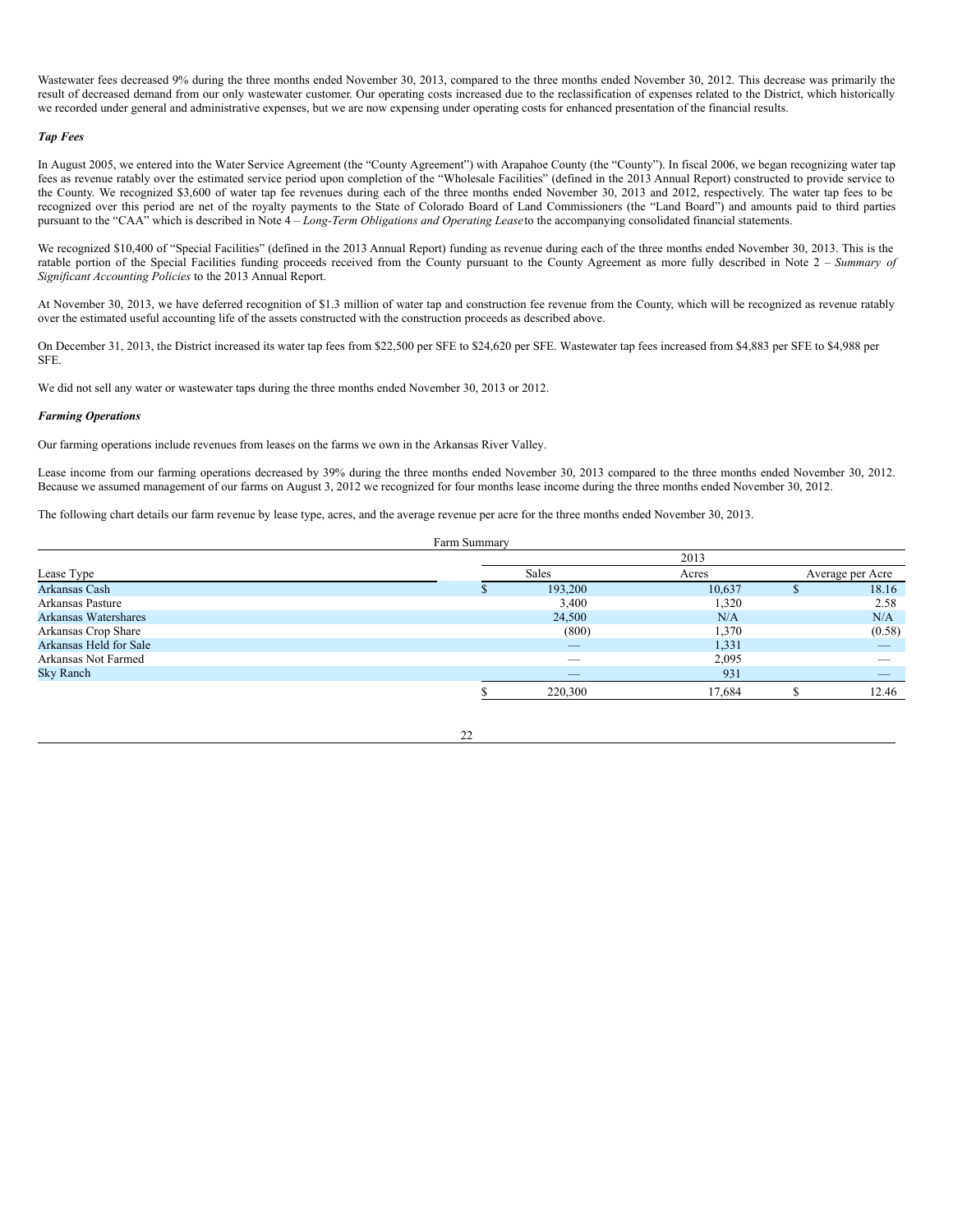#### *General and Administrative and Other Expenses*

Significant balances classified as general and administrative ("G&A") expenses for the three months ended November 30, 2013 and 2012, respectively were:

|                                      |                          | Table 2 - Significant Balances in G&A |           |  |            |         |
|--------------------------------------|--------------------------|---------------------------------------|-----------|--|------------|---------|
|                                      |                          | Three months ended:                   |           |  |            |         |
|                                      | 11/30/2013<br>11/30/2012 |                                       | \$ Change |  | $%$ Change |         |
| Salary and salary related expenses:  |                          |                                       |           |  |            |         |
| Including share-based compensation   |                          | 175,900                               | 134,600   |  | 41,300     | 31%     |
| Excluding share-based compensation   |                          | 121.100                               | 124,000   |  | (2,900)    | $-2\%$  |
| Legal and accounting fees            |                          | 205,100                               | 235,400   |  | (30,300)   | $-13%$  |
| Property taxes                       |                          | 35,000                                | 154,200   |  | (119,200)  | $-77\%$ |
| Water assessment fees                |                          | 72,500                                | 92,000    |  | (19,500)   | $-21\%$ |
| Directors fees (including insurance) |                          | 16.300                                | 11.300    |  | 5,000      | 44%     |
| Public entity related expenses       |                          | 16.800                                | 21,000    |  | (4,200)    | $-20%$  |

Salary and salary related expenses including share-based compensation increased 31% for the three months ended November 30, 2013 as compared to the three months ended November 30, 2012 due to the recognition of option expense on the issuance of stock options to our non-employee Board of Directors in January 2013 of 32,500 shares versus 12,500 shares during January 2012 and the issuance of stock options to our management in August 2013 of 100,000 shares versus no shares during August 2012. The salary and salary related expenses noted above includes \$54,800 and \$10,600 of share-based compensation expenses during the three months ended November 30, 2013 and 2012, respectively.

Professional fees (legal and accounting) decreased 13% during the three months ended November 30, 2013, as compared to the three months ended November 30, 2012. The decrease was due to a reduction in litigation and foreclosure legal fees of approximately \$34,000, which was partially offset by increases in general legal fees of approximately \$5,400.

In conjunction with the HP A&M default we are now responsible for the property taxes associated with the land. We are also now accruing property taxes related to our Sky Ranch property. The expected annual property taxes for calendar year 2013 (paid in 2014) are approximately \$140,000. We anticipate the property taxes will remain consistent through the 2013 calendar year so we are accruing property taxes of approximately \$11,700 monthly.

Water assessment fees, which are mainly paid to the Fort Lyon Canal Company ("FLCC"), are the fees we pay for our share of the maintenance of canals in the Arkansas River Valley. The fees are approved by the shareholders of the FLCC. As of November 30, 2013, we hold approximately 23% of the voting shares of the FLCC, 4% of which are being held for sale. For the calendar year 2012 assessment fees were \$17 per share. For calendar year 2013 assessment fees decreased from \$17.00 per share to \$15.00 per share, which decreased our overall assessment fees expense by approximately \$19,500 from fiscal year 2012 to fiscal year 2013. Our calendar year assessments for 2013 will be approximately \$290,000 and are being expensed ratably through December 31, 2013.

Director's fees, including D&O insurance, increased 44% for the three months ended November 30, 2013 as compared to the three months ended November 30, 2012. These fees vary due to timing of expenditures, but generally are expected to remain consistent year over year.

Costs associated with corporate governance and costs associated with being a publicly traded entity decreased 20% for the three months ended November 30, 2013 as compared to the three months ended November 30, 2012. The decrease was primarily due to a reduction in our filing provider costs. Our costs generally fluctuate due to changes in the number of press releases, investor relation initiatives, filing fees and compliance costs for filing with the Securities and Exchange Commission (the "SEC").

Property taxes decreased 77% as a result of (i) the timing of our assumption of our farms adding to 2012 property taxes balances for more then three months and (ii) the reduction in assessment of Sky Ranch because the land is now considered to be agricultural for property tax purposes.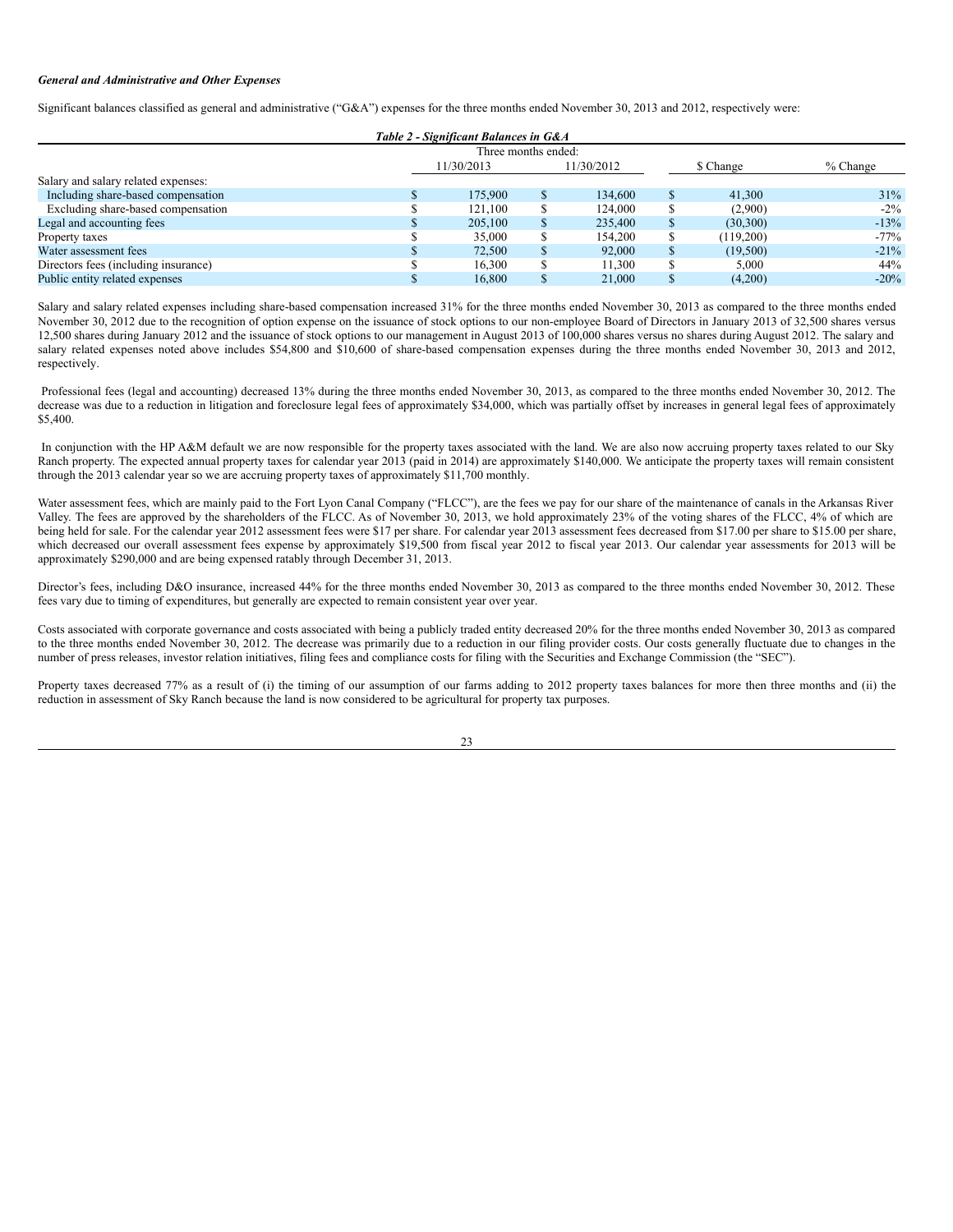#### *Other Income and Expense Items*

|                            | Table 3 - Other Items |                     |             |  |            |            |
|----------------------------|-----------------------|---------------------|-------------|--|------------|------------|
|                            |                       | Three months ended: |             |  |            |            |
|                            | $30-Nov-13$           |                     | $30-Nov-12$ |  | \$ Change  | $%$ Change |
| Income items:              |                       |                     |             |  |            |            |
| Oil and gas lease income   | 106,800               |                     | 103,600     |  | 3,200      | 3%         |
| Interest income            | 3,000                 |                     | 8,900       |  | (5,900)    | $-66%$     |
|                            |                       |                     |             |  |            |            |
| Expense items:             |                       |                     |             |  |            |            |
| Depreciation and depletion | 48,500                |                     | 77,600      |  | (29,100)   | $-38%$     |
| Imputed interest           | 657,200               |                     | 894,600     |  | (237, 400) | $-27%$     |
| Interest expense           | 64,100                |                     | 26,900      |  | 37,200     | N/A        |

The oil and gas lease income amounts represent a portion of the up-front payments we received on March 10, 2011, upon the signing of the Paid-Up Oil and Gas Lease (the "O&G Lease") and Surface Use and Damage Agreement (the "Surface Use Agreement"). During fiscal 2011, we received payments of \$1,243,400 for the purpose of exploring for, developing, producing and marketing oil and gas on 634 acres of mineral estate we own at our Sky Ranch property. The income received is being recognized in income over the initial three year term of the O&G Lease, which began on March 10, 2011. In December of 2012 the O&G Lease was purchased by a wholly owned subsidiary of ConocoPhillips Company.

Interest income represents interest earned on the temporary investment of capital in available-for-sale securities, interest accrued on the note payable by the District and interest accrued on the Special Facilities construction proceeds receivable from the County. The decrease is due primarily to us not holding marketable securities during 2013.

Imputed interest expense is related to the Tap Participation Fee ("TPF") payable to HP A&M. This represents the expensed portion of the difference between the estimated fair value of the payments to be made to HP A&M and the discounted present value of those payments imputed using the effective interest method. The decrease in the imputed interest expense is a result of the reduction in the TPF as a result of us exercising our remedies under the Arkansas River Agreement during the first quarter of fiscal 2014, which is explained in greater detail in Note 4 – *Long-Term Obligations and Operating Lease*to the accompanying consolidated financial statements.

Interest expense is related to the interest accrued on the \$5.6 million in promissory notes issued to acquire the HP A&M debt. We began acquiring these notes during the three months ended November 30, 2012. Due the timing of when we acquired the HP A&M debt we only recognized a prorated portion of the interest for the three months ended November 30, 2012.

## **Liquidity, Capital Resources and Financial Position**

At November 30, 2013, our working capital, defined as current assets less current liabilities, was \$3.6 million, which included \$1.48 million in cash and cash equivalents. As of the date of the filing of this quarterly report on Form 10-Q, we have an effective shelf registration statement pursuant to which we may elect to sell up to another \$15 million of stock at any time and from time to time. During 2012 we sold the 1.5 million Pledged Shares for \$3.5 million or \$2.35 per share. Additionally, we have agreements to sell certain farms for a total of \$5.7 million. We believe that as of the date of the filing of this annual report on Form 10-Q and as of November 30, 2013, we have sufficient working capital to fund our operations for the next fiscal year.

#### *Arkansas River Valley Water Assets*

The FLCC water assessments are the charges assessed to the FLCC shareholders for the upkeep and maintenance of the Fort Lyon Canal. The water assessment payments are payable to the FLCC each calendar year. Our calendar year assessments for 2013 will be approximately \$290,000 and are being expensed ratably during the year. Our calendar year 2012 property taxes (paid in April 2013) were approximately \$142,000. Based on assessed valuations we anticipate the property taxes for calendar year 2013 will be approximately \$140,000 As a result we are accruing monthly property taxes of approximately \$11,700.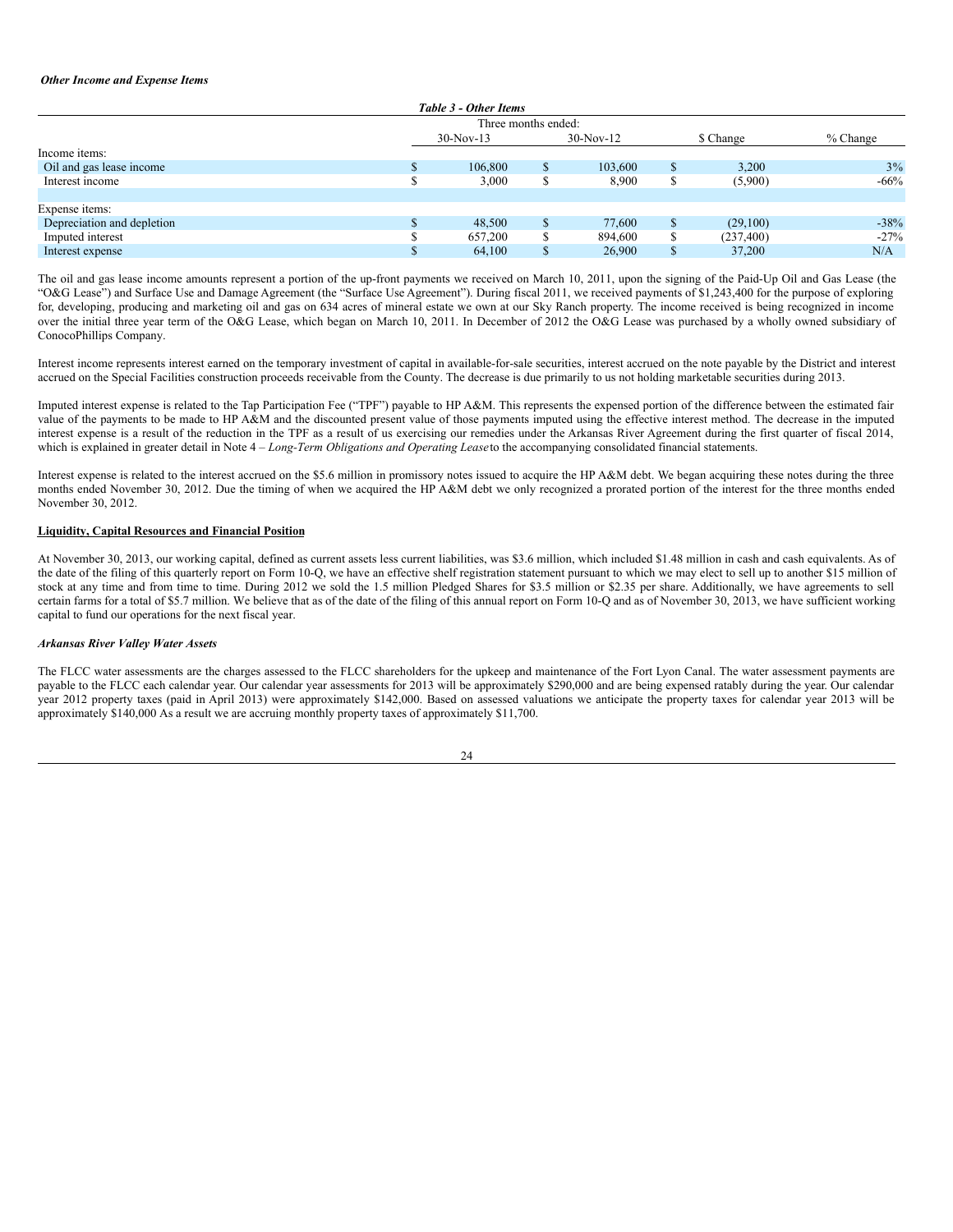#### *Sky Ranch Property*

Our calendar year 2012 Sky Ranch property taxes (paid in April 2013) were approximately \$90,600. As a result of a change in the assessment to agricultural land we anticipate the property taxes for calendar year 2013 will be less. The county valuation for property tax assessments of the Sky Ranch property was reduced from approximately \$4.2 million to approximately \$84,000. We cannot fully estimate the taxes that will be due, but believe the property taxes for the calendar year 2013 (to be paid in April 2014) will be approximately \$2,000. We have previously accrued \$57,600 through November 30, 2013. Although we believe this accrual exceeds the amount we will owe, we have kept this accrual until such time as we can determine the actual liability.

#### *ECCV Capacity Operating System*

Pursuant to a 1982 contractual right, the District may purchase water produced from East Cherry Creek Valley Water and Sanitation District's ("ECCV") Land Board system. ECCV's Land Board system is comprised of eight wells and more than ten miles of buried water pipeline located on the "Lowry Range" as described in Note 4 – *Water Assets* to the 2013 Annual Report. In May 2012, in order to increase the delivery capacity and reliability of these wells, in our capacity as the District's service provider and the Export Water Contractor (as defined in the Amended and Restated Water Lease between the District and the Colorado State Board of Land Commissioners), we entered into an agreement to operate and maintain the ECCV facilities allowing us to utilize the system to provide water to commercial and industrial customers, including customers providing water for drilling and hydraulic fracturing of oil and gas wells. Our costs associated with the use of the ECCV system were a flat monthly fee of \$4,667 per month from May 1, 2012 through December 31, 2012, which increased to \$8,000 per month from January 1, 2013 through December 31, 2020, and will decrease to \$3,000 per month from January 1, 2020 through April 2032. Additionally, we pay a fee per 1,000 gallons of water produced from ECCV's system, which is included in the water usage fees charged to customers.

#### *The Tap Participation Fee*

The \$48.4 million TPF liability at November 30, 2013, represents the estimated fair value of our obligation to pay HP A&M 20% of our gross proceeds, or the equivalent thereof, from the sale of the next 13,830 water taps we sell, and includes \$27.8 million of interest, which has been imputed since we acquired our farm assets, recorded using the effective interest method. We did not sell any taps during the three months ended November 30, 2013 or 2012.

Payment of the TPF may be accelerated in the event of a merger, reorganization, sale of substantially all assets, or similar transactions and in the event of bankruptcy and insolvency events. Through November 2013 we have foreclosed on six of our farms and two FLCC certificates representing water rights only, and cured one farm in foreclosure. Our agreement with HP A&M allows us to reduce the TPF in the event any of our farms or water rights are foreclosed upon. As of November 30, 2013, there were 13,830 (a reduction of 5,597) taps subject to the TPF. As a result of the foreclosures and the reduction in taps remaining subject to the TPF, the TPF was revalued as of November 30, 2013 and August 31, 2013.

## *South Metropolitan Water Supply Authority*

The South Metropolitan Water Supply Authority ("SMWSA") is a municipal water authority in the State of Colorado organized to pursue the acquisition and development of new water supplies on behalf of its members. SMWSA members include 14 Denver area water providers in Arapahoe and Douglas Counties. The District became a member of SMWSA in 2009 in an effort to participate with other area water providers in developing regional water supplies along the Front Range. For over two years, the SMWSA members have been working with Denver Water and Aurora Water on a cooperative water project known as the Water Infrastructure Supply Efficiency partnership ("WISE"), which seeks to develop regional infrastructure which would interconnect members' water transmission systems to be able to develop additional water supplies from the South Platte River in conjunction with Denver Water and Aurora Water. In July of 2013, the District together with nine other SMWSA members formed the South Metropolitan Wise Authority (SWMA) to continue to develop the WISE project. Through an agreement with the District, we continue to support SMWA and its joint water development efforts and may seek to participate in one or more regional water projects if such projects are in our best interest.

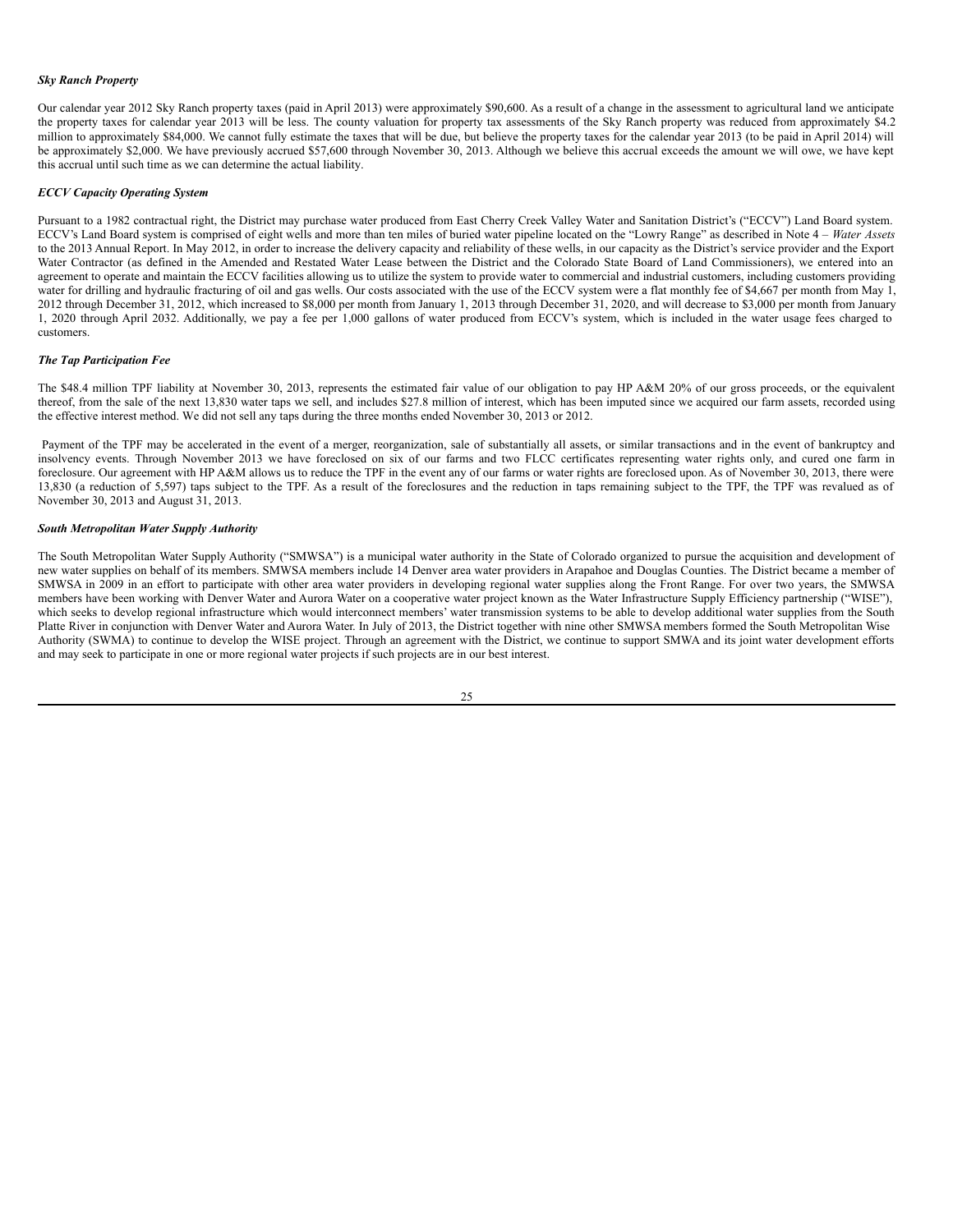#### **Summary Cash Flows Table**

| Table 4 - Summary Cash Flows Table |  |                    |           |            |  |             |          |
|------------------------------------|--|--------------------|-----------|------------|--|-------------|----------|
|                                    |  | Three Months Ended |           |            |  |             |          |
|                                    |  | November 30, 2013  | \$ Change | $%$ Change |  |             |          |
| Cash (used) provided by:           |  |                    |           |            |  |             |          |
| Operating acitivites               |  | (120.800)          |           | (326.900)  |  | 206,100     | $-63%$   |
| Investing activities               |  | (399.600)          |           | 3.599.700  |  | (3,999,300) | $-111\%$ |
| Financing activities               |  | (447,000)          |           | (472,100)  |  | 25,100      | $-5\%$   |

*Changes in Operating Activities –* Operating activities include revenues we receive from the sale of wholesale water and wastewater services, costs incurred in the delivery of those services, G&A expenses, and depletion/depreciation expenses.

Cash used by operations in the three months ended November 30, 2013 decreased by \$206,100 compared to the three months ended November 30, 2012, which was due mainly to increased water revenues from the fracking industry, which were partially offset by reduced farm operation revenue.

We will continue to provide wholesale domestic water and wastewater services to customers in our service area and we will continue to operate and maintain our water and wastewater systems with our own employees.

*Changes in Investing Activities* **–** Investing activities in the three months ended November 30, 2013 consisted of the investment in our water system and purchase of assets of \$399,600. Investing activities in the three months ended November 30, 2012 consisted of the investment in our water system of \$108,200, the sale of marketable securities of \$182,900 and the sale of collateral stock of \$3,525,000.

*Changes in Financing Activities* **–** Financing activities in the three months ended November 30, 2013 consisted primarily of payments on the promissory notes of \$445,300. Financing activities in three months ended November 30, 2012 consisted of the receipt of \$20,500 from the County pursuant to the County Agreement and payments on the promissory notes of \$491,800.

## **Critical Accounting Policies and Use of Estimates**

The preparation of financial statements in conformity with accounting principles generally accepted in the United States of America ("GAAP") requires management to make estimates and assumptions about future events that affect the amounts reported in the financial statements and accompanying notes. Future events and their effects cannot be determined with absolute certainty. Therefore, the determination of estimates requires the exercise of judgment. Actual results inevitably will differ from those estimates, and such differences may be material to the financial statements.

The most significant accounting estimates inherent in the preparation of our financial statements include estimates associated with the timing of revenue recognition, the impairment of water assets and other long-lived assets, valuation of the TPF, fair value estimates and share-based compensation. Below is a summary of these critical accounting policies.

#### *Revenue Recognition*

Our revenues consist mainly of tap fees, construction fees, monthly service fees, and beginning in fiscal 2013, farm operations. As further described in Note 1 *-Presentation of Interim Information* to the accompanying financial statements, proceeds from tap sales and construction fees are deferred upon receipt and recognized in income based on whether we own or do not own the facilities constructed with the proceeds. We recognize tap fees derived from agreements for which we construct infrastructure owned by others as revenue, along with the associated costs of construction, pursuant to the percentage-of-completion method. The percentage-of-completion method requires management to estimate the percent of work that is completed on a particular project, which could change materially throughout the duration of the construction period and result in significant fluctuations in revenue recognized during the reporting periods throughout the construction process. We did not recognize any revenues pursuant to the percentage-of-completion method during the three months ended November 30, 2013 or 2012.

Tap and construction fees derived from agreements for which we own the infrastructure are recognized as revenue ratably over the estimated service life of the assets constructed with said fees. Although the cash will be received up-front and most construction will be completed within one year of receipt of the proceeds, revenue recognition may occur over 30 years or more.

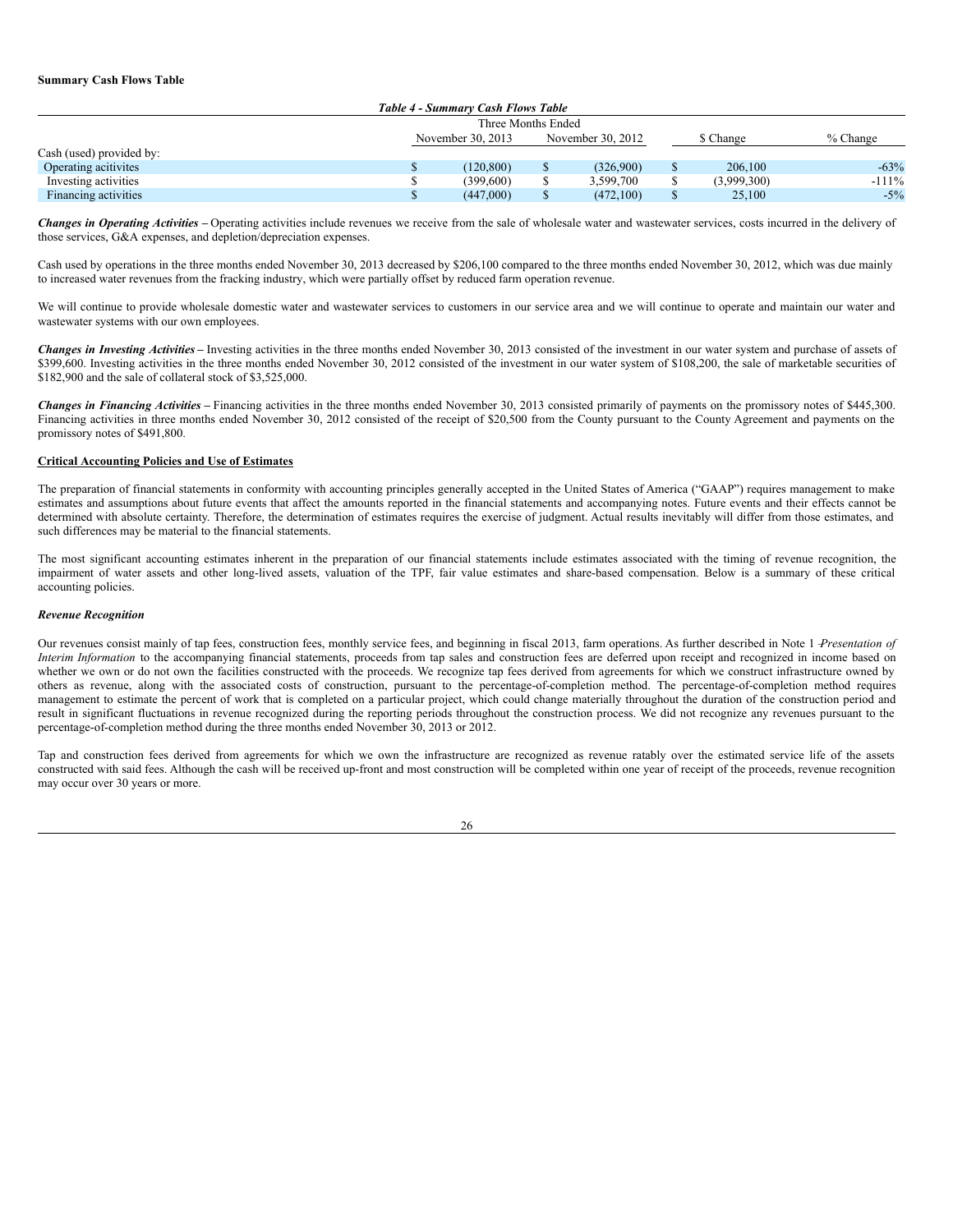Management is required to estimate the service life, and currently the service life is based on the estimated useful accounting life of the assets constructed with the tap fees. The useful accounting life of the asset is based on management's estimation of an accounting based useful life and may not have any correlation to the actual life of the asset or the actual service life of the tap. This is deemed a reasonable recognition life of the revenues because the depreciation of the assets constructed generating those revenues will therefore be matched with the revenues.

Monthly water usage fees and monthly wastewater service fees are recognized in income each month as earned.

Pursuant to the O&G Lease, during the year ended August 31, 2011, we received up-front payments of \$1,243,400 from for the purpose of exploring for, developing, producing and marketing oil and gas on approximately 634 acres of mineral estate we own at our Sky Ranch property. We began recognizing the up-front payments from the O&G Lease as income on a straight-line basis over three years (the initial term of the O&G Lease) on March 10, 2011. During the fiscal year ended August 31, 2013, we received up-front payments of \$12,540 for the purpose of exploring for, developing, producing and marketing oil and gas on 40 acres of mineral estate we own adjacent to the Lowry Range (the "Rangeview Lease"). We recognized \$106,800 and \$103,600 during the three months ended November 30, 2013 and 2012 of income royalty related to the up front payments related to the O&G Lease and the Rangeview Lease.

We lease our farms to local area farmers on both cash and crop share lease basis. Our cash lease farmers are charged a fixed fee, billed semi-annually in March and November. During the November billing cycle our cash lease billings include either a discount or a premium adjustment based on actual water deliveries by the FLCC. Our crop share lease fees are based on actual crop yields and are received upon the sale of the crops. All fees are estimated and recognized ratably on a monthly basis.

#### *Impairment of Water Assets and Other Long-Lived Assets*

We review our long-lived assets for impairment whenever management believes events or changes in circumstances indicate that the carrying amount of an asset may not be recoverable. We measure recoverability of assets to be held and used by a comparison of the carrying amount of an asset to estimated future undiscounted net cash flows we expect to be generated by the eventual use of the asset. If such assets are considered to be impaired and therefore the costs of the assets deemed to be unrecoverable, the impairment to be recognized would be the amount by which the carrying amount of the assets exceeds the estimated fair value of the assets.

Our water assets will be utilized in the provision of water services which inevitably will encompass many housing and economic cycles. Our service capacities are quantitatively estimated based on an average single family home utilizing .4 acre feet of water per year. Our water supplies are legally decreed to us through the water court. The water court decree allocates a specific amount of water (subject to continued beneficial use) which historically has not changed. Thus, individual housing and economic cycles typically do not have an impact on the number of connections we can serve with our supplies or the amount of water legally decreed to us relating to these supplies.

We report assets to be disposed of at the lower of the carrying amount or fair value less costs to sell. See further discussion regarding our land and water rights assets held for sale in Note 4 – *Water Assets* to the financial statements included in our 2013 Annual Report.

#### *Our Front Range and Arkansas River Water Rights*

We determine the undiscounted cash flows for our Denver based assets and the Arkansas River assets (described below in the*Tap Participation Fee* section) by estimating tap sales to potential new developments in our service area and to communities along the Front Range using estimated future tap fees, less estimated costs to provide water services, over an estimated development period. Actual new home development in our service area and the Front Range, actual future tap fees, and actual future operating costs inevitably will vary significantly from our estimates, which could have a material impact on our consolidated financial statements as well as our results of operations. We performed an impairment analysis as of August 31, 2013, and determined that our Rangeview Water Supply (defined in Note 4 – *Water Assets* to the 2013 Annual Report) and Arkansas River water assets were not impaired and their costs were deemed recoverable. Our impairment analysis is based on development occurring within areas in which we have service agreements (e.g. Sky Ranch and the Lowry Range, which are described in Note 4 – *Water Assets* to the 2013 Annual Report) as well as in surrounding areas, including the Front Range and the I-70 corridor. We estimate that we have the ability to provide wholesale water service to approximately 180,000 SFE's using our combined Rangeview Water Supply and Arkansas River water assets, which have a carrying value of approximately \$88.9 million as of November 30, 2013. Based on the carrying value of our water rights, the long term and uncertain nature of any development plans, current tap fees of \$24,620 and estimated gross margins, we estimate that we would need to sell the following number of new water connections to recover the costs of our Rangeview Water Supply and our Arkansas River water assets:

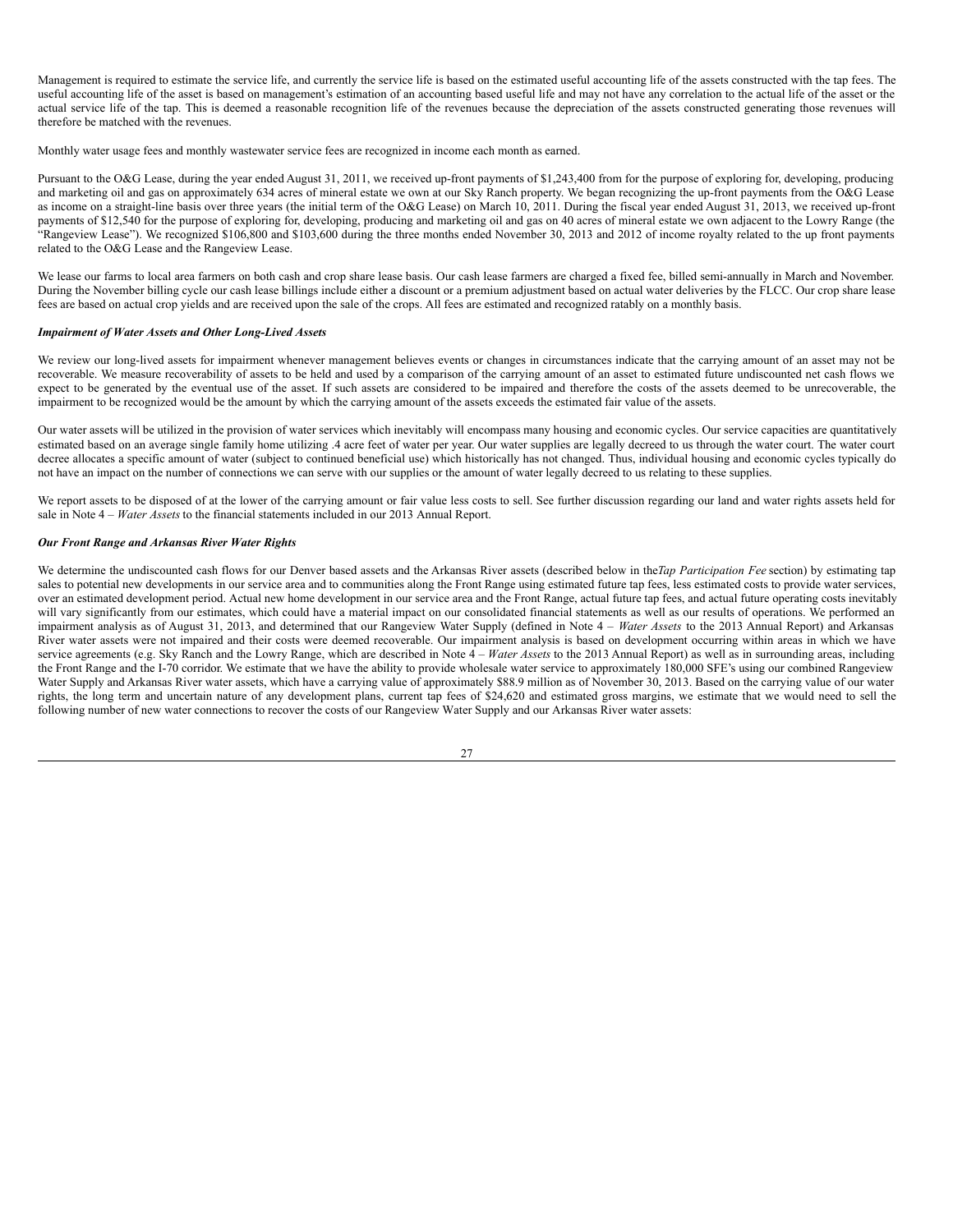- $\bullet$  At current tap fees: we estimate we would need to add 7,600 new wholesale water connections, requiring 5.7% of our water portfolio;
- If tap fees increase 5.0%: we estimate we would need to add 7,200 new wholesale water connections, requiring 5.4% of our water portfolio;
- If tap fees decrease 5%: we estimate we would need to add 8,000 new wholesale water connections, requiring 5.9 % of our portfolio.

Although changes in the housing market throughout the Front Range have delayed our estimated tap sale projections, these changes do not alter our water ownership, our service obligations to existing properties or the number of SFE's we can service.

#### *Tap Participation Fee*

In 2006 we acquired 16,700 acres of irrigated land together with approximately 60,000 acre-feet of Arkansas River water rights from HP A&M. In addition to common stock issued to HP A&M, we agreed to pay HP A&M a defined percentage of a defined number of water taps we sell from and after the date of the agreement with HP A&M. The TPF is payable when we sell water taps and receive funds from such water tap sales or other dispositions of property purchased in the HP A&M acquisition. The TPF liability is valued by estimating new home development in our service area over an estimated development period. This was done by utilizing third party historical and projected housing and population growth data for the Denver metropolitan area applied to an estimated development pattern supported by historical development patterns of certain master planned communities in the Denver metropolitan area. This development pattern was then applied to projected future water tap fees determined by using historical water tap fee trends.

We updated the estimated discounted cash flow analysis as of November 30, 2013. Actual new home development in our service area and actual future tap fees inevitably will vary significantly from our estimates which could have a material impact on our consolidated financial statements as well as our results of operations. An important component in our estimate of the value of the TPF, which is based on historical trends, is that we reasonably expect water tap fees to continue to increase in the coming years. Tap fees are market based and the continued increase in tap fees reflects, among other things, the increasing costs to acquire and develop new water supplies. Tap fees are thus partially indicative of the increasing value of our water assets. We continue to assess the value of the TPF liability and update its valuation analysis whenever events or circumstances indicate the assumptions used to estimate the value of the liability have changed materially. The difference between the net present value and the estimated realizable value will be imputed as interest expense using the effective interest method over the estimated development period utilized in the valuation of the TPF. Pursuant to the terms of the Asset Purchase Agreement dated May 10, 2006 (the "Arkansas River Agreement"), we believe we are entitled to reduce the TPF due to the defaults by HP A&M.

#### *Share-Based Compensation*

We estimate the fair value of share-based payment awards made to key employees and directors on the date of grant using the Black-Scholes option-pricing model. We then expense the fair value over the vesting period of the grant using a straight-line expense model. The fair value of share-based payments requires management to estimate/calculate various inputs such as the volatility of the underlying stock, the expected dividend rate, the estimated forfeiture rate and an estimated life of each option. We do not expect any forfeiture of option grants; therefore the compensation expense has not been reduced for estimated forfeitures. These assumptions are based on historical trends and estimated future actions of option holders and may not be indicative of actual events which may have a material impact on our financial statements. For further details on share based compensation expense, see Note 5 – *Shareholders' Equity* to the accompanying financial statements.

#### **Recently Adopted and Issued Accounting Pronouncements**

See Note 1 – *Presentation of Interim Information* to the accompanying financial statements for recently adopted and issued accounting pronouncements.

$$
28\\
$$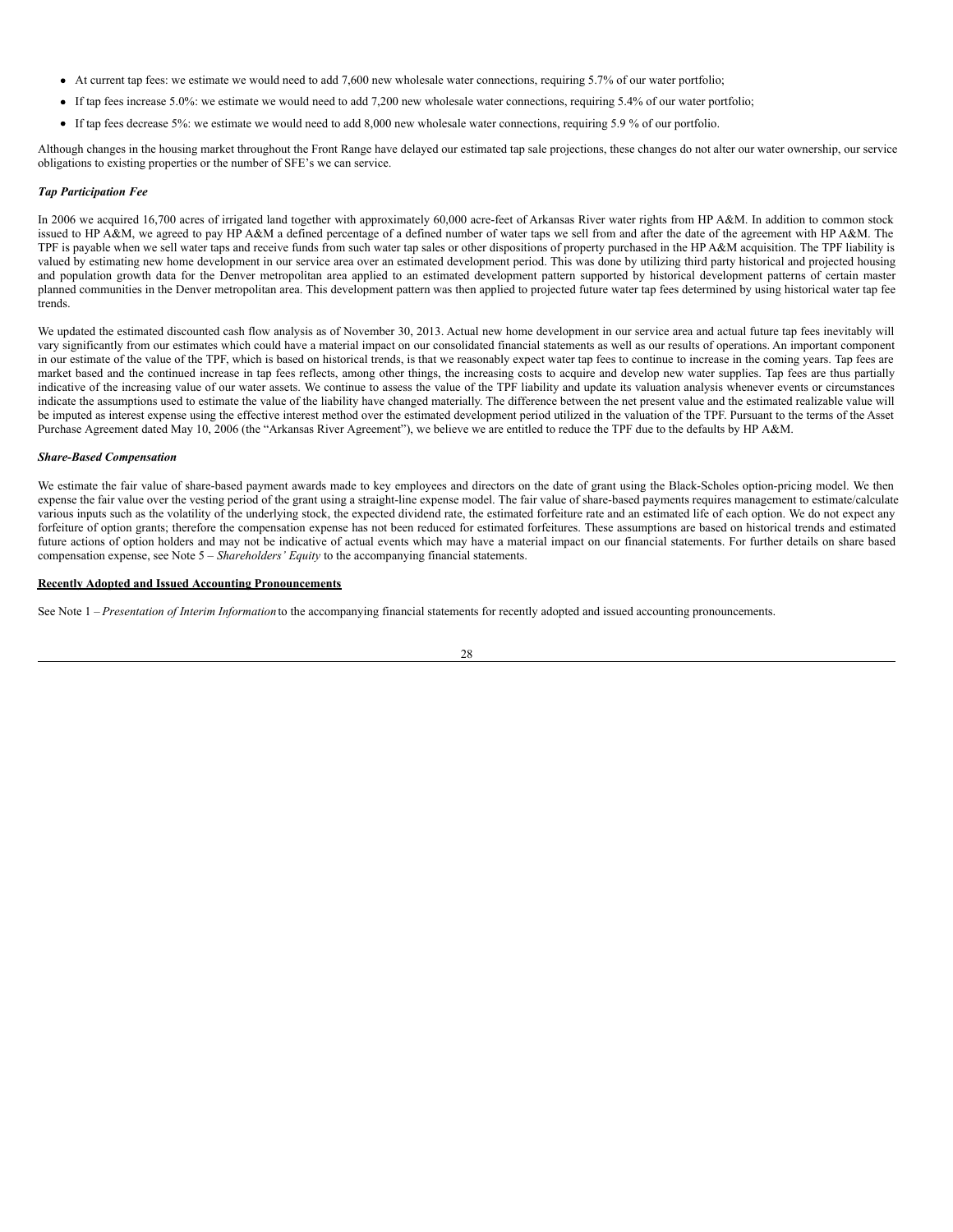#### **Disclosure Regarding Forward-Looking Statements**

Statements that are not historical facts contained or incorporated by reference into this Quarterly Report on Form 10-Q are "forward-looking statements" within the meaning of the Private Securities Litigation Reform Act of 1995, Section 27A of the Securities Act of 1933 as amended, and Section 21E of the Securities Exchange Act of 1934, as amended (the "Exchange Act"). Forward-looking statements involve risks and uncertainties that could cause actual results to differ from projected results. The words "anticipate," "goal," "seek," "project," "strategy," "future," "likely," "may," "should," "will," "believe," "estimate," "expect," "plan," "intend" and similar expressions and references to future periods, as they relate to us, are intended to identify forward-looking statements. Forward-looking statements include, among others, statements we make regarding:

- the impact of housing and economic cycles on the number of connections we can serve with our water;  $\bullet$
- the number of new water connections needed to recover the costs of our Rangeview Water Supply and Arkansas River water assets;  $\bullet$
- increases in future water tap fees;
- the amount of the "Tap Participation Fee" liability;
- the sufficiency of our working capital and financing sources to fund our operations;
- impairments in carrying amounts of long-lived assets;
- changes in unrecognized tax positions;
- forfeitures of option grants and vesting of non-vested options;
- the impact of new accounting pronouncements;
- the effectiveness of our disclosure controls and procedures and our internal controls over financial reporting;
- plans for the use and development of our water assets;
- our plans to provide water for drilling and "fracking" oil and gas wells;
- expected development and growth in the area referred to as the "Front Range" of Colorado;
- management of farms and the generation of revenues from such management;
- anticipated results of foreclosure proceedings to which our properties and water rights are subject;
- claims of HP A&M against the Company;
- litigation and arbitration with the Land Board;
- litigation with HP A&M;
- our ability to reduce the Tap Participation Fee and recover damages from HP A&M; and
- future fluctuations in the price and trading volume of our common stock.

Forward-looking statements reflect our current views with respect to future events and are subject to certain risks, uncertainties and assumptions. We are not able to predict all factors that may affect future results. We cannot assure you that any of our expectations will be realized. Our actual results could differ materially from those discussed in or implied by these forward-looking statements. Factors that may cause actual results to differ materially from those contemplated by such forward-looking statements include, without limitation: the risk factors discussed in Part I, Item 1A of our most recent Annual Report on Form 10-K; the timing of new home construction and other development in the areas where we may sell our water, which in turn may be impacted by credit availability; population growth; employment rates; general economic conditions; the market price of water; changes in customer consumption patterns; changes in applicable statutory and regulatory requirements; changes in governmental policies and procedures; uncertainties in the estimation of water available under decrees; uncertainties in the estimation of costs of delivery of water and treatment of wastewater; uncertainties in the estimation of the service life of our systems; uncertainties in the estimation of costs of construction projects; the strength and financial resources of our competitors; our ability to find and retain skilled personnel; climatic and weather conditions, including floods, droughts and freezing conditions; labor relations; turnover of elected officials and delays caused by political concerns and governmental procedures; availability and cost of labor, material and equipment; delays in anticipated permit and construction dates; engineering and geological problems; environmental risks and regulations; our ability to raise capital; our ability to negotiate contracts with new customers; uncertainties in water court rulings; outcome of litigation and arbitration; our ability to collect on judgments obtained in litigation; and other factors discussed from time to time in our press releases, public statements and documents filed or furnished with the SEC. We undertake no obligation to publicly update or revise any forward-looking statements, whether as a result of new information, future events or otherwise. All forward-looking statements are expressly qualified by these cautionary statements.

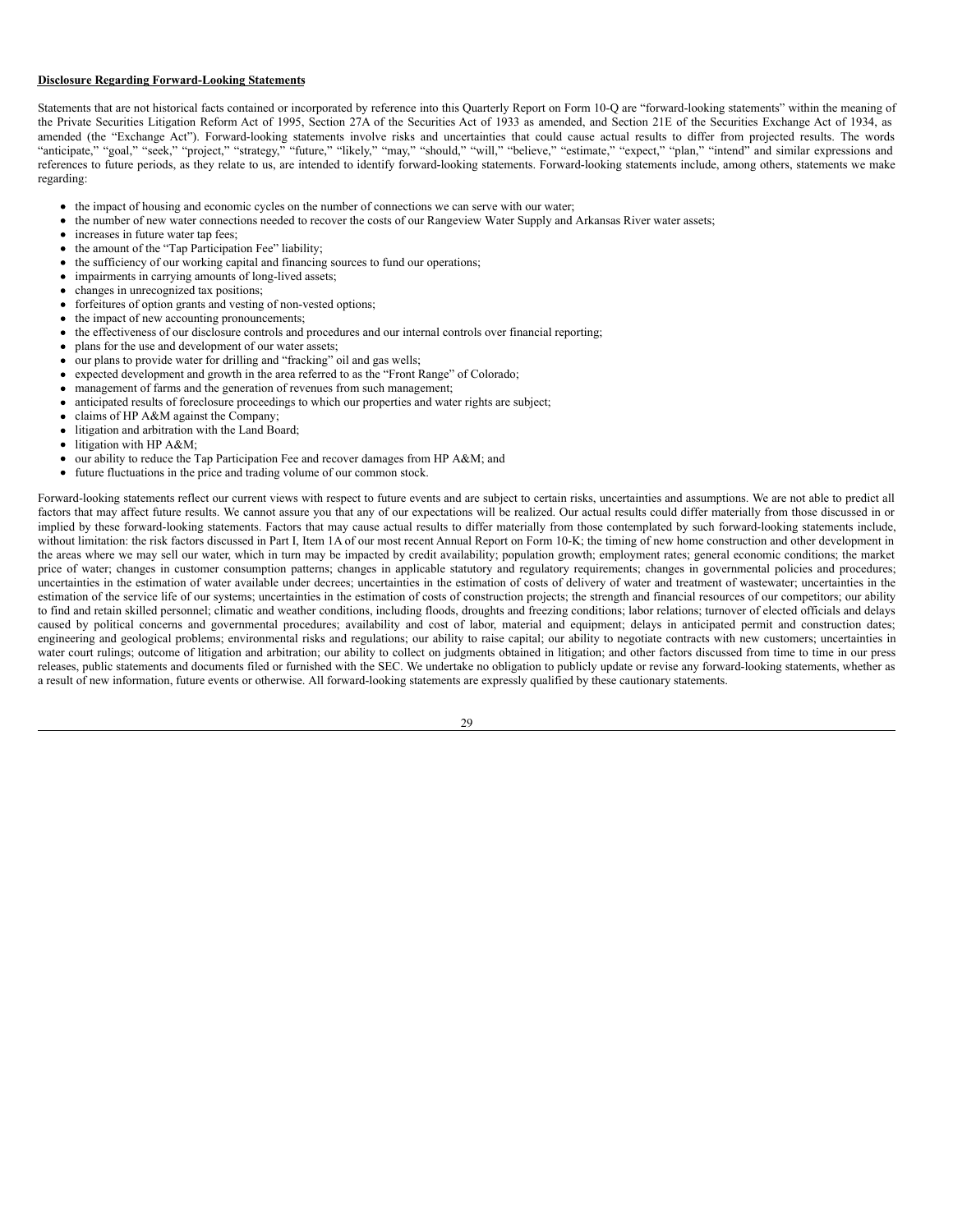#### **Item 3. Quantitative and Qualitative Disclosures About Market Risk**

#### **General**

Pure Cycle has limited exposure to market risks from instruments that may impact the*Consolidated Balance Sheets*, *Consolidated Statements of Operations*, and *Consolidated Statements of Cash Flows.* Such exposure is due primarily to changing interest rates.

#### **Interest Rates**

The primary objective for our investment activities is to preserve principal while maximizing yields without significantly increasing risk. This is accomplished by investing in diversified short-term interest bearing investments. As of November 30, 2013 we have no investments. We have in the past, and anticipate in the future, that we will invest in certificates of deposit with stated maturities and locked interest rates and, therefore, will not be subject to interest rate fluctuations. We have no investments denominated in foreign country currencies and, therefore, our investments are not subject to foreign currency exchange risk.

#### **Item 4. Controls and Procedures**

#### **Evaluation of Disclosure Controls and Procedures**

We maintain disclosure controls and procedures as defined in Rules 13a-15(e) of the Securities Exchange Act of 1934, as amended (the "Exchange Act"), that are designed to ensure that information required to be disclosed in our reports filed or submitted to the SEC under the Exchange Act is recorded, processed, summarized and reported within the time periods specified by the Commission's rules and forms, and that information is accumulated and communicated to management, including the principal executive and financial officer as appropriate, to allow timely decisions regarding required disclosures. The President and Chief Financial Officer evaluated the effectiveness of disclosure controls and procedures as of November 30, 2013, pursuant to Rule 13a-15(b) under the Exchange Act. Based on that evaluation, the President and Chief Financial Officer concluded that, as of the end of the period covered by this report, the Company's disclosure controls and procedures were effective. A system of controls, no matter how well designed and operated, cannot provide absolute assurance that the objectives of the system of controls are met, and no evaluation of controls can provide absolute assurance that all control issues and instances of fraud, if any, within a company have been detected.

#### **Changes in Internal Control Over Financial Reporting**

No changes were made to our internal control over financial reporting during our most recently completed fiscal quarter that have materially affected, or are reasonably likely to materially affect, our internal control over financial reporting.

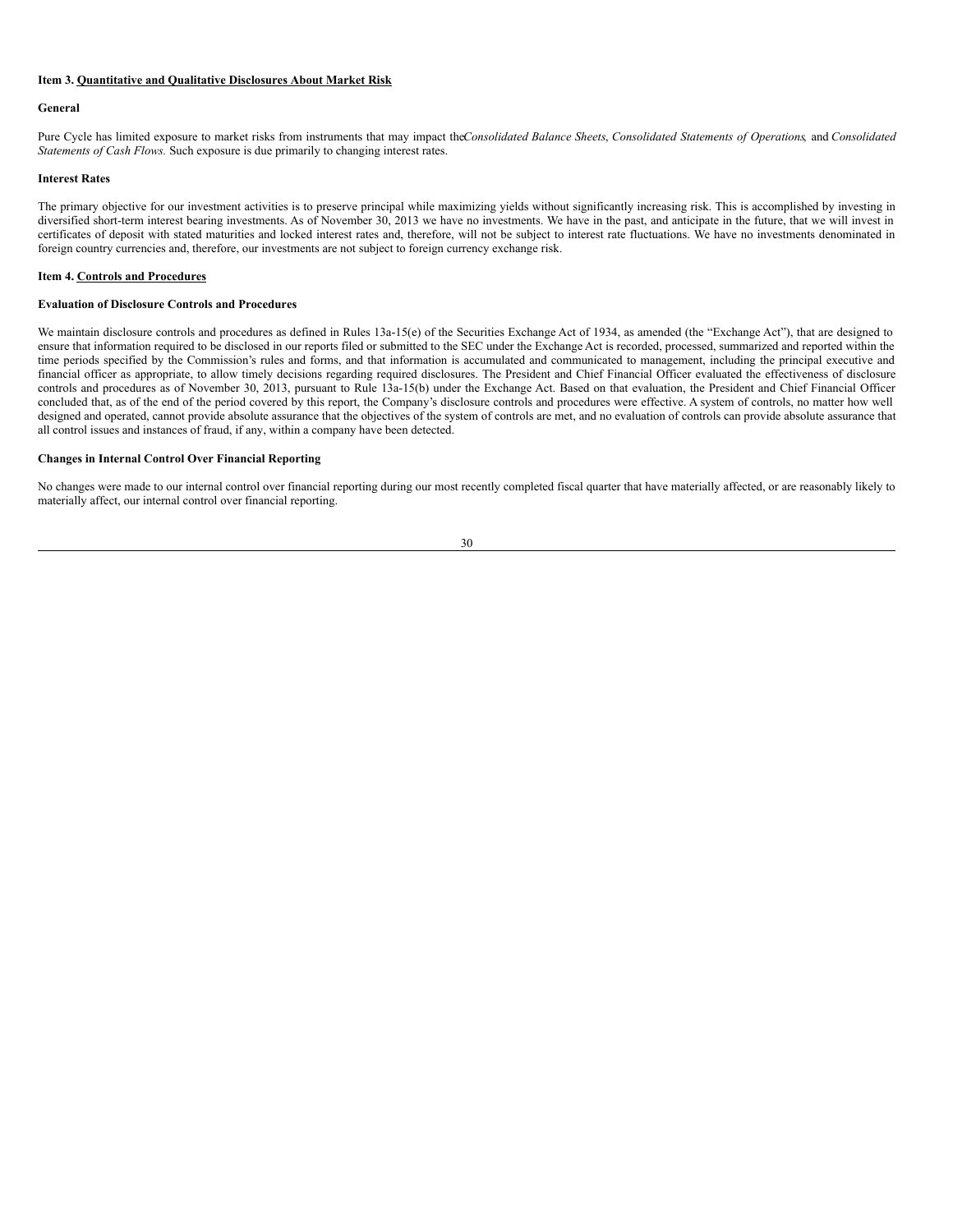#### **PART II**

#### **Item 1. Legal Proceedings**

As discussed in a Form 8-K filed on December 19, 2011, on that date we and the District filed a lawsuit against the State of Colorado by and through the Land Board. The complaint was filed with the District Court, City and County of Denver, State of Colorado. We and the District are claiming that the Land Board breached, and will breach, agreements entered into by the Land Board with us and the District in connection with a 1996 settlement agreement. Those agreements include (i) the Amended and Restated Water Lease, dated as of April 4, 1996, between the Land Board and the District (the "Lease") and (ii) the Service Agreement of the same date between us and the District. The Land Board asserted certain counterclaims in the lawsuit that relate to operational disputes under the Lease. On June 14, 2013, we, the District and the Land Board entered into an Arbitration Agreement pursuant to which the parties have agreed to submit three counterclaims under the Lease to binding arbitration: (i) whether revenues from wastewater services are subject to royalties under the Lease and the appropriate payment for a right-of-way for a wastewater reclamation facility, (ii) whether Export Water royalties are owed on a net or gross proceeds basis, and (iii) if, and/or how water from the four aquifers under the Lowry Range should be blended for sale, as well as any related claims of us and the District for offset, credit or overpayment of previous royalties paid and defenses to the three claims. The counterclaims have been dismissed from the lawsuit without prejudice. An arbitrator has not yet been selected, so the timing of resolution of these claims is unknown. We and the District believe that we have been conducting our operations in accordance with the Lease and are prepared to defend our decisions in the arbitration.

As disclosed in two Form 8-K's, one filed on February 16, 2012 and one filed on February 29, 2012, HP A&M initiated a lawsuit against us in District Court, City and County of Denver, State of Colorado on February 27, 2012 alleging breaches of representations made in connection with the Arkansas River Agreement. HP A&M claims relate to the issues currently being litigated between us and the Land Board regarding our exclusive right to provide water service to the Land Board's Lowry Range property. Because the claims alleged by HP A&M relate to the issues being litigated in our lawsuit against the Land Board, the HP A&M suit has been stayed pending resolution of the Land Board suit. We believe the allegations are without merit and intend to defend the lawsuit vigorously.

During the fiscal year ended August 31, 2013, foreclosure proceedings were commenced against 38 of the properties we acquired from HP A&M which are subject to promissory notes defaulted upon by HP A&M and secured by deeds of trust on our land and water rights. As of August 31, 2013, 34 of our properties acquired from HP A&M remain subject to foreclosure proceedings. These properties represent over 40% of our FLCC shares and over 45% of our farm land. The proceedings were filed on various dates from January 9, 2013 through July 3, 2013, with the Public Trustees of Bent, Otero and Prowers Counties in Colorado and involve claims against HP A&M for its failure to pay the notes. Foreclosure proceedings in Colorado take at least nine months to conclude. Foreclosure sales were conducted on three of our properties on August 28, 2013, and on a fourth property on September 4, 2013. PCY Holdings, LLC ("PCY Holdings"), our wholly owned subsidiary, was the successful bidder in the foreclosure sales. Due to statutory protections afforded us as the owner of the properties and our liquidity, we had anticipated concluding these foreclosure proceedings on terms which would not have a material adverse effect on our financial position, results of operations or cash flows. However, on September 16, 2013, HP A&M filed a complaint against PCY Holdings and the Public Trustee for the County of Bent, Colorado. The lawsuit was filed in the District Court, County of Bent, Colorado. HP A&M is seeking (i) a declaratory judgment that it is entitled to redeem the four properties from the foreclosure sales by paying the amount of the outstanding debt, plus fees, which is the amount we bid in the sales, and (ii) preliminary and permanent injunctions against the Public Trustee preventing the Public Trustee from issuing confirmation deeds for the foreclosure sales to PCY Holdings or anyone other than HP A&M. On November 20, 2013, the complaint was dismissed with prejudice, and judgment was entered in favor of the Public Trustee and PCY Holdings. The District Court ruled that "High Plains' Complaint and Motion are baseless, without statutory authority, and are an attempt to obstruct the proper function of the office of the Public Trustee of Bent County, and PCY Holdings relative to the foreclosures of the four Subject Farms". Further the District Court ruled "that High Plains' Motion and its claims in its Verified Complaint are frivolous and groundless, and awards the Public Trustee of Bent County and PCY Holdings their attorneys' fees and costs incurred in connection with this matter."

On January 3, 2014, HP A&M filed a notice of appeal of the judgment with the Colorado Court of Appeals. If HP A&M wins on appeal, we could lose these four properties, subject to our remedies under the Arkansas River Agreement. We intend to vigorously defend the appeal of this ruling. The Arkansas River agreement requires HP A&M to acquire any properties subject to foreclosure on our behalf. Therefore, our remedies against HP A&M for the note defaults include the right to damages for any loss of these four properties.

31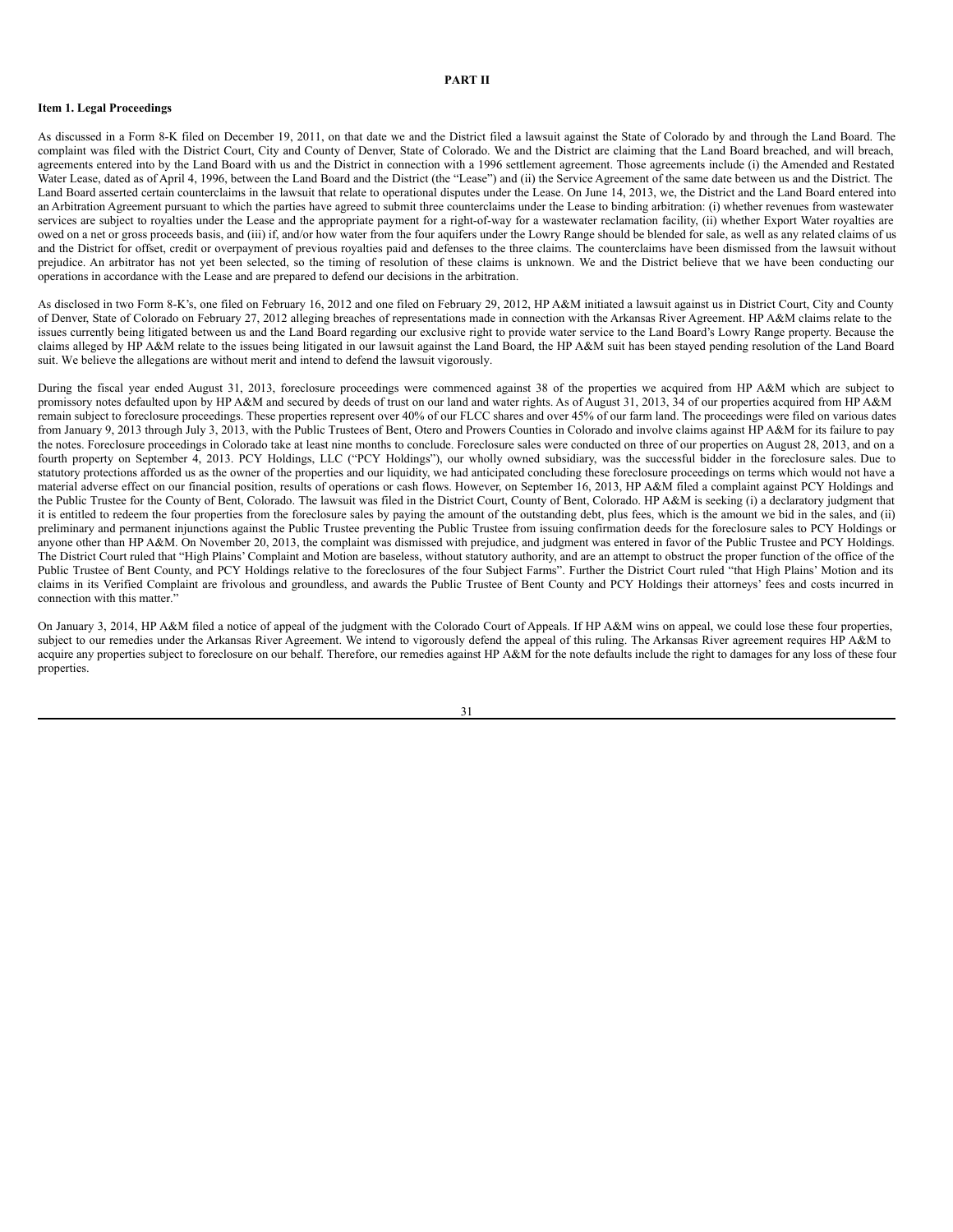## **Item 6. Exhibits**

## Exhibits

- 31 Certification pursuant to section 302 of the [Sarbanes-Oxley](#page-33-0) Act of 2002.\*
- 32 Certification pursuant to section 906 of the [Sarbanes-Oxley](#page-34-0) Act of 2002.\*
- 101 The following financial information from our Quarterly Report on Form 10-Q for the period ending November 30, 2013, formatted in eXtensible Business Reporting Language ("XBRL"): (i) the consolidated balance sheets as of November 30, 2013 and August 31, 2013, (ii) the consolidated statements of operations for the three months ended November 30, 2013 and 2012, (iii) the consolidated statements of cash flows for the three months ended November 30, 2013 and 2012, and (iv) the notes to the consolidated financial statements, tagged in accordance with Rule 406T.\*+
- \* Filed herewith.
- + In accordance with Rule 406T of Regulation S-T, information in Exhibit 101 is "furnished" and not "filed."

#### 32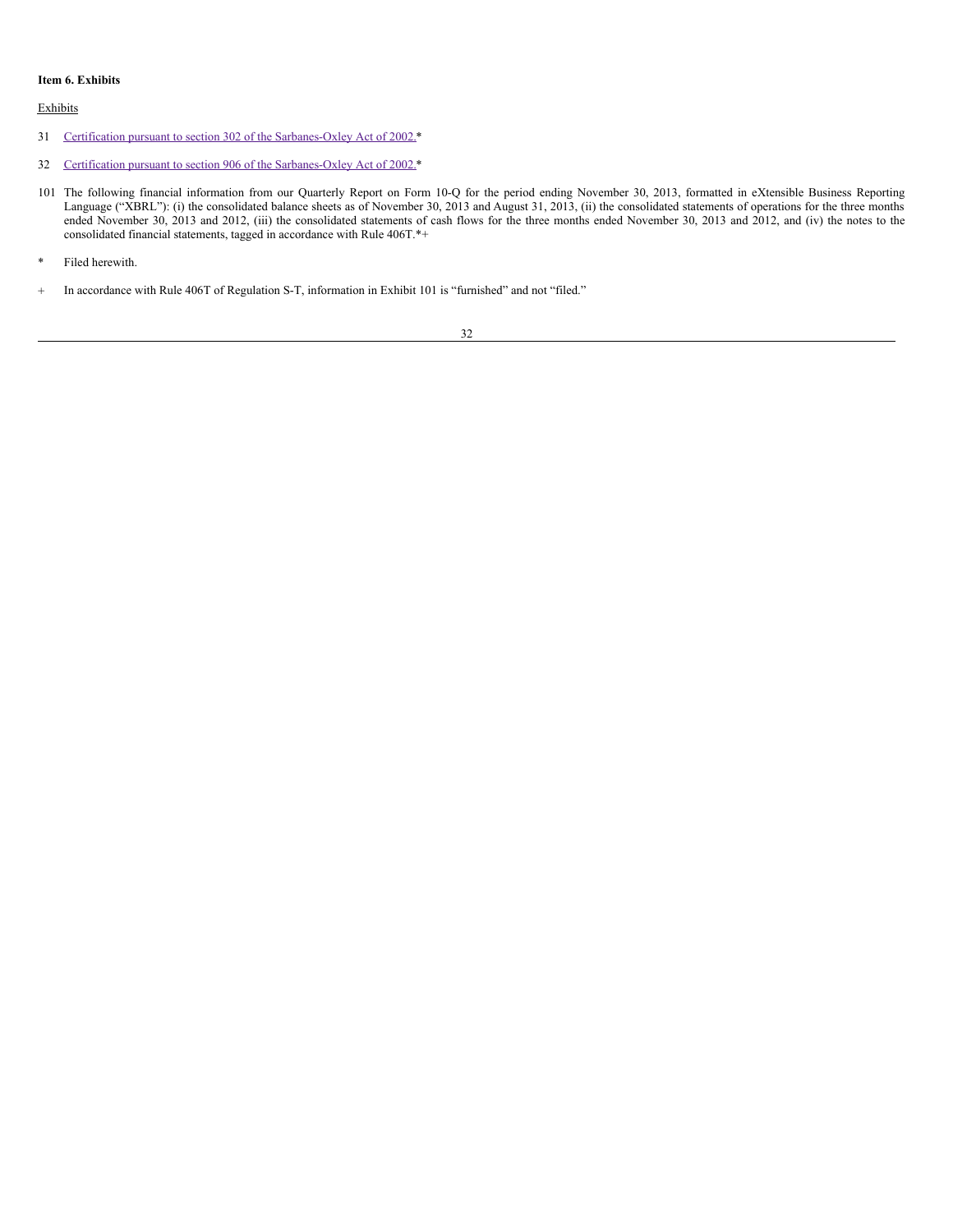## SIGNATURES

Pursuant to the requirements of the Securities Exchange Act of 1934, the registrant has duly caused this report to be signed on its behalf by the undersigned hereunto duly authorized.

## PURE CYCLE CORPORATION

By: /s/ Mark W. Harding Name: Mark W. Harding Title: President and Chief Financial Officer

January 10, 2014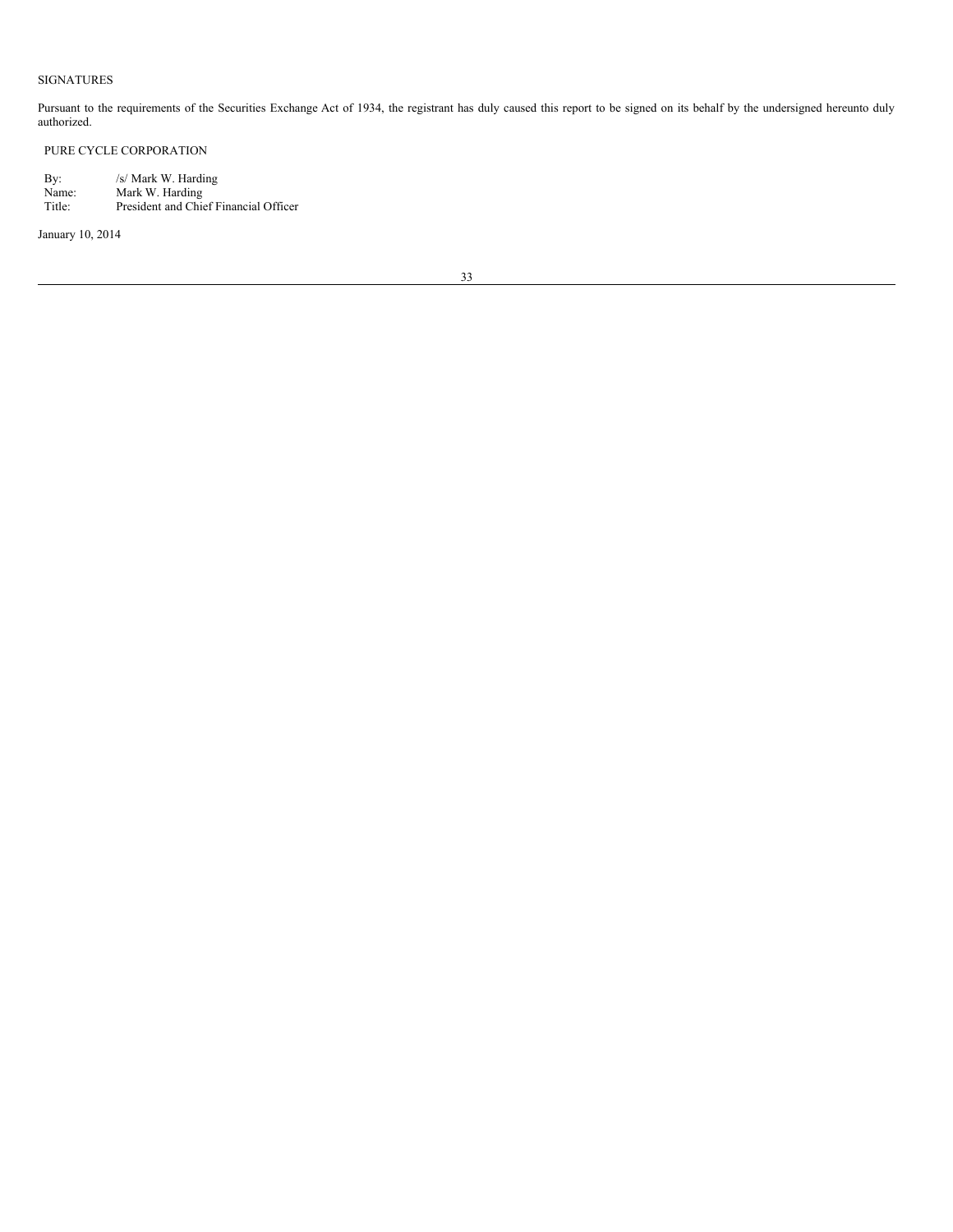<span id="page-33-0"></span>**EXHIBIT 31**

## **CERTIFICATIONS**

I, Mark W. Harding, certify that:

- 1. I have reviewed this quarterly report on Form 10-Q of Pure Cycle Corporation;
- 2. Based on my knowledge, this report does not contain any untrue statement of a material fact or omit to state a material fact necessary to make the statements made, in light of the circumstances under which such statements were made, not misleading with respect to the period covered by this report;
- 3. Based on my knowledge, the consolidated financial statements, and other financial information included in this report, fairly present in all material respects the financial condition, results of operations and cash flows of the registrant as of, and for, the periods presented in this report;
- 4. I am responsible for establishing and maintaining disclosure controls and procedures (as defined in Exchange Act Rules 13a-15(e) and 15d-15(e)) and internal control over financial reporting (as defined in Exchange Act Rules 13a-15(f) and 15d-15(f)) for the registrant and have:
	- (a) Designed such disclosure controls and procedures, or caused such disclosure controls and procedures to be designed under my supervision, to ensure that material information relating to the registrant, including its consolidated subsidiaries, is made known to me by others within those entities, particularly during the period in which this report is being prepared;
	- (b) Designed such internal control over financial reporting, or caused such internal control over financial reporting to be designed under my supervision, to provide reasonable assurance regarding the reliability of financial reporting and the preparation of consolidated financial statements for external purposes in accordance with generally accepted accounting principles;
	- (c) Evaluated the effectiveness of the registrant's disclosure controls and procedures and presented in this report my conclusion about the effectiveness of the disclosure controls and procedures, as of the end of the period covered by this report based on such evaluation; and
	- (d) Disclosed in this report any change in the registrant's internal control over financial reporting that occurred during the registrant's most recent fiscal quarter (the registrant's fourth fiscal quarter in the case of an annual report) that has materially affected, or is reasonably likely to materially affect, the registrant's internal control over financial reporting; and
- 5. I have disclosed, based on my most recent evaluation of internal control over financial reporting, to the registrant's auditors and the audit committee of the registrant's board of directors (or persons performing the equivalent functions):
	- (a) All significant deficiencies and material weaknesses in the design or operation of internal control over financial reporting which are reasonably likely to adversely affect the registrant's ability to record, process, summarize and report financial information; and
	- (b) Any fraud, whether or not material, that involves management or other employees who have a significant role in the registrant's internal control over financial reporting.

Dated: January 10, 2014

/s/ Mark W. Harding Mark W. Harding Principal Executive Officer and Principal Financial Officer